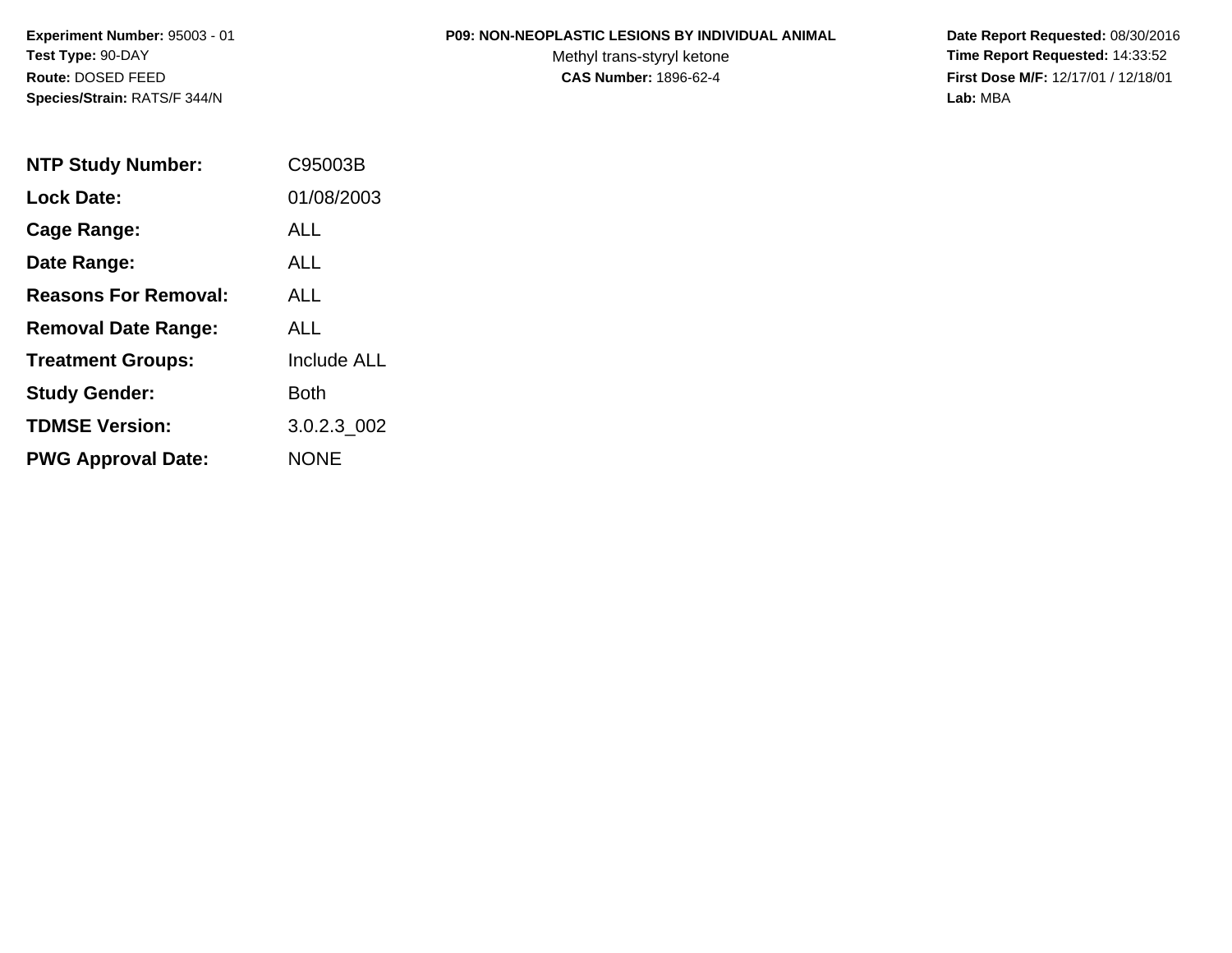#### **P09: NON-NEOPLASTIC LESIONS BY INDIVIDUAL ANIMAL**

Methyl trans-styryl ketone<br>CAS Number: 1896-62-4

 **Date Report Requested:** 08/30/2016 **Time Report Requested:** 14:33:52 **First Dose M/F:** 12/17/01 / 12/18/01<br>**Lab:** MBA **Lab:** MBA

| DAY ON TEST<br><b>FISCHER 344 RATS MALE</b>                      | $\begin{smallmatrix}0\\0\end{smallmatrix}$<br>$\boldsymbol{9}$<br>$\overline{2}$ | $\pmb{0}$<br>$\overline{0}$<br>$\frac{9}{2}$                  | $\pmb{0}$<br>$\boldsymbol{0}$<br>$\boldsymbol{9}$<br>$\overline{2}$    | 0<br>$\mathbf 0$<br>$\boldsymbol{9}$<br>$\boldsymbol{2}$                            | $\pmb{0}$<br>$\boldsymbol{0}$<br>$\frac{9}{2}$                              | $\begin{smallmatrix}0\0\0\end{smallmatrix}$<br>$\frac{9}{2}$ | $\pmb{0}$<br>$\pmb{0}$<br>$\boldsymbol{9}$<br>$\overline{2}$         | $\mathbf 0$<br>$\mathbf 0$<br>$\frac{9}{2}$                   | $\pmb{0}$<br>$\pmb{0}$<br>$\boldsymbol{9}$<br>$\sqrt{2}$    | $\pmb{0}$<br>$\boldsymbol{0}$<br>$\boldsymbol{9}$<br>$\overline{2}$ |                 |
|------------------------------------------------------------------|----------------------------------------------------------------------------------|---------------------------------------------------------------|------------------------------------------------------------------------|-------------------------------------------------------------------------------------|-----------------------------------------------------------------------------|--------------------------------------------------------------|----------------------------------------------------------------------|---------------------------------------------------------------|-------------------------------------------------------------|---------------------------------------------------------------------|-----------------|
| <b>VEHICLE CONTROL</b><br><b>ANIMAL ID</b>                       | $\mathbf 0$<br>$\mathbf 0$<br>$\mathbf 0$<br>$\mathsf{O}\xspace$<br>$\mathbf{1}$ | $\mathbf 0$<br>$\begin{matrix} 0 \\ 0 \\ 0 \\ 2 \end{matrix}$ | $\mathbf 0$<br>$\mathbf 0$<br>$\mathbf 0$<br>$\pmb{0}$<br>$\mathbf{3}$ | $\mathbf 0$<br>$\mathbf 0$<br>$\mathbf 0$<br>$\mathbf 0$<br>$\overline{\mathbf{4}}$ | $\mathbf 0$<br>$\pmb{0}$<br>$\pmb{0}$<br>$\boldsymbol{0}$<br>$\overline{5}$ | $\pmb{0}$<br>$\overline{0}$<br>0<br>$\mathsf{O}\xspace$<br>6 | $\pmb{0}$<br>$\pmb{0}$<br>$\mathbf 0$<br>$\pmb{0}$<br>$\overline{7}$ | $\mathbf 0$<br>$\mathbf 0$<br>$\mathbf 0$<br>$\mathbf 0$<br>8 | $\pmb{0}$<br>$\mathbf 0$<br>$\mathbf 0$<br>$\mathbf 0$<br>9 | 0<br>$\mathbf 0$<br>$\mathbf 0$<br>$\mathbf{1}$<br>$\mathbf 0$      | * TOTALS        |
| <b>ALIMENTARY SYSTEM</b>                                         |                                                                                  |                                                               |                                                                        |                                                                                     |                                                                             |                                                              |                                                                      |                                                               |                                                             |                                                                     |                 |
| Esophagus                                                        | $+$                                                                              |                                                               |                                                                        |                                                                                     |                                                                             |                                                              |                                                                      |                                                               |                                                             | $\ddot{}$                                                           | 10              |
| Intestine Large, Cecum                                           |                                                                                  |                                                               |                                                                        |                                                                                     |                                                                             |                                                              |                                                                      |                                                               |                                                             | $\overline{+}$                                                      | 10              |
| Intestine Large, Colon                                           |                                                                                  |                                                               |                                                                        |                                                                                     |                                                                             |                                                              |                                                                      |                                                               |                                                             | $\ddot{}$                                                           | 10              |
| Intestine Large, Rectum                                          |                                                                                  |                                                               |                                                                        |                                                                                     |                                                                             |                                                              |                                                                      |                                                               |                                                             | $\ddot{}$                                                           | 10              |
| Intestine Small, Duodenum                                        |                                                                                  |                                                               |                                                                        |                                                                                     |                                                                             |                                                              |                                                                      |                                                               |                                                             | $+$                                                                 | 10              |
| Intestine Small, Ileum                                           |                                                                                  |                                                               |                                                                        |                                                                                     |                                                                             |                                                              |                                                                      |                                                               |                                                             | $+$                                                                 | 10              |
| Intestine Small, Jejunum                                         |                                                                                  |                                                               |                                                                        |                                                                                     |                                                                             |                                                              |                                                                      |                                                               |                                                             | $+$                                                                 | 10              |
| Liver<br>Hepatodiaphragmatic Nodule<br>Vacuolization Cytoplasmic |                                                                                  |                                                               |                                                                        |                                                                                     | $\mathbf{1}$                                                                |                                                              |                                                                      |                                                               | ÷<br>$\mathsf X$                                            | $+$                                                                 | 10<br>1<br>11.0 |
| Pancreas                                                         | $\div$                                                                           |                                                               |                                                                        |                                                                                     |                                                                             |                                                              |                                                                      |                                                               |                                                             | $+$                                                                 | 10              |
| Salivary Glands                                                  |                                                                                  |                                                               |                                                                        |                                                                                     |                                                                             |                                                              |                                                                      |                                                               |                                                             | $\ddot{}$                                                           | 10              |
| Stomach, Forestomach                                             |                                                                                  |                                                               |                                                                        |                                                                                     |                                                                             |                                                              |                                                                      |                                                               |                                                             | $\ddot{}$                                                           | 10              |
| Stomach, Glandular                                               |                                                                                  |                                                               |                                                                        |                                                                                     |                                                                             |                                                              |                                                                      |                                                               |                                                             | $+$                                                                 | 10              |
| Tongue                                                           |                                                                                  |                                                               |                                                                        |                                                                                     |                                                                             |                                                              |                                                                      |                                                               | ÷                                                           | $+$                                                                 | 10              |

## **CARDIOVASCULAR SYSTEM**

\* .. Total animals with tissue examined microscopically; Total animals with lesion and mean severity grade

+ .. Tissue examined microscopically

X .. Lesion present

I .. Insufficient tissue

M .. Missing tissue

A .. Autolysis precludes evaluation

BLANK .. Not examined microscopically 2) Mild 4) Marked

1-4 .. Lesion qualified as: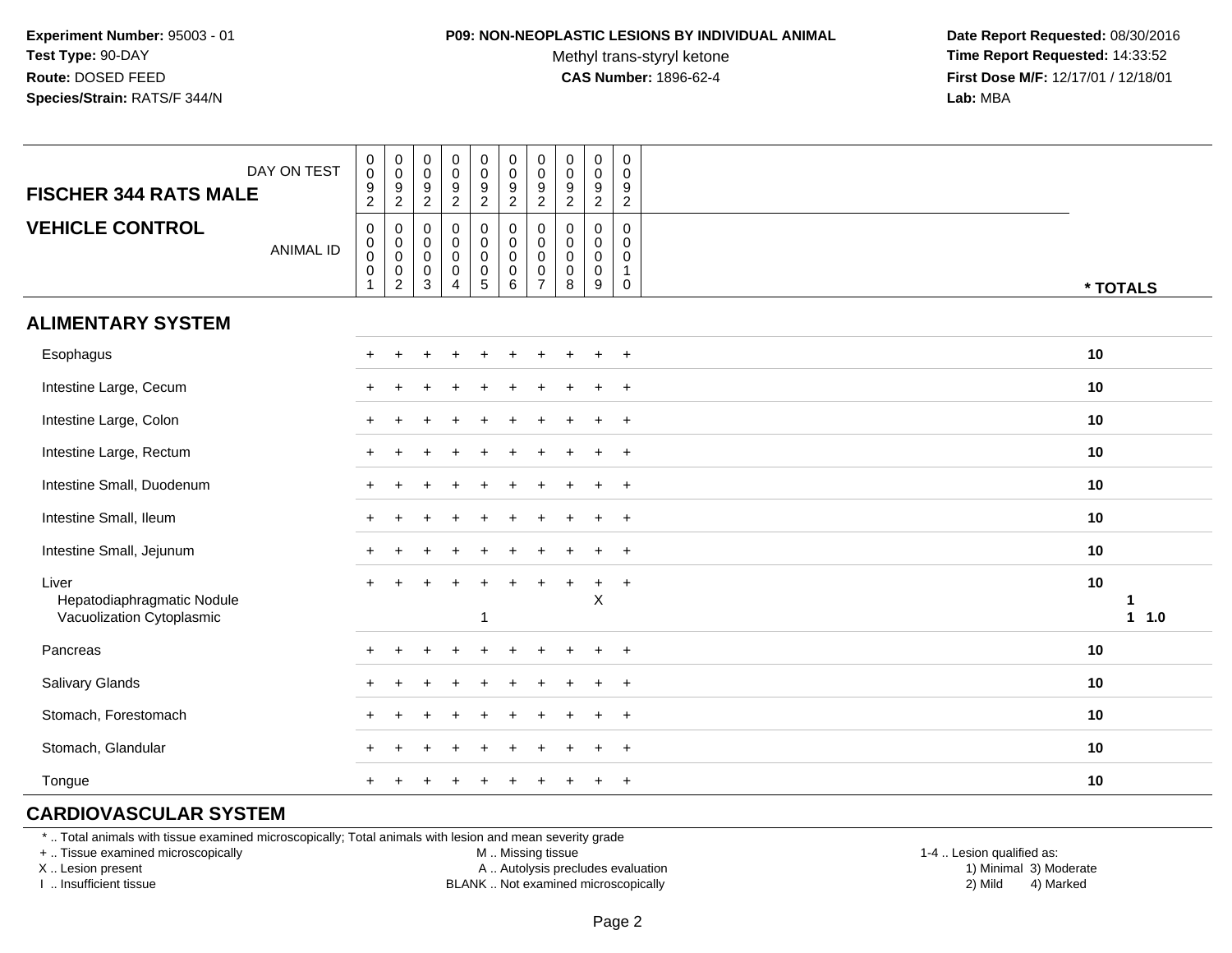#### **P09: NON-NEOPLASTIC LESIONS BY INDIVIDUAL ANIMAL**

Methyl trans-styryl ketone<br>CAS Number: 1896-62-4

| DAY ON TEST<br><b>FISCHER 344 RATS MALE</b>                                                                                                                                                   | $_{\rm 0}^{\rm 0}$<br>$\frac{9}{2}$              | $_{\rm 0}^{\rm 0}$<br>$\frac{9}{2}$                                            | 0<br>$\mathbf 0$<br>9<br>$\overline{2}$              | $\pmb{0}$<br>$\overline{0}$<br>$\boldsymbol{9}$<br>$\overline{2}$                      | $\pmb{0}$<br>$\mathbf 0$<br>$9\,$<br>$\overline{c}$                  | $\pmb{0}$<br>$\mathbf 0$<br>9<br>$\boldsymbol{2}$       | $\pmb{0}$<br>$\pmb{0}$<br>9<br>$\overline{2}$                            | $\pmb{0}$<br>$\mathbf 0$<br>$9\,$<br>$\overline{2}$ | $\pmb{0}$<br>$\pmb{0}$<br>$\boldsymbol{9}$<br>$\overline{2}$               | $\mathsf{O}\xspace$<br>$\mathbf 0$<br>9<br>$\overline{2}$             |                                                                                                                                                         |           |
|-----------------------------------------------------------------------------------------------------------------------------------------------------------------------------------------------|--------------------------------------------------|--------------------------------------------------------------------------------|------------------------------------------------------|----------------------------------------------------------------------------------------|----------------------------------------------------------------------|---------------------------------------------------------|--------------------------------------------------------------------------|-----------------------------------------------------|----------------------------------------------------------------------------|-----------------------------------------------------------------------|---------------------------------------------------------------------------------------------------------------------------------------------------------|-----------|
| <b>VEHICLE CONTROL</b><br><b>ANIMAL ID</b>                                                                                                                                                    | $\pmb{0}$<br>$\pmb{0}$<br>$\mathbf 0$<br>0<br>-1 | $\pmb{0}$<br>$\mathsf{O}\xspace$<br>$\mathbf 0$<br>$\pmb{0}$<br>$\overline{2}$ | 0<br>$\mathbf 0$<br>$\mathbf 0$<br>0<br>$\mathbf{3}$ | $\pmb{0}$<br>$\mathsf{O}\xspace$<br>$\pmb{0}$<br>$\mathbf 0$<br>$\boldsymbol{\Lambda}$ | $\mathsf 0$<br>0<br>$\mathsf{O}\xspace$<br>$\mathbf 0$<br>$\sqrt{5}$ | 0<br>$\mathbf 0$<br>$\pmb{0}$<br>$\mathbf 0$<br>$\,6\,$ | $\mathbf 0$<br>$\mathbf 0$<br>$\pmb{0}$<br>$\mathbf 0$<br>$\overline{7}$ | $\mathbf 0$<br>0<br>$\mathbf 0$<br>$\mathbf 0$<br>8 | $\mathsf{O}\xspace$<br>$\mathbf 0$<br>$\mathbf 0$<br>0<br>$\boldsymbol{9}$ | $\mathbf 0$<br>$\Omega$<br>$\mathbf 0$<br>$\mathbf{1}$<br>$\mathbf 0$ |                                                                                                                                                         | * TOTALS  |
| <b>Blood Vessel</b>                                                                                                                                                                           |                                                  |                                                                                |                                                      |                                                                                        |                                                                      |                                                         |                                                                          |                                                     |                                                                            | $+$                                                                   | 10                                                                                                                                                      |           |
| Heart<br>Cardiomyopathy                                                                                                                                                                       |                                                  | $\overline{2}$                                                                 |                                                      | 2                                                                                      | -1                                                                   |                                                         |                                                                          | $\mathbf{1}$                                        | $\mathbf{1}$                                                               | $+$                                                                   | 10                                                                                                                                                      | $5 \t1.4$ |
| <b>ENDOCRINE SYSTEM</b>                                                                                                                                                                       |                                                  |                                                                                |                                                      |                                                                                        |                                                                      |                                                         |                                                                          |                                                     |                                                                            |                                                                       |                                                                                                                                                         |           |
| <b>Adrenal Cortex</b>                                                                                                                                                                         |                                                  |                                                                                |                                                      |                                                                                        |                                                                      |                                                         |                                                                          |                                                     |                                                                            | $+$                                                                   | 10                                                                                                                                                      |           |
| Adrenal Medulla                                                                                                                                                                               |                                                  |                                                                                |                                                      |                                                                                        |                                                                      |                                                         |                                                                          |                                                     |                                                                            | $\overline{+}$                                                        | 10                                                                                                                                                      |           |
| Islets, Pancreatic                                                                                                                                                                            |                                                  |                                                                                |                                                      |                                                                                        |                                                                      |                                                         |                                                                          |                                                     | $\ddot{}$                                                                  | $+$                                                                   | 10                                                                                                                                                      |           |
| Parathyroid Gland                                                                                                                                                                             | м                                                | $+$                                                                            | $\div$                                               | м                                                                                      | $+$                                                                  | $\ddot{}$                                               | м                                                                        | $+$                                                 | $\pm$                                                                      | $+$                                                                   | $\overline{7}$                                                                                                                                          |           |
| <b>Pituitary Gland</b>                                                                                                                                                                        |                                                  |                                                                                |                                                      |                                                                                        |                                                                      |                                                         |                                                                          |                                                     |                                                                            | $\ddot{}$                                                             | 10                                                                                                                                                      |           |
| <b>Thyroid Gland</b>                                                                                                                                                                          | $+$                                              |                                                                                |                                                      |                                                                                        |                                                                      |                                                         |                                                                          |                                                     | $\ddot{}$                                                                  | $+$                                                                   | 10                                                                                                                                                      |           |
| <b>GENERAL BODY SYSTEM</b>                                                                                                                                                                    |                                                  |                                                                                |                                                      |                                                                                        |                                                                      |                                                         |                                                                          |                                                     |                                                                            |                                                                       |                                                                                                                                                         |           |
| <b>NONE</b>                                                                                                                                                                                   |                                                  |                                                                                |                                                      |                                                                                        |                                                                      |                                                         |                                                                          |                                                     |                                                                            |                                                                       |                                                                                                                                                         |           |
| <b>GENITAL SYSTEM</b>                                                                                                                                                                         |                                                  |                                                                                |                                                      |                                                                                        |                                                                      |                                                         |                                                                          |                                                     |                                                                            |                                                                       |                                                                                                                                                         |           |
| Epididymis                                                                                                                                                                                    |                                                  |                                                                                |                                                      |                                                                                        |                                                                      |                                                         |                                                                          |                                                     |                                                                            | $\ddot{}$                                                             | 10                                                                                                                                                      |           |
| <b>Preputial Gland</b>                                                                                                                                                                        |                                                  |                                                                                |                                                      |                                                                                        |                                                                      |                                                         |                                                                          |                                                     |                                                                            | $+$                                                                   | 10                                                                                                                                                      |           |
| Prostate                                                                                                                                                                                      |                                                  |                                                                                |                                                      |                                                                                        |                                                                      |                                                         |                                                                          |                                                     | $\ddot{}$                                                                  | $+$                                                                   | 10                                                                                                                                                      |           |
| *  Total animals with tissue examined microscopically; Total animals with lesion and mean severity grade<br>+  Tissue examined microscopically<br>X  Lesion present<br>I  Insufficient tissue |                                                  |                                                                                |                                                      |                                                                                        |                                                                      | M  Missing tissue                                       |                                                                          |                                                     |                                                                            |                                                                       | 1-4  Lesion qualified as:<br>A  Autolysis precludes evaluation<br>1) Minimal 3) Moderate<br>BLANK  Not examined microscopically<br>2) Mild<br>4) Marked |           |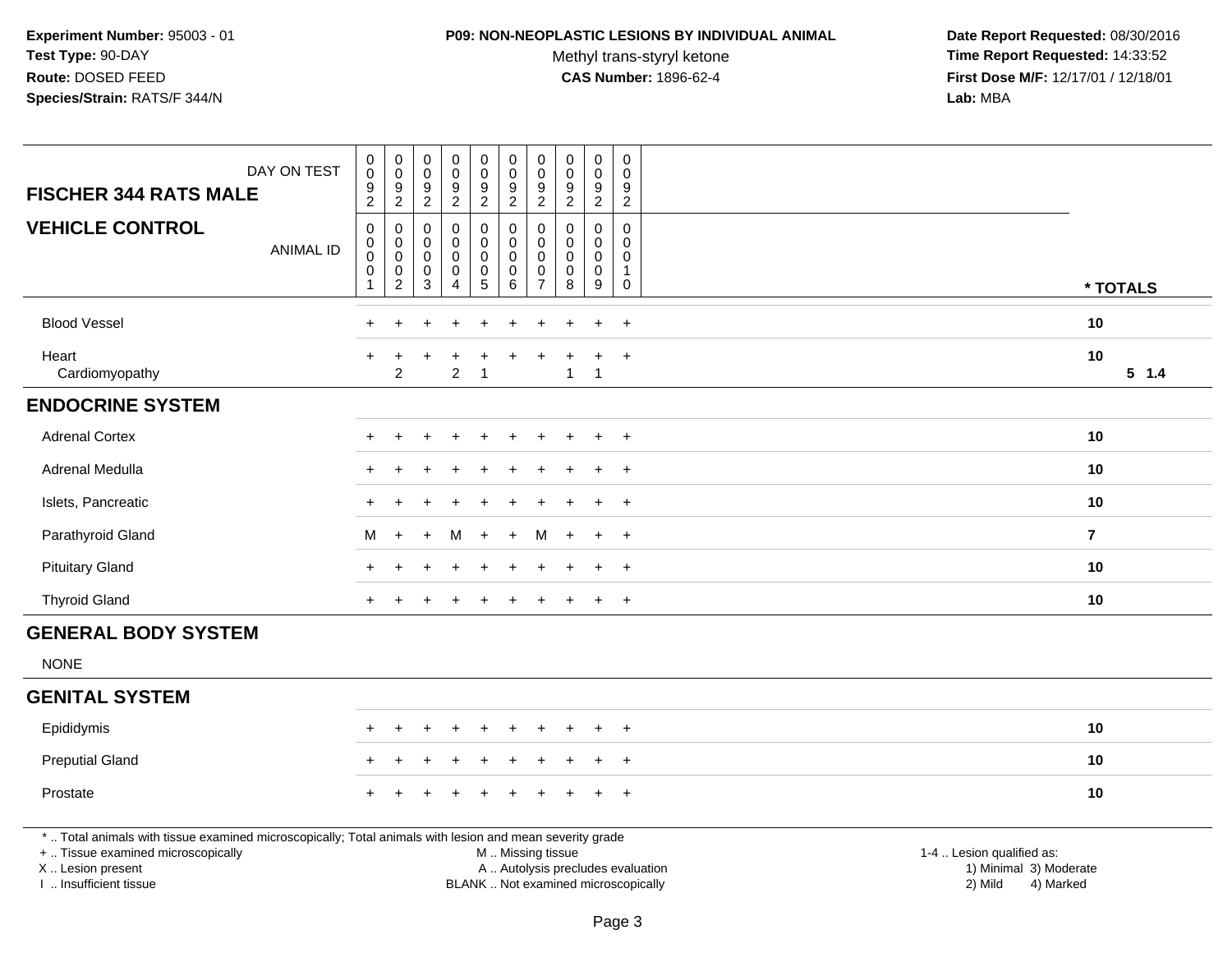### **P09: NON-NEOPLASTIC LESIONS BY INDIVIDUAL ANIMAL**

Methyl trans-styryl ketone<br>CAS Number: 1896-62-4

| DAY ON TEST<br><b>FISCHER 344 RATS MALE</b>                                                                                                                                                   | $\mathbf 0$<br>$\mathbf 0$<br>9<br>$\overline{c}$                        | $\pmb{0}$<br>$\mathsf{O}\xspace$<br>$\boldsymbol{9}$<br>$\overline{c}$ | $\boldsymbol{0}$<br>0<br>$\boldsymbol{9}$<br>$\overline{c}$ | $\pmb{0}$<br>$\mathsf 0$<br>$\overline{9}$<br>$\overline{2}$   | $\mathsf 0$<br>$\mathbf 0$<br>$9\,$<br>$\overline{2}$   | $\pmb{0}$<br>$\mathbf 0$<br>$9\,$<br>$\overline{c}$               | $\pmb{0}$<br>$\mathbf 0$<br>$\boldsymbol{9}$<br>$\overline{2}$           | $\pmb{0}$<br>$\mathbf 0$<br>9<br>$\boldsymbol{2}$          | $\pmb{0}$<br>$\pmb{0}$<br>$\boldsymbol{9}$<br>$\overline{2}$                 | $\mathsf 0$<br>$\mathbf 0$<br>9<br>$\overline{c}$                       |                                                                                                                  |
|-----------------------------------------------------------------------------------------------------------------------------------------------------------------------------------------------|--------------------------------------------------------------------------|------------------------------------------------------------------------|-------------------------------------------------------------|----------------------------------------------------------------|---------------------------------------------------------|-------------------------------------------------------------------|--------------------------------------------------------------------------|------------------------------------------------------------|------------------------------------------------------------------------------|-------------------------------------------------------------------------|------------------------------------------------------------------------------------------------------------------|
| <b>VEHICLE CONTROL</b><br><b>ANIMAL ID</b>                                                                                                                                                    | $\mathbf 0$<br>$\mathbf 0$<br>$\mathbf 0$<br>$\mathbf 0$<br>$\mathbf{1}$ | 0<br>0<br>$\pmb{0}$<br>0<br>$\overline{c}$                             | $\Omega$<br>0<br>$\mathbf 0$<br>0<br>3                      | $\mathbf 0$<br>$\mathbf 0$<br>$\pmb{0}$<br>0<br>$\overline{A}$ | $\mathbf 0$<br>0<br>$\mathbf 0$<br>0<br>$5\phantom{.0}$ | $\mathbf 0$<br>$\ddot{\mathbf{0}}$<br>$\mathbf 0$<br>0<br>$\,6\,$ | $\mathbf 0$<br>$\mathbf 0$<br>$\mathbf{0}$<br>$\Omega$<br>$\overline{7}$ | $\Omega$<br>$\mathbf 0$<br>$\mathbf 0$<br>$\mathbf 0$<br>8 | $\mathbf 0$<br>$\mathbf 0$<br>$\mathbf 0$<br>$\mathbf 0$<br>$\boldsymbol{9}$ | $\mathbf 0$<br>$\mathbf 0$<br>$\Omega$<br>$\overline{1}$<br>$\mathbf 0$ | * TOTALS                                                                                                         |
| Seminal Vesicle                                                                                                                                                                               |                                                                          |                                                                        |                                                             |                                                                |                                                         |                                                                   |                                                                          |                                                            |                                                                              | $\ddot{}$                                                               | 10                                                                                                               |
| <b>Testes</b>                                                                                                                                                                                 |                                                                          |                                                                        |                                                             |                                                                |                                                         |                                                                   |                                                                          |                                                            |                                                                              | $\div$                                                                  | 10                                                                                                               |
| <b>HEMATOPOIETIC SYSTEM</b>                                                                                                                                                                   |                                                                          |                                                                        |                                                             |                                                                |                                                         |                                                                   |                                                                          |                                                            |                                                                              |                                                                         |                                                                                                                  |
| <b>Bone Marrow</b>                                                                                                                                                                            |                                                                          |                                                                        |                                                             |                                                                |                                                         |                                                                   |                                                                          |                                                            |                                                                              | $+$                                                                     | 10                                                                                                               |
| Lymph Node, Mandibular                                                                                                                                                                        | M                                                                        | M                                                                      | м                                                           | M                                                              | M                                                       | M                                                                 | M                                                                        | M                                                          |                                                                              | M M                                                                     | $\mathbf 0$                                                                                                      |
| Lymph Node, Mesenteric                                                                                                                                                                        |                                                                          |                                                                        |                                                             |                                                                |                                                         |                                                                   |                                                                          |                                                            |                                                                              | $\overline{ }$                                                          | 10                                                                                                               |
| Spleen                                                                                                                                                                                        |                                                                          |                                                                        |                                                             |                                                                |                                                         |                                                                   |                                                                          |                                                            |                                                                              | $\div$                                                                  | 10                                                                                                               |
| Thymus<br><b>Necrosis</b>                                                                                                                                                                     | $\ddot{}$                                                                | $\div$                                                                 | -1                                                          |                                                                | ÷                                                       |                                                                   |                                                                          |                                                            | $\ddot{}$<br>$\mathbf{1}$                                                    | $\overline{+}$                                                          | 10<br>2 1.0                                                                                                      |
| <b>INTEGUMENTARY SYSTEM</b>                                                                                                                                                                   |                                                                          |                                                                        |                                                             |                                                                |                                                         |                                                                   |                                                                          |                                                            |                                                                              |                                                                         |                                                                                                                  |
| Mammary Gland                                                                                                                                                                                 | M                                                                        | M                                                                      |                                                             | M M M                                                          |                                                         | M                                                                 | M                                                                        |                                                            | M M M                                                                        |                                                                         | $\mathbf 0$                                                                                                      |
| <b>Skin</b>                                                                                                                                                                                   |                                                                          |                                                                        |                                                             |                                                                |                                                         |                                                                   | $\ddot{}$                                                                |                                                            | $\ddot{+}$                                                                   | $+$                                                                     | 10                                                                                                               |
| <b>MUSCULOSKELETAL SYSTEM</b>                                                                                                                                                                 |                                                                          |                                                                        |                                                             |                                                                |                                                         |                                                                   |                                                                          |                                                            |                                                                              |                                                                         |                                                                                                                  |
| Bone                                                                                                                                                                                          |                                                                          |                                                                        |                                                             |                                                                |                                                         |                                                                   |                                                                          |                                                            |                                                                              | $\overline{ }$                                                          | 10                                                                                                               |
| <b>NERVOUS SYSTEM</b>                                                                                                                                                                         |                                                                          |                                                                        |                                                             |                                                                |                                                         |                                                                   |                                                                          |                                                            |                                                                              |                                                                         |                                                                                                                  |
| <b>Brain</b>                                                                                                                                                                                  | $+$                                                                      | $+$                                                                    | $+$                                                         | $+$                                                            | $+$                                                     | $+$                                                               | $+$                                                                      |                                                            | $+$                                                                          | $+$                                                                     | 10                                                                                                               |
| *  Total animals with tissue examined microscopically; Total animals with lesion and mean severity grade<br>+  Tissue examined microscopically<br>X  Lesion present<br>I. Insufficient tissue |                                                                          |                                                                        |                                                             |                                                                |                                                         | M  Missing tissue<br>BLANK  Not examined microscopically          |                                                                          |                                                            |                                                                              |                                                                         | 1-4  Lesion qualified as:<br>A  Autolysis precludes evaluation<br>1) Minimal 3) Moderate<br>2) Mild<br>4) Marked |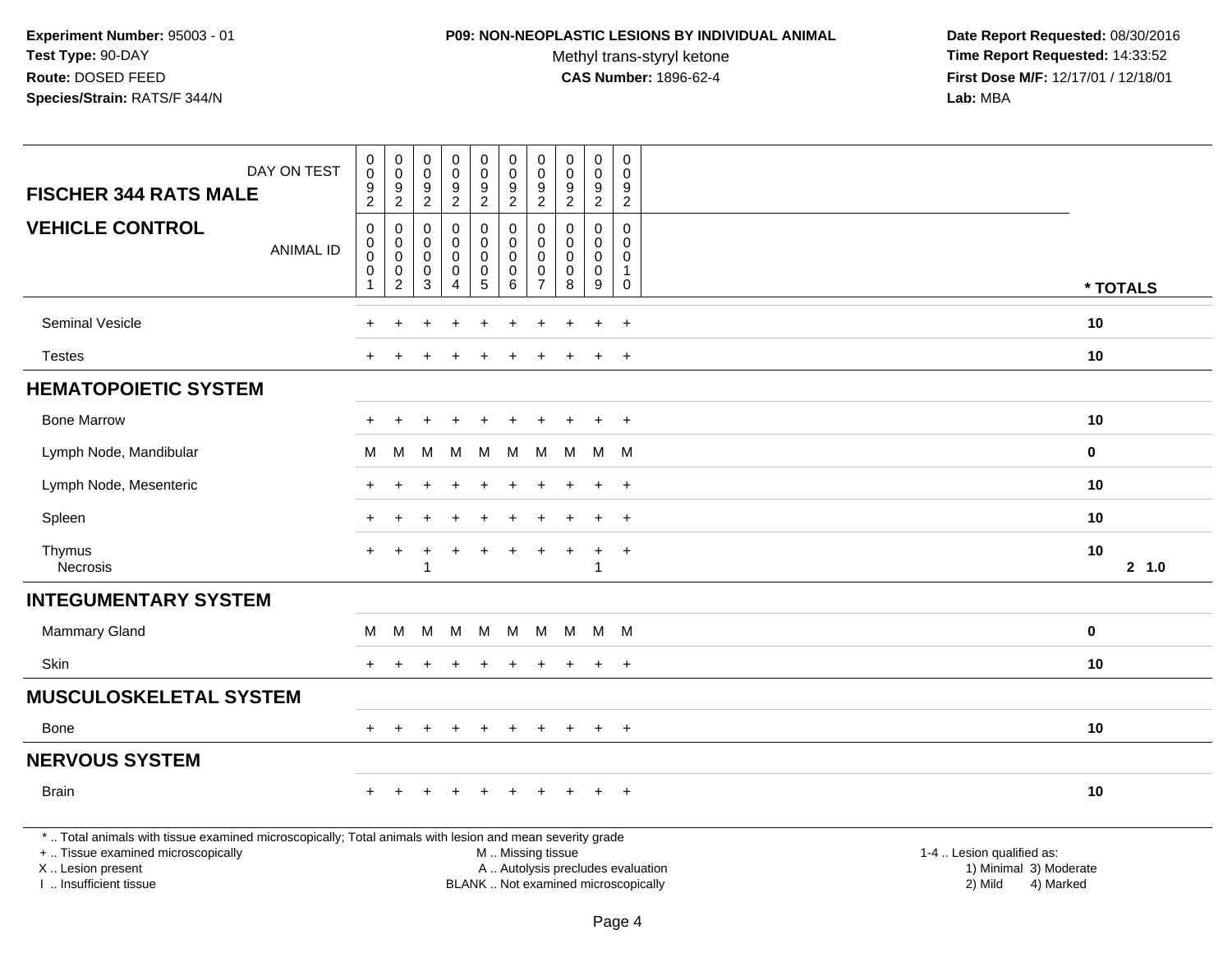### **P09: NON-NEOPLASTIC LESIONS BY INDIVIDUAL ANIMAL**

Methyl trans-styryl ketone<br>CAS Number: 1896-62-4

 **Date Report Requested:** 08/30/2016 **Time Report Requested:** 14:33:52 **First Dose M/F:** 12/17/01 / 12/18/01<br>**Lab:** MBA **Lab:** MBA

| DAY ON TEST<br><b>FISCHER 344 RATS MALE</b>                     | $\pmb{0}$<br>$\pmb{0}$<br>$\frac{9}{2}$                        | $\begin{array}{c} 0 \\ 0 \\ 9 \\ 2 \end{array}$                    | $\mathbf 0$<br>$\mathbf 0$<br>$\frac{9}{2}$                               | $\begin{smallmatrix} 0\\0 \end{smallmatrix}$<br>$\frac{9}{2}$ | $\begin{smallmatrix}0\0\0\end{smallmatrix}$<br>$\boldsymbol{9}$<br>$\overline{c}$ | $_{\rm 0}^{\rm 0}$<br>$\frac{9}{2}$                   | $\pmb{0}$<br>$\mathbf 0$<br>$\frac{9}{2}$                      | 0<br>$\mathbf 0$<br>9<br>$\overline{2}$ | $\begin{smallmatrix} 0\\0 \end{smallmatrix}$<br>$\boldsymbol{9}$<br>2 | 0<br>$\mathbf 0$<br>$\boldsymbol{9}$<br>$\overline{2}$ |          |       |
|-----------------------------------------------------------------|----------------------------------------------------------------|--------------------------------------------------------------------|---------------------------------------------------------------------------|---------------------------------------------------------------|-----------------------------------------------------------------------------------|-------------------------------------------------------|----------------------------------------------------------------|-----------------------------------------|-----------------------------------------------------------------------|--------------------------------------------------------|----------|-------|
| <b>VEHICLE CONTROL</b><br><b>ANIMAL ID</b>                      | $\pmb{0}$<br>$\mathbf 0$<br>0<br>$\mathbf 0$<br>$\overline{ }$ | $\pmb{0}$<br>$_{\rm 0}^{\rm 0}$<br>$\mathbf 0$<br>$\boldsymbol{2}$ | $\boldsymbol{0}$<br>$\pmb{0}$<br>$\mathbf 0$<br>$\pmb{0}$<br>$\mathbf{3}$ | $\pmb{0}$<br>$\overline{0}$<br>$\pmb{0}$<br>$\overline{4}$    | 0<br>$\mathsf{O}\xspace$<br>$\mathbf 0$<br>$\begin{array}{c} 0 \\ 5 \end{array}$  | $\pmb{0}$<br>$\pmb{0}$<br>$\pmb{0}$<br>$\pmb{0}$<br>6 | 0<br>$\mathbf 0$<br>$\mathbf 0$<br>$\pmb{0}$<br>$\overline{7}$ | 0<br>0<br>0<br>0<br>8                   | $\mathbf 0$<br>$\boldsymbol{0}$<br>$\boldsymbol{0}$<br>$\pmb{0}$<br>9 | 0<br>0<br>0<br>1<br>0                                  | * TOTALS |       |
| <b>RESPIRATORY SYSTEM</b>                                       |                                                                |                                                                    |                                                                           |                                                               |                                                                                   |                                                       |                                                                |                                         |                                                                       |                                                        |          |       |
| Lung<br>Bronchiole, Infiltration Cellular, Lymphocyte,<br>Focal |                                                                |                                                                    |                                                                           |                                                               | ÷                                                                                 |                                                       | ÷                                                              |                                         |                                                                       | $+$                                                    | 10       | 11.0  |
| Perivascular, Infiltration Cellular, Lymphocyte,<br>Focal       | $\mathbf{1}$                                                   | $\overline{\phantom{0}}$ 1                                         |                                                                           |                                                               |                                                                                   |                                                       |                                                                |                                         |                                                                       |                                                        |          | 2 1.0 |
| Nose                                                            |                                                                | $\pm$                                                              |                                                                           | $\pm$                                                         | $\ddot{}$                                                                         | $\ddot{}$                                             | $\ddot{}$                                                      | $\ddot{}$                               | $+$                                                                   | $+$                                                    | 10       |       |
| Trachea                                                         |                                                                |                                                                    |                                                                           |                                                               |                                                                                   |                                                       |                                                                |                                         |                                                                       | $+$                                                    | 10       |       |
| <b>SPECIAL SENSES SYSTEM</b>                                    |                                                                |                                                                    |                                                                           |                                                               |                                                                                   |                                                       |                                                                |                                         |                                                                       |                                                        |          |       |
| Eye                                                             |                                                                |                                                                    |                                                                           |                                                               |                                                                                   |                                                       |                                                                |                                         |                                                                       | $+$                                                    | 10       |       |
| Harderian Gland                                                 | $+$                                                            |                                                                    |                                                                           |                                                               | $\ddot{}$                                                                         |                                                       | $\pm$                                                          | $\pm$                                   | $+$                                                                   | $+$                                                    | 10       |       |
| <b>URINARY SYSTEM</b>                                           |                                                                |                                                                    |                                                                           |                                                               |                                                                                   |                                                       |                                                                |                                         |                                                                       |                                                        |          |       |
| Kidney<br>Nephropathy                                           | $+$                                                            | $\pm$                                                              | 1                                                                         | ÷<br>$\overline{1}$                                           | +<br>$\overline{1}$                                                               | $\overline{1}$                                        | +                                                              | $\overline{1}$                          | $\pm$<br>$\overline{1}$                                               | $+$                                                    | 10       | 6 1.0 |
| <b>Urinary Bladder</b>                                          |                                                                |                                                                    |                                                                           |                                                               |                                                                                   |                                                       |                                                                |                                         |                                                                       | $+$                                                    | 10       |       |

\* .. Total animals with tissue examined microscopically; Total animals with lesion and mean severity grade

+ .. Tissue examined microscopically

X .. Lesion present

I .. Insufficient tissue

M .. Missing tissue

Lesion present A .. Autolysis precludes evaluation 1) Minimal 3) Moderate

1-4 .. Lesion qualified as:<br>1) Minimal 3) Moderate BLANK .. Not examined microscopically 2) Mild 4) Marked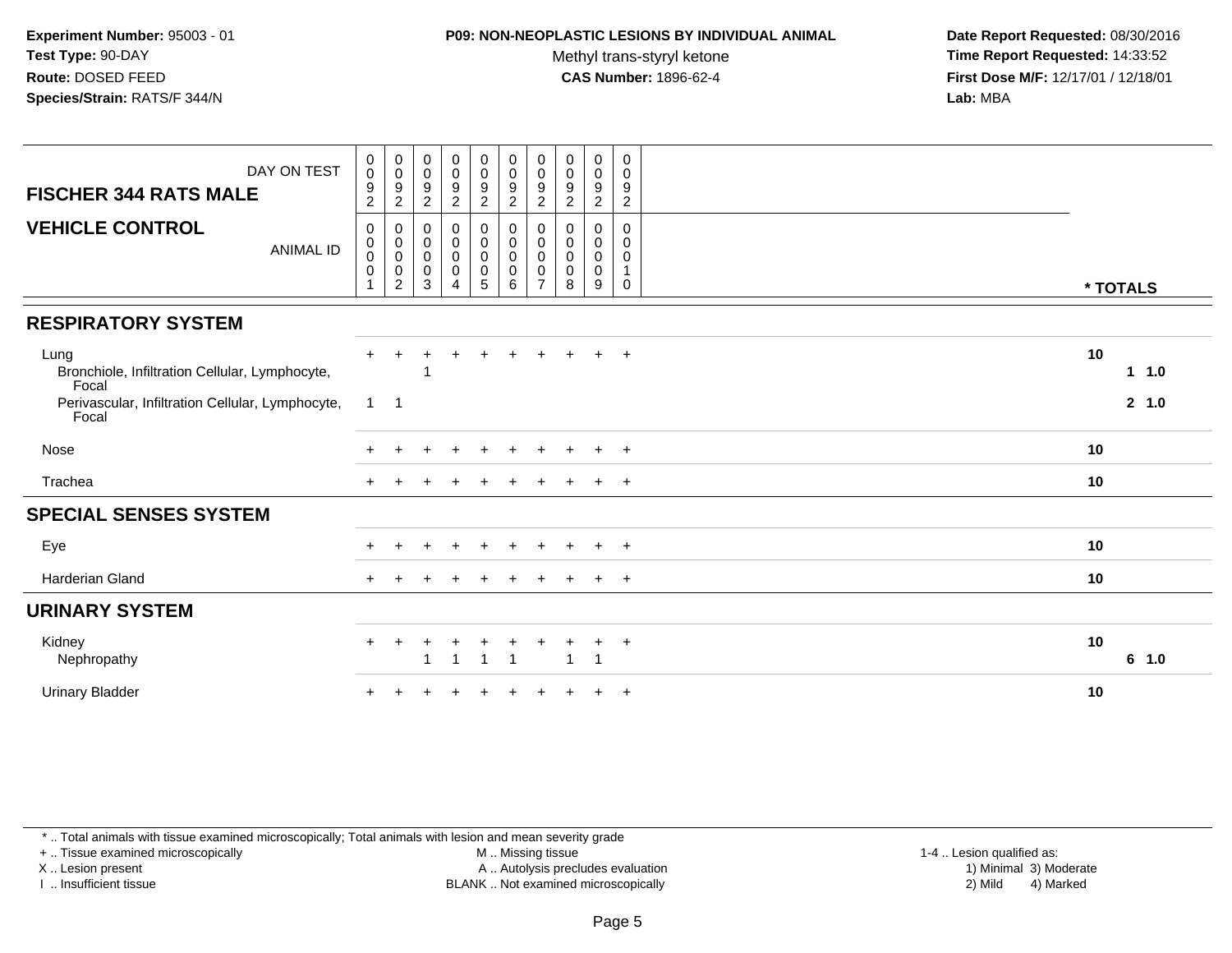## **P09: NON-NEOPLASTIC LESIONS BY INDIVIDUAL ANIMAL**

Methyl trans-styryl ketone<br>CAS Number: 1896-62-4

 **Date Report Requested:** 08/30/2016 **Time Report Requested:** 14:33:52 **First Dose M/F:** 12/17/01 / 12/18/01<br>**Lab:** MBA **Lab:** MBA

| <b>FISCHER 344 RATS MALE</b>  | DAY ON TEST      | 0<br>0<br>9<br>$\overline{2}$   | 0<br>0<br>$\frac{9}{2}$                                 | 0<br>0<br>9<br>$\overline{2}$              | 0<br>0<br>$\frac{9}{2}$ | 0<br>$\pmb{0}$<br>$\frac{9}{2}$                   | $\mathbf 0$<br>$\mathbf 0$<br>$\frac{9}{2}$    | 0<br>0<br>9<br>$\overline{2}$                                               | 0<br>0<br>9<br>$\boldsymbol{2}$ | 0<br>0<br>9<br>$\overline{a}$    | 0<br>$\mathbf 0$<br>9<br>$\overline{c}$                  |          |
|-------------------------------|------------------|---------------------------------|---------------------------------------------------------|--------------------------------------------|-------------------------|---------------------------------------------------|------------------------------------------------|-----------------------------------------------------------------------------|---------------------------------|----------------------------------|----------------------------------------------------------|----------|
| 0.025%                        | <b>ANIMAL ID</b> | 0<br>0<br>$\mathbf 0$<br>1<br>1 | 0<br>0<br>$\mathbf 0$<br>$\mathbf{1}$<br>$\overline{c}$ | 0<br>0<br>$\mathbf 0$<br>$\mathbf{1}$<br>3 | 0<br>0<br>0<br>1<br>4   | 0<br>0<br>$\pmb{0}$<br>$\mathbf{1}$<br>$\sqrt{5}$ | 0<br>0<br>$\pmb{0}$<br>$\mathbf{1}$<br>$\,6\,$ | $\mathbf 0$<br>$\mathbf 0$<br>$\mathbf 0$<br>$\mathbf{1}$<br>$\overline{7}$ | 0<br>0<br>0<br>1<br>8           | 0<br>0<br>0<br>$\mathbf{1}$<br>9 | $\mathbf{0}$<br>0<br>0<br>$\overline{a}$<br>$\mathsf{O}$ | * TOTALS |
| <b>ALIMENTARY SYSTEM</b>      |                  |                                 |                                                         |                                            |                         |                                                   |                                                |                                                                             |                                 |                                  |                                                          |          |
| Stomach, Glandular            |                  | $\pm$                           | $\pm$                                                   | $\overline{+}$                             | $\pm$                   | $\overline{ }$                                    | $\ddot{}$                                      | $+$                                                                         | $+$                             |                                  | $+$ $+$                                                  | 10       |
| <b>CARDIOVASCULAR SYSTEM</b>  |                  |                                 |                                                         |                                            |                         |                                                   |                                                |                                                                             |                                 |                                  |                                                          |          |
| <b>NONE</b>                   |                  |                                 |                                                         |                                            |                         |                                                   |                                                |                                                                             |                                 |                                  |                                                          |          |
| <b>ENDOCRINE SYSTEM</b>       |                  |                                 |                                                         |                                            |                         |                                                   |                                                |                                                                             |                                 |                                  |                                                          |          |
| <b>NONE</b>                   |                  |                                 |                                                         |                                            |                         |                                                   |                                                |                                                                             |                                 |                                  |                                                          |          |
| <b>GENERAL BODY SYSTEM</b>    |                  |                                 |                                                         |                                            |                         |                                                   |                                                |                                                                             |                                 |                                  |                                                          |          |
| <b>NONE</b>                   |                  |                                 |                                                         |                                            |                         |                                                   |                                                |                                                                             |                                 |                                  |                                                          |          |
| <b>GENITAL SYSTEM</b>         |                  |                                 |                                                         |                                            |                         |                                                   |                                                |                                                                             |                                 |                                  |                                                          |          |
| <b>NONE</b>                   |                  |                                 |                                                         |                                            |                         |                                                   |                                                |                                                                             |                                 |                                  |                                                          |          |
| <b>HEMATOPOIETIC SYSTEM</b>   |                  |                                 |                                                         |                                            |                         |                                                   |                                                |                                                                             |                                 |                                  |                                                          |          |
| <b>NONE</b>                   |                  |                                 |                                                         |                                            |                         |                                                   |                                                |                                                                             |                                 |                                  |                                                          |          |
| <b>INTEGUMENTARY SYSTEM</b>   |                  |                                 |                                                         |                                            |                         |                                                   |                                                |                                                                             |                                 |                                  |                                                          |          |
| <b>NONE</b>                   |                  |                                 |                                                         |                                            |                         |                                                   |                                                |                                                                             |                                 |                                  |                                                          |          |
| <b>MUSCULOSKELETAL SYSTEM</b> |                  |                                 |                                                         |                                            |                         |                                                   |                                                |                                                                             |                                 |                                  |                                                          |          |
| <b>NONE</b>                   |                  |                                 |                                                         |                                            |                         |                                                   |                                                |                                                                             |                                 |                                  |                                                          |          |

\* .. Total animals with tissue examined microscopically; Total animals with lesion and mean severity grade

+ .. Tissue examined microscopically

X .. Lesion present

I .. Insufficient tissue

 M .. Missing tissueA .. Autolysis precludes evaluation

1-4 .. Lesion qualified as:<br>1) Minimal 3) Moderate BLANK .. Not examined microscopically 2) Mild 4) Marked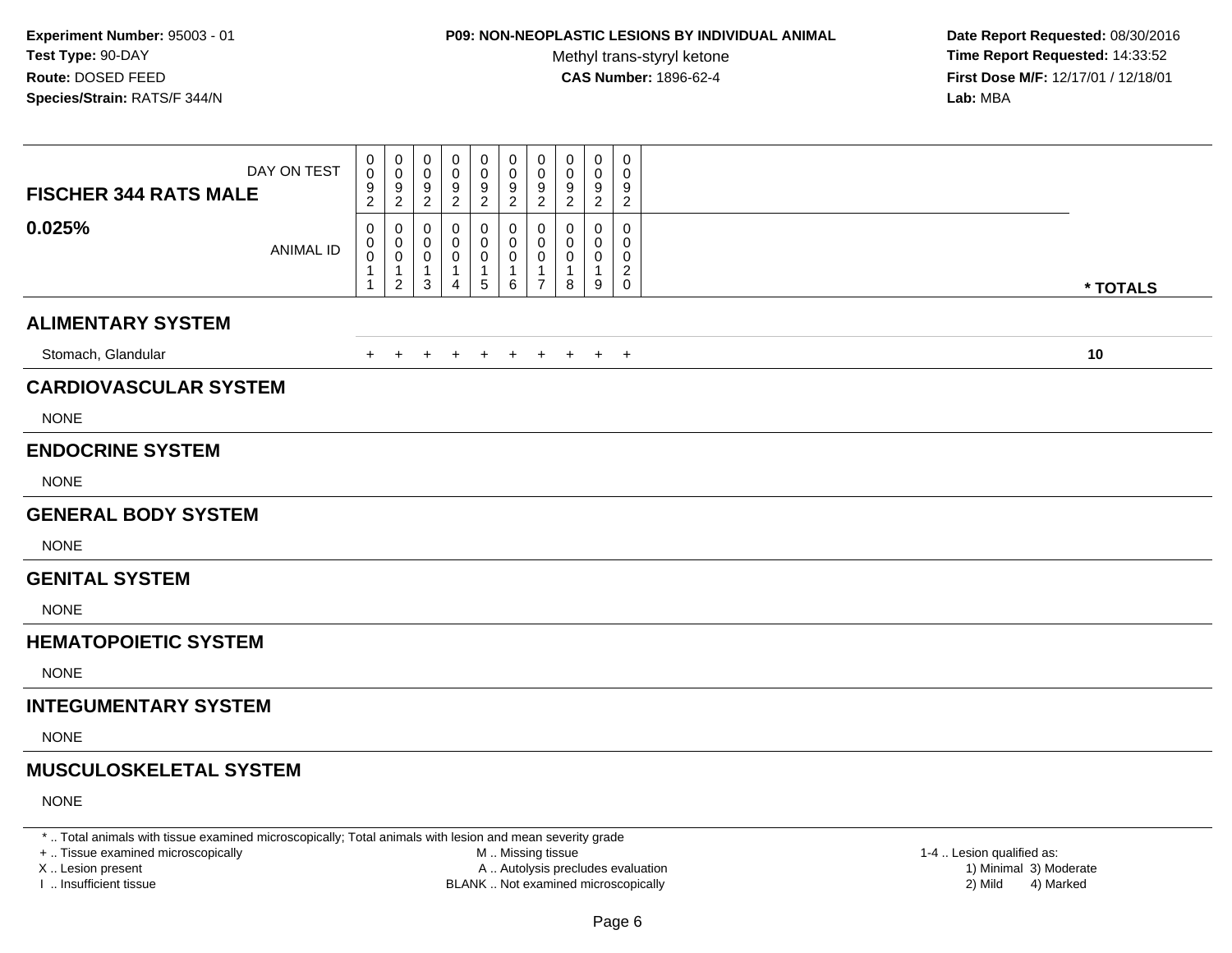### **P09: NON-NEOPLASTIC LESIONS BY INDIVIDUAL ANIMAL**

Methyl trans-styryl ketone<br>CAS Number: 1896-62-4

 **Date Report Requested:** 08/30/2016 **Time Report Requested:** 14:33:52 **First Dose M/F:** 12/17/01 / 12/18/01<br>**Lab:** MBA **Lab:** MBA

| <b>FISCHER 344 RATS MALE</b><br>0.025%                      | DAY ON TEST<br>ANIMAL ID | 0<br>$\mathbf 0$<br>9<br>$\overline{c}$<br>0<br>$\begin{smallmatrix}0\0\0\end{smallmatrix}$ | $\begin{array}{c} 0 \\ 0 \\ 9 \\ 2 \end{array}$<br>$\begin{smallmatrix}0\\0\\0\end{smallmatrix}$<br>$\mathbf{1}$ | 0<br>$\pmb{0}$<br>$\frac{9}{2}$<br>$\boldsymbol{0}$<br>$\pmb{0}$<br>$\,0\,$ | $\mathbf 0$<br>$\pmb{0}$<br>$\frac{9}{2}$<br>0<br>$\mathsf 0$<br>$\pmb{0}$<br>$\overline{1}$ | $\begin{smallmatrix}0\\0\end{smallmatrix}$<br>$\frac{9}{2}$<br>$\begin{smallmatrix}0\\0\end{smallmatrix}$<br>0<br>1 | 0<br>$\pmb{0}$<br>$\frac{9}{2}$<br>0<br>0<br>0 | $\pmb{0}$<br>$\pmb{0}$<br>$\frac{9}{2}$<br>$\pmb{0}$<br>$\pmb{0}$<br>$\pmb{0}$<br>1 | 0<br>0<br>9<br>$\overline{2}$<br>0<br>0<br>0 | 0<br>0<br>9<br>$\overline{2}$<br>0<br>$\pmb{0}$<br>0 | $\pmb{0}$<br>0<br>9<br>$\overline{2}$<br>$\mathbf 0$<br>0<br>$\pmb{0}$<br>$\overline{c}$ |                |
|-------------------------------------------------------------|--------------------------|---------------------------------------------------------------------------------------------|------------------------------------------------------------------------------------------------------------------|-----------------------------------------------------------------------------|----------------------------------------------------------------------------------------------|---------------------------------------------------------------------------------------------------------------------|------------------------------------------------|-------------------------------------------------------------------------------------|----------------------------------------------|------------------------------------------------------|------------------------------------------------------------------------------------------|----------------|
|                                                             |                          |                                                                                             | $\overline{c}$                                                                                                   | 3                                                                           | $\overline{4}$                                                                               | 5                                                                                                                   | 6                                              | $\overline{7}$                                                                      | 8                                            | 9                                                    | 0                                                                                        | * TOTALS       |
| <b>NERVOUS SYSTEM</b>                                       |                          |                                                                                             |                                                                                                                  |                                                                             |                                                                                              |                                                                                                                     |                                                |                                                                                     |                                              |                                                      |                                                                                          |                |
| <b>NONE</b>                                                 |                          |                                                                                             |                                                                                                                  |                                                                             |                                                                                              |                                                                                                                     |                                                |                                                                                     |                                              |                                                      |                                                                                          |                |
| <b>RESPIRATORY SYSTEM</b>                                   |                          |                                                                                             |                                                                                                                  |                                                                             |                                                                                              |                                                                                                                     |                                                |                                                                                     |                                              |                                                      |                                                                                          |                |
| Nose<br>Goblet Cell, Respiratory Epithelium,<br>Hyperplasia |                          |                                                                                             | $+$                                                                                                              |                                                                             |                                                                                              | ÷<br>1                                                                                                              | $\ddot{}$                                      |                                                                                     |                                              | $+$                                                  | $\overline{+}$                                                                           | 10<br>4 1.0    |
| <b>SPECIAL SENSES SYSTEM</b>                                |                          |                                                                                             |                                                                                                                  |                                                                             |                                                                                              |                                                                                                                     |                                                |                                                                                     |                                              |                                                      |                                                                                          |                |
| <b>NONE</b>                                                 |                          |                                                                                             |                                                                                                                  |                                                                             |                                                                                              |                                                                                                                     |                                                |                                                                                     |                                              |                                                      |                                                                                          |                |
| <b>URINARY SYSTEM</b>                                       |                          |                                                                                             |                                                                                                                  |                                                                             |                                                                                              |                                                                                                                     |                                                |                                                                                     |                                              |                                                      |                                                                                          |                |
| Kidney<br>Nephropathy                                       |                          |                                                                                             |                                                                                                                  |                                                                             |                                                                                              | -1                                                                                                                  |                                                | -1                                                                                  |                                              | -1                                                   | $\overline{1}$                                                                           | 10<br>8<br>1.0 |

\* .. Total animals with tissue examined microscopically; Total animals with lesion and mean severity grade

+ .. Tissue examined microscopically

X .. Lesion present

I .. Insufficient tissue

 M .. Missing tissueA .. Autolysis precludes evaluation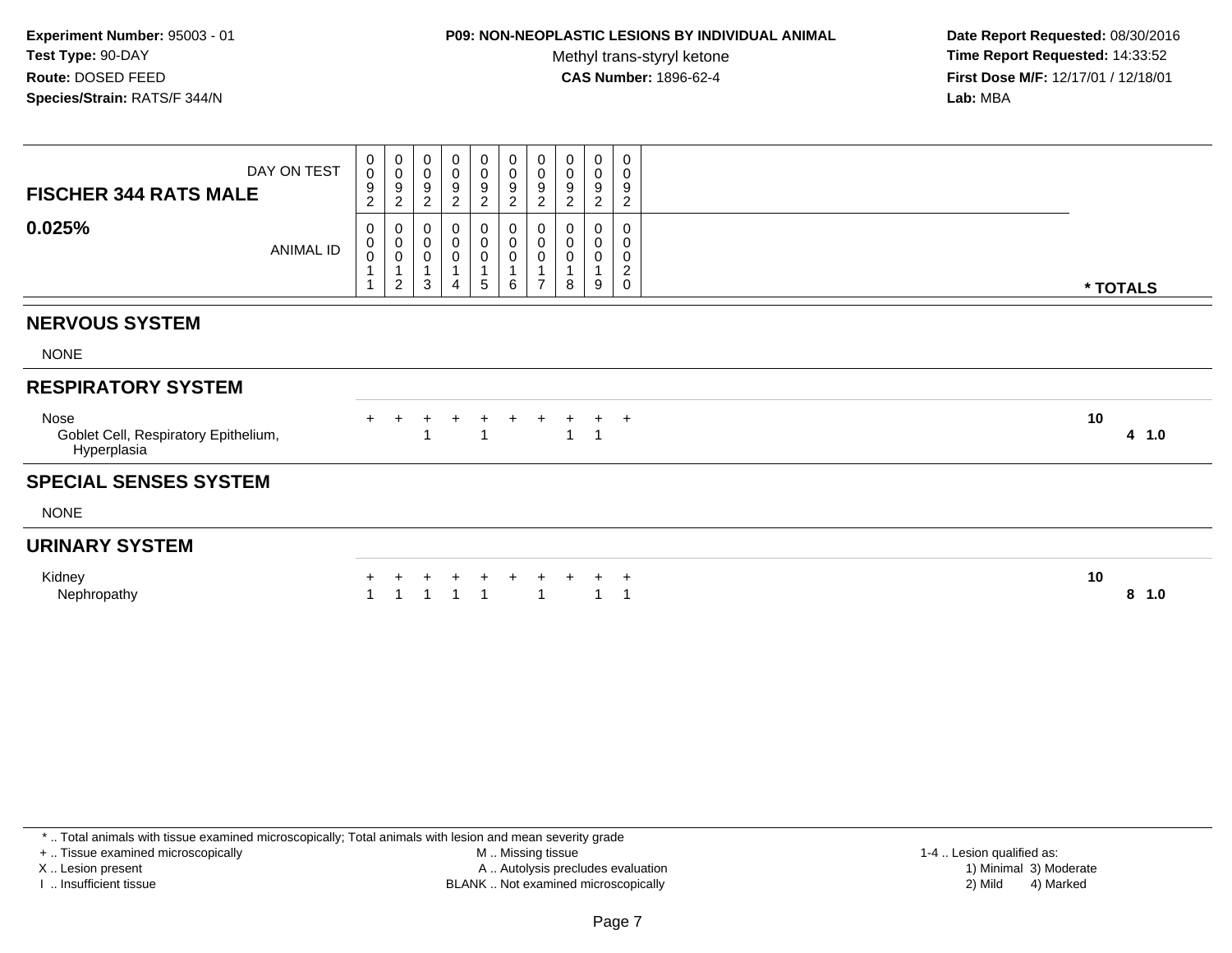## **P09: NON-NEOPLASTIC LESIONS BY INDIVIDUAL ANIMAL**

Methyl trans-styryl ketone<br>CAS Number: 1896-62-4

 **Date Report Requested:** 08/30/2016 **Time Report Requested:** 14:33:52 **First Dose M/F:** 12/17/01 / 12/18/01<br>**Lab:** MBA **Lab:** MBA

| DAY ON TEST<br><b>FISCHER 344 RATS MALE</b>                                                          |                  | 0<br>$\pmb{0}$<br>9<br>$\overline{c}$                              | 0<br>$\mathbf 0$<br>$\frac{9}{2}$                | 0<br>0<br>$\frac{9}{2}$              | 0<br>0<br>$\frac{9}{2}$            | 0<br>$\pmb{0}$<br>$\frac{9}{2}$                     | 0<br>$\mathsf{O}\xspace$<br>$\frac{9}{2}$ | 0<br>$\mathbf 0$<br>$\frac{9}{2}$                 | 0<br>0<br>9<br>$\overline{2}$             | 0<br>0<br>$\frac{9}{2}$                                            | $\mathbf 0$<br>0<br>9<br>$\overline{c}$ |                                           |  |
|------------------------------------------------------------------------------------------------------|------------------|--------------------------------------------------------------------|--------------------------------------------------|--------------------------------------|------------------------------------|-----------------------------------------------------|-------------------------------------------|---------------------------------------------------|-------------------------------------------|--------------------------------------------------------------------|-----------------------------------------|-------------------------------------------|--|
| 0.05%                                                                                                | <b>ANIMAL ID</b> | 0<br>0<br>$\mathbf 0$<br>$\overline{\mathbf{c}}$<br>$\overline{1}$ | 0<br>$\mathbf 0$<br>$\mathsf 0$<br>$\frac{2}{2}$ | 0<br>0<br>$\pmb{0}$<br>$\frac{2}{3}$ | 0<br>0<br>0<br>$\overline{c}$<br>4 | 0<br>$\boldsymbol{0}$<br>$\pmb{0}$<br>$\frac{2}{5}$ | 0<br>0<br>0<br>$\frac{2}{6}$              | $\mathbf 0$<br>0<br>$\mathbf{0}$<br>$\frac{2}{7}$ | 0<br>0<br>$\Omega$<br>$\overline{c}$<br>8 | $\Omega$<br>0<br>$\mathbf 0$<br>$\overline{c}$<br>$\boldsymbol{9}$ | $\Omega$<br>0<br>$\Omega$<br>3<br>0     | * TOTALS                                  |  |
| <b>ALIMENTARY SYSTEM</b>                                                                             |                  |                                                                    |                                                  |                                      |                                    |                                                     |                                           |                                                   |                                           |                                                                    |                                         |                                           |  |
| Stomach, Glandular                                                                                   |                  | $+$                                                                | $+$                                              | $+$                                  | $+$                                | $+$                                                 | $+$                                       | $+$                                               | $+$                                       |                                                                    | $+$ $+$                                 | 10                                        |  |
| <b>CARDIOVASCULAR SYSTEM</b>                                                                         |                  |                                                                    |                                                  |                                      |                                    |                                                     |                                           |                                                   |                                           |                                                                    |                                         |                                           |  |
| <b>NONE</b>                                                                                          |                  |                                                                    |                                                  |                                      |                                    |                                                     |                                           |                                                   |                                           |                                                                    |                                         |                                           |  |
| <b>ENDOCRINE SYSTEM</b>                                                                              |                  |                                                                    |                                                  |                                      |                                    |                                                     |                                           |                                                   |                                           |                                                                    |                                         |                                           |  |
| <b>NONE</b>                                                                                          |                  |                                                                    |                                                  |                                      |                                    |                                                     |                                           |                                                   |                                           |                                                                    |                                         |                                           |  |
| <b>GENERAL BODY SYSTEM</b>                                                                           |                  |                                                                    |                                                  |                                      |                                    |                                                     |                                           |                                                   |                                           |                                                                    |                                         |                                           |  |
| <b>NONE</b>                                                                                          |                  |                                                                    |                                                  |                                      |                                    |                                                     |                                           |                                                   |                                           |                                                                    |                                         |                                           |  |
| <b>GENITAL SYSTEM</b>                                                                                |                  |                                                                    |                                                  |                                      |                                    |                                                     |                                           |                                                   |                                           |                                                                    |                                         |                                           |  |
| <b>NONE</b>                                                                                          |                  |                                                                    |                                                  |                                      |                                    |                                                     |                                           |                                                   |                                           |                                                                    |                                         |                                           |  |
| <b>HEMATOPOIETIC SYSTEM</b>                                                                          |                  |                                                                    |                                                  |                                      |                                    |                                                     |                                           |                                                   |                                           |                                                                    |                                         |                                           |  |
| Lymph Node<br>Hyperplasia, Lymphoid<br>Mediastinal, Congestion<br>Mediastinal, Hyperplasia, Lymphoid |                  |                                                                    | $\ddot{}$<br>$\overline{c}$                      |                                      | $\ddot{}$<br>$\mathbf{3}$          |                                                     | $\ddot{}$<br>3                            |                                                   |                                           |                                                                    |                                         | $\mathbf{3}$<br>$12.0$<br>1 1.0<br>2, 3.0 |  |
| <b>INTEGUMENTARY SYSTEM</b>                                                                          |                  |                                                                    |                                                  |                                      |                                    |                                                     |                                           |                                                   |                                           |                                                                    |                                         |                                           |  |
| <b>NONE</b>                                                                                          |                  |                                                                    |                                                  |                                      |                                    |                                                     |                                           |                                                   |                                           |                                                                    |                                         |                                           |  |

\* .. Total animals with tissue examined microscopically; Total animals with lesion and mean severity grade

+ .. Tissue examined microscopically

X .. Lesion present

I .. Insufficient tissue

 M .. Missing tissueA .. Autolysis precludes evaluation

1-4 .. Lesion qualified as:<br>1) Minimal 3) Moderate BLANK .. Not examined microscopically 2) Mild 4) Marked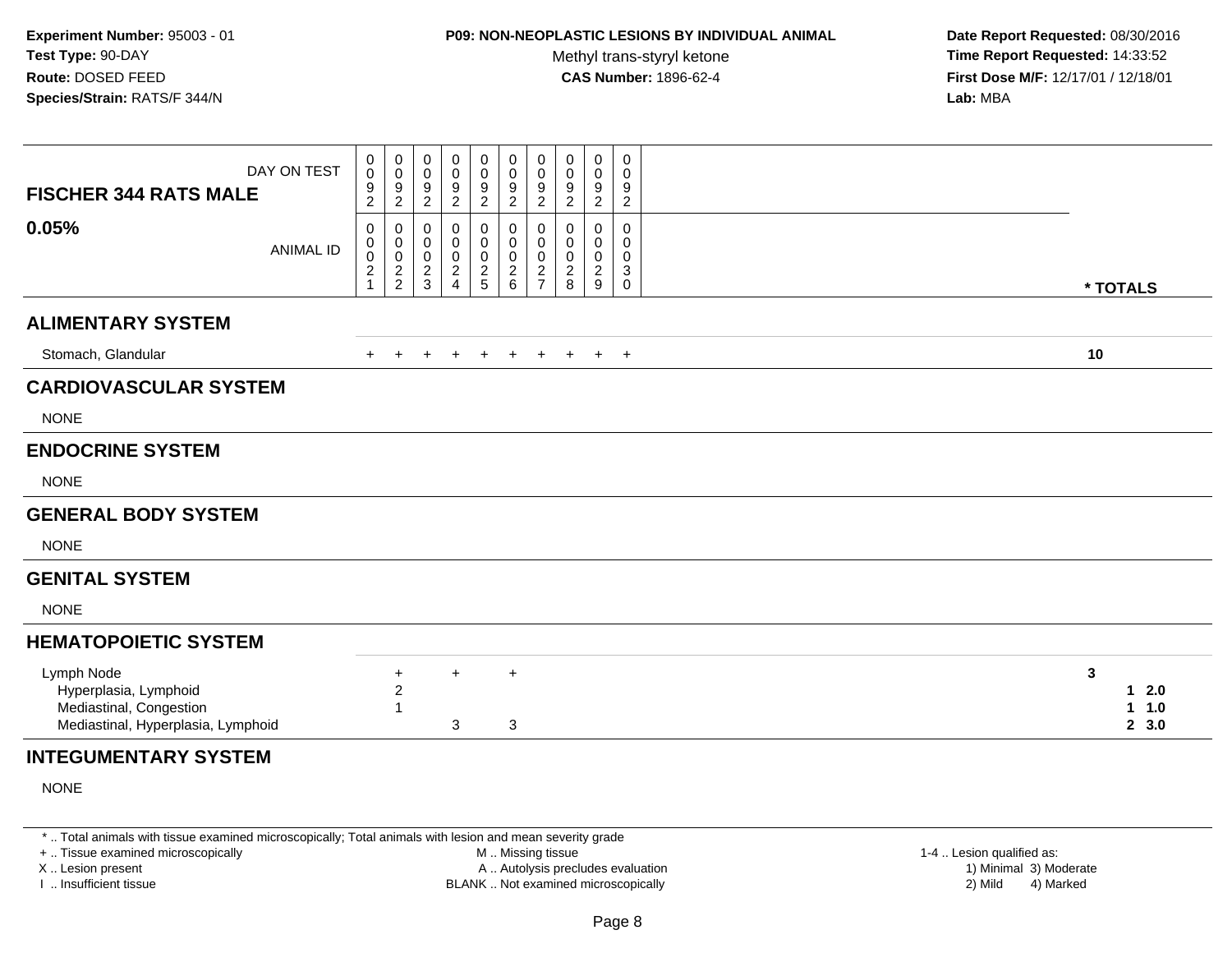### **P09: NON-NEOPLASTIC LESIONS BY INDIVIDUAL ANIMAL**

Methyl trans-styryl ketone<br>CAS Number: 1896-62-4

 **Date Report Requested:** 08/30/2016 **Time Report Requested:** 14:33:52 **First Dose M/F:** 12/17/01 / 12/18/01<br>**Lab:** MBA **Lab:** MBA

| 0<br>$\pmb{0}$<br>$\begin{array}{c} 0 \\ 0 \\ 9 \\ 2 \end{array}$<br>$\begin{smallmatrix} 0\\0 \end{smallmatrix}$<br>0<br>$\mathbf 0$<br>0<br>0<br>0<br>0<br>DAY ON TEST<br>$\mathsf{O}\xspace$<br>$\mathsf{O}$<br>$\pmb{0}$<br>$\pmb{0}$<br>$\mathbf 0$<br>0<br>0<br>0<br>$\boldsymbol{9}$<br>$\boldsymbol{9}$<br>$\frac{9}{2}$<br>$\frac{9}{2}$<br>$\boldsymbol{9}$<br>9<br>9<br>9<br>9<br><b>FISCHER 344 RATS MALE</b><br>$\sqrt{2}$<br>$\overline{c}$<br>$\boldsymbol{2}$<br>$\overline{c}$<br>$\overline{c}$<br>$\boldsymbol{2}$<br>$\overline{c}$<br>0.05%<br>0<br>0<br>0<br>0<br>0<br>0<br>0<br>0<br>$\Omega$<br>0<br>$\pmb{0}$<br>$\mathbf 0$<br>$\pmb{0}$<br>$\pmb{0}$<br>$\mathsf{O}$<br>$\pmb{0}$<br>0<br>0<br>0<br>0<br><b>ANIMAL ID</b><br>$\pmb{0}$<br>0<br>$\pmb{0}$<br>$\pmb{0}$<br>$\pmb{0}$<br>$\pmb{0}$<br>$\pmb{0}$<br>0<br>$\mathbf 0$<br>0<br>$\frac{2}{2}$<br>$\frac{2}{5}$<br>$\sqrt{2}$<br>$\frac{2}{6}$<br>$\sqrt{2}$<br>$\boldsymbol{2}$<br>$\overline{\mathbf{c}}$<br>$\overline{c}$<br>$\overline{\mathbf{c}}$<br>3<br>$\sqrt{3}$<br>$\overline{7}$<br>$\boldsymbol{9}$<br>$\overline{4}$<br>8<br>$\mathbf 0$<br>* TOTALS<br><b>MUSCULOSKELETAL SYSTEM</b><br><b>NONE</b><br><b>NERVOUS SYSTEM</b><br><b>NONE</b><br><b>RESPIRATORY SYSTEM</b><br>10<br>Nose<br>$+$<br>$\pm$<br>$+$<br>$\ddot{}$<br>$+$<br>٠<br>Goblet Cell, Respiratory Epithelium,<br>3, 1.0<br>$\overline{1}$<br>1<br>Hyperplasia<br><b>SPECIAL SENSES SYSTEM</b><br><b>NONE</b><br><b>URINARY SYSTEM</b><br>10<br>Kidney<br>$\ddot{}$<br>$\overline{ }$<br>Nephropathy<br>$8$ 1.0 |  |  |  |  |  |  |
|------------------------------------------------------------------------------------------------------------------------------------------------------------------------------------------------------------------------------------------------------------------------------------------------------------------------------------------------------------------------------------------------------------------------------------------------------------------------------------------------------------------------------------------------------------------------------------------------------------------------------------------------------------------------------------------------------------------------------------------------------------------------------------------------------------------------------------------------------------------------------------------------------------------------------------------------------------------------------------------------------------------------------------------------------------------------------------------------------------------------------------------------------------------------------------------------------------------------------------------------------------------------------------------------------------------------------------------------------------------------------------------------------------------------------------------------------------------------------------------------------------------------------------------------------------------------------------|--|--|--|--|--|--|
|                                                                                                                                                                                                                                                                                                                                                                                                                                                                                                                                                                                                                                                                                                                                                                                                                                                                                                                                                                                                                                                                                                                                                                                                                                                                                                                                                                                                                                                                                                                                                                                    |  |  |  |  |  |  |
|                                                                                                                                                                                                                                                                                                                                                                                                                                                                                                                                                                                                                                                                                                                                                                                                                                                                                                                                                                                                                                                                                                                                                                                                                                                                                                                                                                                                                                                                                                                                                                                    |  |  |  |  |  |  |
|                                                                                                                                                                                                                                                                                                                                                                                                                                                                                                                                                                                                                                                                                                                                                                                                                                                                                                                                                                                                                                                                                                                                                                                                                                                                                                                                                                                                                                                                                                                                                                                    |  |  |  |  |  |  |
|                                                                                                                                                                                                                                                                                                                                                                                                                                                                                                                                                                                                                                                                                                                                                                                                                                                                                                                                                                                                                                                                                                                                                                                                                                                                                                                                                                                                                                                                                                                                                                                    |  |  |  |  |  |  |
|                                                                                                                                                                                                                                                                                                                                                                                                                                                                                                                                                                                                                                                                                                                                                                                                                                                                                                                                                                                                                                                                                                                                                                                                                                                                                                                                                                                                                                                                                                                                                                                    |  |  |  |  |  |  |
|                                                                                                                                                                                                                                                                                                                                                                                                                                                                                                                                                                                                                                                                                                                                                                                                                                                                                                                                                                                                                                                                                                                                                                                                                                                                                                                                                                                                                                                                                                                                                                                    |  |  |  |  |  |  |
|                                                                                                                                                                                                                                                                                                                                                                                                                                                                                                                                                                                                                                                                                                                                                                                                                                                                                                                                                                                                                                                                                                                                                                                                                                                                                                                                                                                                                                                                                                                                                                                    |  |  |  |  |  |  |
|                                                                                                                                                                                                                                                                                                                                                                                                                                                                                                                                                                                                                                                                                                                                                                                                                                                                                                                                                                                                                                                                                                                                                                                                                                                                                                                                                                                                                                                                                                                                                                                    |  |  |  |  |  |  |
|                                                                                                                                                                                                                                                                                                                                                                                                                                                                                                                                                                                                                                                                                                                                                                                                                                                                                                                                                                                                                                                                                                                                                                                                                                                                                                                                                                                                                                                                                                                                                                                    |  |  |  |  |  |  |
|                                                                                                                                                                                                                                                                                                                                                                                                                                                                                                                                                                                                                                                                                                                                                                                                                                                                                                                                                                                                                                                                                                                                                                                                                                                                                                                                                                                                                                                                                                                                                                                    |  |  |  |  |  |  |
|                                                                                                                                                                                                                                                                                                                                                                                                                                                                                                                                                                                                                                                                                                                                                                                                                                                                                                                                                                                                                                                                                                                                                                                                                                                                                                                                                                                                                                                                                                                                                                                    |  |  |  |  |  |  |
|                                                                                                                                                                                                                                                                                                                                                                                                                                                                                                                                                                                                                                                                                                                                                                                                                                                                                                                                                                                                                                                                                                                                                                                                                                                                                                                                                                                                                                                                                                                                                                                    |  |  |  |  |  |  |

\* .. Total animals with tissue examined microscopically; Total animals with lesion and mean severity grade

+ .. Tissue examined microscopically

X .. Lesion present

I .. Insufficient tissue

 M .. Missing tissueA .. Autolysis precludes evaluation

BLANK .. Not examined microscopically 2) Mild 4) Marked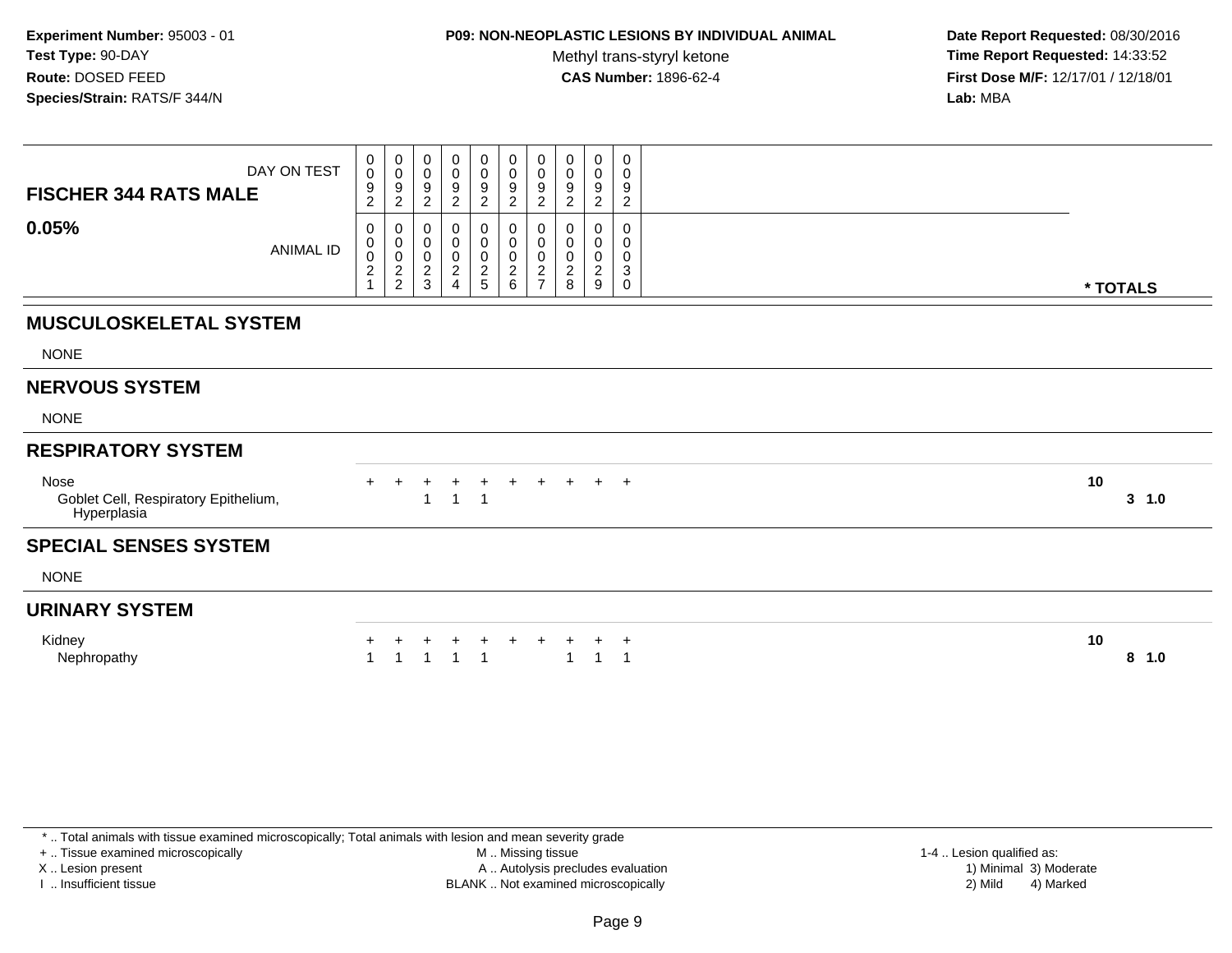## **P09: NON-NEOPLASTIC LESIONS BY INDIVIDUAL ANIMAL**

Methyl trans-styryl ketone<br>CAS Number: 1896-62-4

 **Date Report Requested:** 08/30/2016 **Time Report Requested:** 14:33:52 **First Dose M/F:** 12/17/01 / 12/18/01<br>**Lab:** MBA **Lab:** MBA

| <b>FISCHER 344 RATS MALE</b>                                                | DAY ON TEST      | 0<br>$\overline{0}$<br>$\frac{9}{2}$                       | $\begin{smallmatrix}0\0\0\end{smallmatrix}$<br>$\frac{9}{2}$      | 0<br>$\pmb{0}$<br>$\frac{9}{2}$           | 0<br>$\mathsf{O}\xspace$<br>$\frac{9}{2}$                  | 0<br>$\mathbf 0$<br>9<br>$\overline{2}$ | 0<br>$\ddot{\mathbf{0}}$<br>$\frac{9}{2}$    | 0<br>$\ddot{\mathbf{0}}$<br>9<br>$\boldsymbol{2}$ | 0<br>0<br>9<br>$\overline{c}$ | 0<br>0<br>$\frac{9}{2}$                       | 0<br>0<br>9<br>$\overline{2}$   |             |                  |
|-----------------------------------------------------------------------------|------------------|------------------------------------------------------------|-------------------------------------------------------------------|-------------------------------------------|------------------------------------------------------------|-----------------------------------------|----------------------------------------------|---------------------------------------------------|-------------------------------|-----------------------------------------------|---------------------------------|-------------|------------------|
| 0.1%                                                                        | <b>ANIMAL ID</b> | 0<br>0<br>$\boldsymbol{0}$<br>$\mathbf{3}$<br>$\mathbf{1}$ | 0<br>$\begin{smallmatrix}0\0\0\end{smallmatrix}$<br>$\frac{3}{2}$ | 0<br>$\mathbf 0$<br>$\mathbf 0$<br>$_3^3$ | 0<br>0<br>0<br>$\ensuremath{\mathsf{3}}$<br>$\overline{4}$ | 0<br>0<br>0<br>$\frac{3}{5}$            | 0<br>$\pmb{0}$<br>$\pmb{0}$<br>$\frac{3}{6}$ | 0<br>0<br>0<br>$\frac{3}{7}$                      | 0<br>0<br>0<br>3<br>8         | 0<br>0<br>0<br>$\ensuremath{\mathsf{3}}$<br>9 | 0<br>0<br>0<br>4<br>$\mathbf 0$ |             | * TOTALS         |
| <b>ALIMENTARY SYSTEM</b>                                                    |                  |                                                            |                                                                   |                                           |                                                            |                                         |                                              |                                                   |                               |                                               |                                 |             |                  |
| Stomach, Glandular                                                          |                  | $\pm$                                                      |                                                                   |                                           |                                                            |                                         |                                              |                                                   |                               |                                               | $+$                             | 10          |                  |
| <b>CARDIOVASCULAR SYSTEM</b>                                                |                  |                                                            |                                                                   |                                           |                                                            |                                         |                                              |                                                   |                               |                                               |                                 |             |                  |
| <b>NONE</b>                                                                 |                  |                                                            |                                                                   |                                           |                                                            |                                         |                                              |                                                   |                               |                                               |                                 |             |                  |
| <b>ENDOCRINE SYSTEM</b>                                                     |                  |                                                            |                                                                   |                                           |                                                            |                                         |                                              |                                                   |                               |                                               |                                 |             |                  |
| <b>NONE</b>                                                                 |                  |                                                            |                                                                   |                                           |                                                            |                                         |                                              |                                                   |                               |                                               |                                 |             |                  |
| <b>GENERAL BODY SYSTEM</b>                                                  |                  |                                                            |                                                                   |                                           |                                                            |                                         |                                              |                                                   |                               |                                               |                                 |             |                  |
| <b>NONE</b>                                                                 |                  |                                                            |                                                                   |                                           |                                                            |                                         |                                              |                                                   |                               |                                               |                                 |             |                  |
| <b>GENITAL SYSTEM</b>                                                       |                  |                                                            |                                                                   |                                           |                                                            |                                         |                                              |                                                   |                               |                                               |                                 |             |                  |
| <b>NONE</b>                                                                 |                  |                                                            |                                                                   |                                           |                                                            |                                         |                                              |                                                   |                               |                                               |                                 |             |                  |
| <b>HEMATOPOIETIC SYSTEM</b>                                                 |                  |                                                            |                                                                   |                                           |                                                            |                                         |                                              |                                                   |                               |                                               |                                 |             |                  |
| Lymph Node<br>Mediastinal, Congestion<br>Mediastinal, Hyperplasia, Lymphoid |                  | $\ddot{}$<br>$\boldsymbol{2}$<br>3                         |                                                                   |                                           |                                                            |                                         |                                              |                                                   |                               |                                               |                                 | $\mathbf 1$ | 2.0<br>1<br>13.0 |
| <b>INTEGUMENTARY SYSTEM</b>                                                 |                  |                                                            |                                                                   |                                           |                                                            |                                         |                                              |                                                   |                               |                                               |                                 |             |                  |
| <b>NONE</b>                                                                 |                  |                                                            |                                                                   |                                           |                                                            |                                         |                                              |                                                   |                               |                                               |                                 |             |                  |

## **MUSCULOSKELETAL SYSTEM**

\* .. Total animals with tissue examined microscopically; Total animals with lesion and mean severity grade

+ .. Tissue examined microscopically

X .. Lesion present

I .. Insufficient tissue

M .. Missing tissue

A .. Autolysis precludes evaluation

BLANK .. Not examined microscopically 2) Mild 4) Marked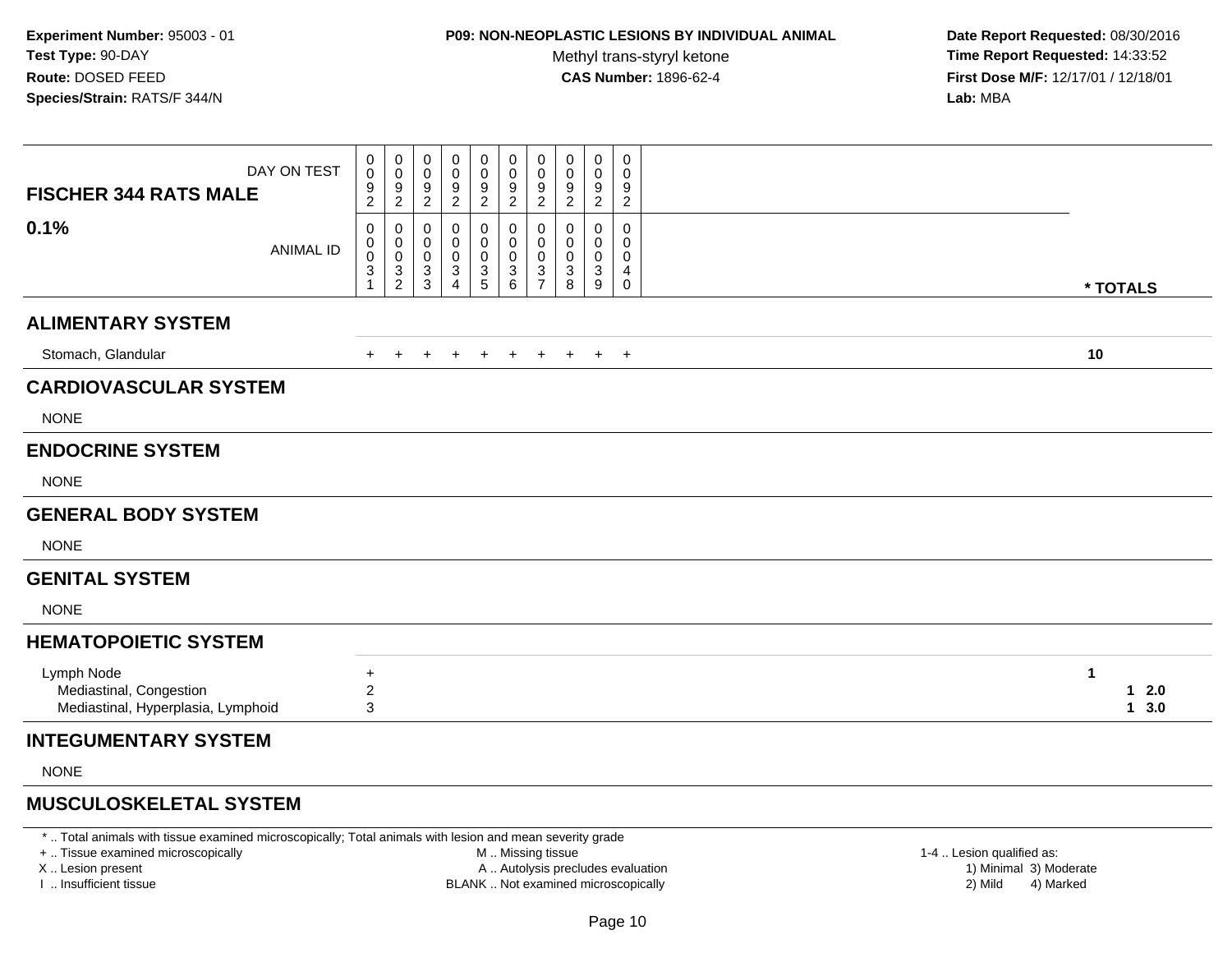## **P09: NON-NEOPLASTIC LESIONS BY INDIVIDUAL ANIMAL**

Methyl trans-styryl ketone<br>CAS Number: 1896-62-4

 **Date Report Requested:** 08/30/2016 **Time Report Requested:** 14:33:52 **First Dose M/F:** 12/17/01 / 12/18/01<br>**Lab:** MBA **Lab:** MBA

| DAY ON TEST<br><b>FISCHER 344 RATS MALE</b>                 | 0<br>$\pmb{0}$<br>$\boldsymbol{9}$<br>$\boldsymbol{2}$                     | 0<br>$\pmb{0}$<br>$\boldsymbol{9}$<br>$\overline{c}$                    | 0<br>$\pmb{0}$<br>9<br>$\overline{c}$            | 0<br>$\pmb{0}$<br>$\frac{9}{2}$                             | $\begin{smallmatrix}0\\0\end{smallmatrix}$<br>$\frac{9}{2}$ | $\mathbf 0$<br>$\mathsf 0$<br>$\frac{9}{2}$                                    | 0<br>$\pmb{0}$<br>$\boldsymbol{9}$<br>$\boldsymbol{2}$      | $\pmb{0}$<br>$\pmb{0}$<br>9<br>$\overline{c}$ | $\pmb{0}$<br>$\pmb{0}$<br>9<br>$\overline{c}$ | 0<br>0<br>9<br>$\overline{c}$ |    |          |
|-------------------------------------------------------------|----------------------------------------------------------------------------|-------------------------------------------------------------------------|--------------------------------------------------|-------------------------------------------------------------|-------------------------------------------------------------|--------------------------------------------------------------------------------|-------------------------------------------------------------|-----------------------------------------------|-----------------------------------------------|-------------------------------|----|----------|
| 0.1%<br><b>ANIMAL ID</b>                                    | 0<br>$\pmb{0}$<br>$\mathbf 0$<br>$\ensuremath{\mathsf{3}}$<br>$\mathbf{1}$ | $\mathbf 0$<br>$\pmb{0}$<br>$\pmb{0}$<br>$\mathbf{3}$<br>$\overline{c}$ | 0<br>$\pmb{0}$<br>$\pmb{0}$<br>$\mathbf{3}$<br>3 | 0<br>$\pmb{0}$<br>$\pmb{0}$<br>$\sqrt{3}$<br>$\overline{4}$ | 0<br>$\pmb{0}$<br>$\frac{0}{3}$                             | $\mathbf 0$<br>$\mathsf 0$<br>$\mathsf 0$<br>$\overline{3}$<br>$6\phantom{1}6$ | 0<br>$\pmb{0}$<br>$\pmb{0}$<br>$\sqrt{3}$<br>$\overline{7}$ | 0<br>$\pmb{0}$<br>$\pmb{0}$<br>3<br>8         | 0<br>$\mathbf 0$<br>$\pmb{0}$<br>3<br>9       | 0<br>0<br>0<br>4<br>0         |    | * TOTALS |
| <b>NONE</b>                                                 |                                                                            |                                                                         |                                                  |                                                             |                                                             |                                                                                |                                                             |                                               |                                               |                               |    |          |
| <b>NERVOUS SYSTEM</b>                                       |                                                                            |                                                                         |                                                  |                                                             |                                                             |                                                                                |                                                             |                                               |                                               |                               |    |          |
| <b>NONE</b>                                                 |                                                                            |                                                                         |                                                  |                                                             |                                                             |                                                                                |                                                             |                                               |                                               |                               |    |          |
| <b>RESPIRATORY SYSTEM</b>                                   |                                                                            |                                                                         |                                                  |                                                             |                                                             |                                                                                |                                                             |                                               |                                               |                               |    |          |
| Nose<br>Goblet Cell, Respiratory Epithelium,<br>Hyperplasia |                                                                            |                                                                         |                                                  | $^+$                                                        | $\div$<br>1                                                 | $\ddot{}$<br>$\overline{2}$                                                    |                                                             |                                               | $+$<br>$\overline{1}$                         | $^{+}$                        | 10 | 4 1.3    |
| <b>SPECIAL SENSES SYSTEM</b>                                |                                                                            |                                                                         |                                                  |                                                             |                                                             |                                                                                |                                                             |                                               |                                               |                               |    |          |
| <b>NONE</b>                                                 |                                                                            |                                                                         |                                                  |                                                             |                                                             |                                                                                |                                                             |                                               |                                               |                               |    |          |
| <b>URINARY SYSTEM</b>                                       |                                                                            |                                                                         |                                                  |                                                             |                                                             |                                                                                |                                                             |                                               |                                               |                               |    |          |
| Kidney<br>Nephropathy                                       |                                                                            |                                                                         |                                                  |                                                             |                                                             |                                                                                | $\overline{ }$                                              |                                               |                                               | $^{+}$                        | 10 | 9<br>1.0 |

+ .. Tissue examined microscopically

X .. Lesion present

I .. Insufficient tissue

 M .. Missing tissueA .. Autolysis precludes evaluation

1-4 .. Lesion qualified as:<br>1) Minimal 3) Moderate BLANK .. Not examined microscopically 2) Mild 4) Marked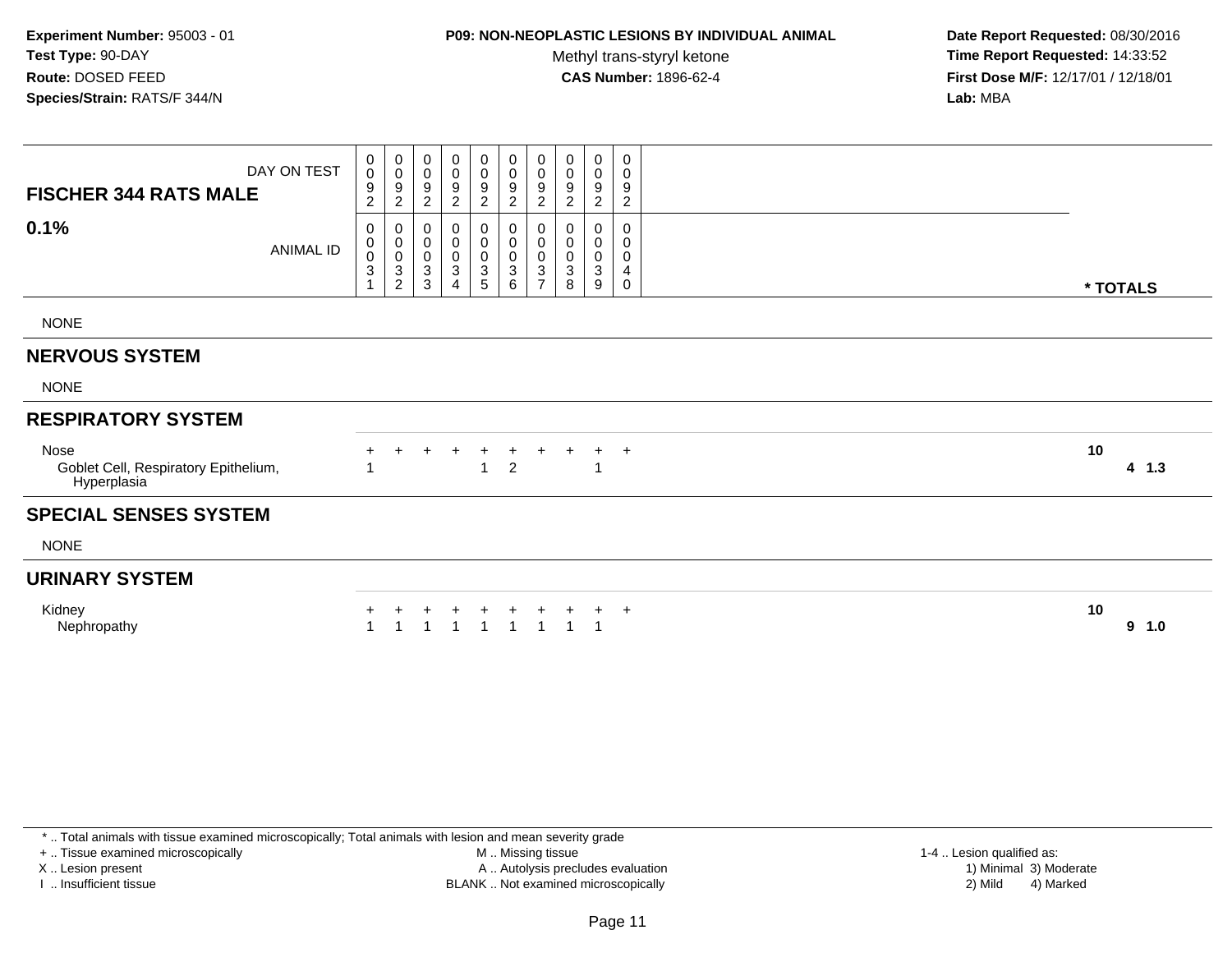## **P09: NON-NEOPLASTIC LESIONS BY INDIVIDUAL ANIMAL**

Methyl trans-styryl ketone<br>CAS Number: 1896-62-4

 **Date Report Requested:** 08/30/2016 **Time Report Requested:** 14:33:52 **First Dose M/F:** 12/17/01 / 12/18/01<br>**Lab:** MBA **Lab:** MBA

| DAY ON TEST<br><b>FISCHER 344 RATS MALE</b> | 0<br>0<br>$\frac{9}{2}$                  | 0<br>0<br>$\frac{9}{2}$                                                              | 0<br>0<br>$\frac{9}{2}$                    | 0<br>0<br>$\frac{9}{2}$       | $\boldsymbol{0}$<br>$\pmb{0}$<br>$\frac{9}{2}$        | $\mathbf 0$<br>$\pmb{0}$<br>$\frac{9}{2}$                              | 0<br>$\mathbf 0$<br>$\frac{9}{2}$                      | 0<br>0<br>9<br>$\overline{c}$ | 0<br>0<br>9<br>$\overline{2}$        | 0<br>0<br>9<br>$\overline{c}$                      |          |
|---------------------------------------------|------------------------------------------|--------------------------------------------------------------------------------------|--------------------------------------------|-------------------------------|-------------------------------------------------------|------------------------------------------------------------------------|--------------------------------------------------------|-------------------------------|--------------------------------------|----------------------------------------------------|----------|
| 0.2%<br><b>ANIMAL ID</b>                    | 0<br>0<br>$\pmb{0}$<br>4<br>$\mathbf{1}$ | 0<br>$\begin{smallmatrix}0\0\0\end{smallmatrix}$<br>$\overline{4}$<br>$\overline{2}$ | 0<br>0<br>$\mathbf 0$<br>4<br>$\mathbf{3}$ | 0<br>0<br>4<br>$\overline{4}$ | 0<br>$\boldsymbol{0}$<br>$\mathbf 0$<br>$\frac{4}{5}$ | 0<br>0<br>$\mathsf{O}\xspace$<br>$\begin{array}{c} 4 \\ 6 \end{array}$ | 0<br>$\mathbf 0$<br>$\mathbf 0$<br>4<br>$\overline{7}$ | 0<br>0<br>0<br>4<br>8         | 0<br>0<br>0<br>4<br>$\boldsymbol{9}$ | $\mathbf 0$<br>0<br>0<br>$\sqrt{5}$<br>$\mathbf 0$ | * TOTALS |
| <b>ALIMENTARY SYSTEM</b>                    |                                          |                                                                                      |                                            |                               |                                                       |                                                                        |                                                        |                               |                                      |                                                    |          |
| Stomach, Glandular                          | $\pm$                                    | $+$                                                                                  | $+$                                        | $\ddot{}$                     | $\overline{+}$                                        | $+$                                                                    | $+$                                                    | $+$                           |                                      | $+$ $+$                                            | 10       |
| <b>CARDIOVASCULAR SYSTEM</b>                |                                          |                                                                                      |                                            |                               |                                                       |                                                                        |                                                        |                               |                                      |                                                    |          |
| <b>NONE</b>                                 |                                          |                                                                                      |                                            |                               |                                                       |                                                                        |                                                        |                               |                                      |                                                    |          |
| <b>ENDOCRINE SYSTEM</b>                     |                                          |                                                                                      |                                            |                               |                                                       |                                                                        |                                                        |                               |                                      |                                                    |          |
| <b>NONE</b>                                 |                                          |                                                                                      |                                            |                               |                                                       |                                                                        |                                                        |                               |                                      |                                                    |          |
| <b>GENERAL BODY SYSTEM</b>                  |                                          |                                                                                      |                                            |                               |                                                       |                                                                        |                                                        |                               |                                      |                                                    |          |
| <b>NONE</b>                                 |                                          |                                                                                      |                                            |                               |                                                       |                                                                        |                                                        |                               |                                      |                                                    |          |
| <b>GENITAL SYSTEM</b>                       |                                          |                                                                                      |                                            |                               |                                                       |                                                                        |                                                        |                               |                                      |                                                    |          |
| <b>NONE</b>                                 |                                          |                                                                                      |                                            |                               |                                                       |                                                                        |                                                        |                               |                                      |                                                    |          |
| <b>HEMATOPOIETIC SYSTEM</b>                 |                                          |                                                                                      |                                            |                               |                                                       |                                                                        |                                                        |                               |                                      |                                                    |          |
| <b>NONE</b>                                 |                                          |                                                                                      |                                            |                               |                                                       |                                                                        |                                                        |                               |                                      |                                                    |          |
| <b>INTEGUMENTARY SYSTEM</b>                 |                                          |                                                                                      |                                            |                               |                                                       |                                                                        |                                                        |                               |                                      |                                                    |          |
| <b>NONE</b>                                 |                                          |                                                                                      |                                            |                               |                                                       |                                                                        |                                                        |                               |                                      |                                                    |          |
| <b>MUSCULOSKELETAL SYSTEM</b>               |                                          |                                                                                      |                                            |                               |                                                       |                                                                        |                                                        |                               |                                      |                                                    |          |
| <b>NONE</b>                                 |                                          |                                                                                      |                                            |                               |                                                       |                                                                        |                                                        |                               |                                      |                                                    |          |

\* .. Total animals with tissue examined microscopically; Total animals with lesion and mean severity grade

+ .. Tissue examined microscopically

X .. Lesion present

I .. Insufficient tissue

 M .. Missing tissueA .. Autolysis precludes evaluation

BLANK .. Not examined microscopically 2) Mild 4) Marked

1-4 .. Lesion qualified as:<br>1) Minimal 3) Moderate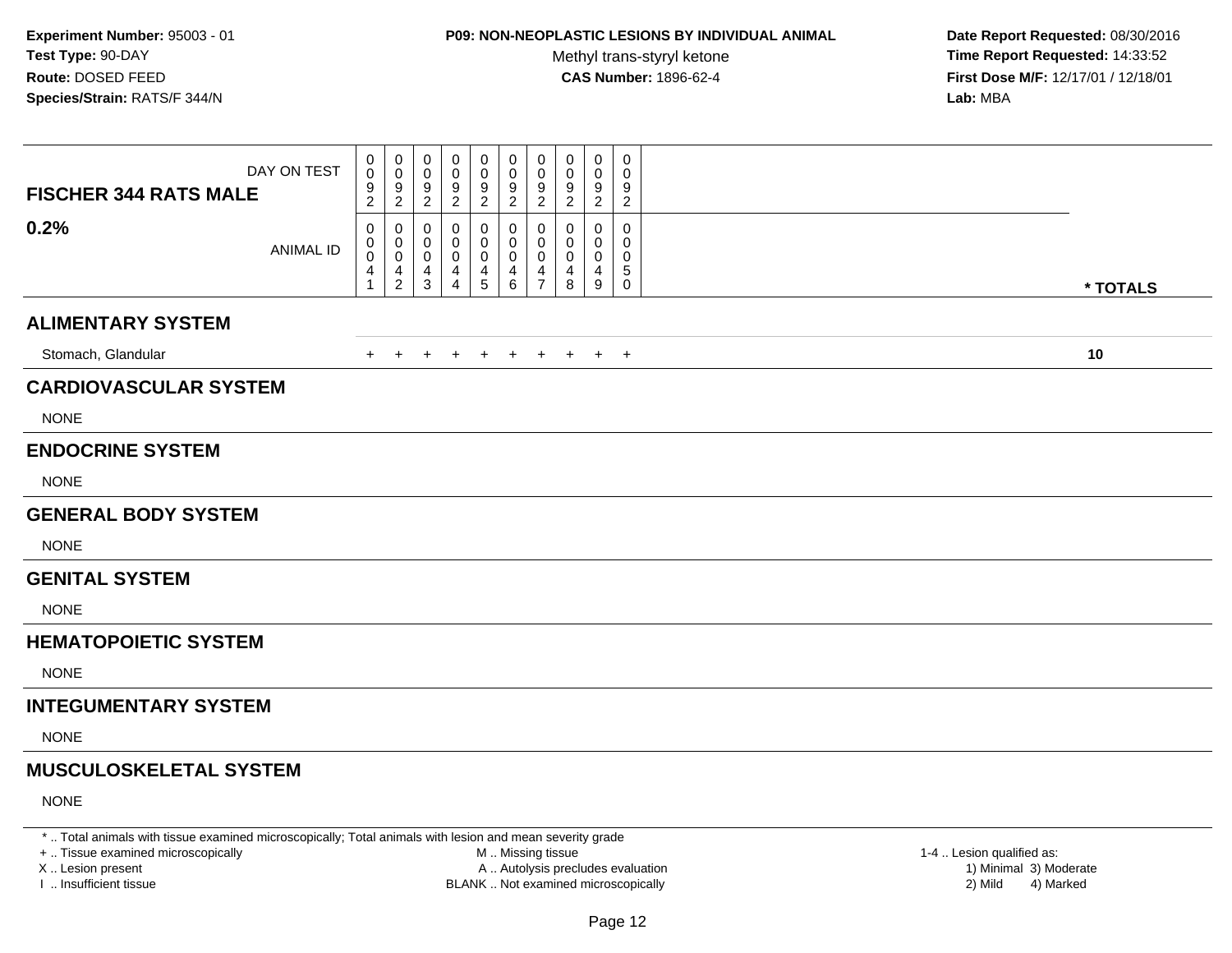### **P09: NON-NEOPLASTIC LESIONS BY INDIVIDUAL ANIMAL**

Methyl trans-styryl ketone<br>CAS Number: 1896-62-4

 **Date Report Requested:** 08/30/2016 **Time Report Requested:** 14:33:52 **First Dose M/F:** 12/17/01 / 12/18/01<br>**Lab:** MBA **Lab:** MBA

| DAY ON TEST<br><b>FISCHER 344 RATS MALE</b>                 | 0<br>0<br>9<br>$\overline{c}$ | $\begin{smallmatrix}0\0\0\end{smallmatrix}$<br>$\boldsymbol{9}$<br>$\overline{c}$ | $\boldsymbol{0}$<br>$\pmb{0}$<br>$\boldsymbol{9}$<br>$\overline{2}$ | 0<br>$\pmb{0}$<br>$\boldsymbol{9}$<br>$\overline{2}$ | $\begin{smallmatrix}0\\0\end{smallmatrix}$<br>$\frac{9}{2}$ | $\begin{smallmatrix} 0\\0 \end{smallmatrix}$<br>$\frac{9}{2}$ | 0<br>$\pmb{0}$<br>$\boldsymbol{9}$<br>$\overline{c}$ | 0<br>$\pmb{0}$<br>9<br>$\overline{c}$   | $\pmb{0}$<br>$\pmb{0}$<br>$\boldsymbol{9}$<br>$\overline{c}$ | $\pmb{0}$<br>$\pmb{0}$<br>$\boldsymbol{9}$<br>$\overline{2}$      |    |           |
|-------------------------------------------------------------|-------------------------------|-----------------------------------------------------------------------------------|---------------------------------------------------------------------|------------------------------------------------------|-------------------------------------------------------------|---------------------------------------------------------------|------------------------------------------------------|-----------------------------------------|--------------------------------------------------------------|-------------------------------------------------------------------|----|-----------|
| 0.2%<br>ANIMAL ID                                           | 0<br>0<br>0<br>4              | 0<br>$\pmb{0}$<br>$\pmb{0}$<br>4<br>$\overline{c}$                                | 0<br>$\pmb{0}$<br>$\pmb{0}$<br>$\overline{4}$<br>$\sqrt{3}$         | 0<br>$\pmb{0}$<br>0<br>$\overline{4}$<br>4           | 0<br>$\pmb{0}$<br>$\pmb{0}$<br>4<br>$\overline{5}$          | 0<br>$\pmb{0}$<br>$\pmb{0}$<br>4<br>6                         | 0<br>$\pmb{0}$<br>$\mathbf 0$<br>4<br>$\overline{7}$ | 0<br>$\pmb{0}$<br>$\mathbf 0$<br>4<br>8 | $\pmb{0}$<br>0<br>4<br>9                                     | $\pmb{0}$<br>$\pmb{0}$<br>$\pmb{0}$<br>$\mathbf 5$<br>$\mathbf 0$ |    | * TOTALS  |
| <b>NERVOUS SYSTEM</b>                                       |                               |                                                                                   |                                                                     |                                                      |                                                             |                                                               |                                                      |                                         |                                                              |                                                                   |    |           |
| <b>NONE</b>                                                 |                               |                                                                                   |                                                                     |                                                      |                                                             |                                                               |                                                      |                                         |                                                              |                                                                   |    |           |
| <b>RESPIRATORY SYSTEM</b>                                   |                               |                                                                                   |                                                                     |                                                      |                                                             |                                                               |                                                      |                                         |                                                              |                                                                   |    |           |
| Nose<br>Goblet Cell, Respiratory Epithelium,<br>Hyperplasia |                               | $+$                                                                               | $+$                                                                 | $\ddot{}$                                            | $\ddot{}$<br>1                                              | $+$<br>$\mathbf 1$                                            | $+$                                                  | $\ddot{}$                               | $+$                                                          | $\ddot{}$<br>-1                                                   | 10 | $3 \t1.0$ |
| <b>SPECIAL SENSES SYSTEM</b>                                |                               |                                                                                   |                                                                     |                                                      |                                                             |                                                               |                                                      |                                         |                                                              |                                                                   |    |           |
| <b>NONE</b>                                                 |                               |                                                                                   |                                                                     |                                                      |                                                             |                                                               |                                                      |                                         |                                                              |                                                                   |    |           |
| <b>URINARY SYSTEM</b>                                       |                               |                                                                                   |                                                                     |                                                      |                                                             |                                                               |                                                      |                                         |                                                              |                                                                   |    |           |
| Kidney<br>Nephropathy                                       |                               |                                                                                   |                                                                     |                                                      |                                                             |                                                               |                                                      |                                         |                                                              |                                                                   | 10 | 10<br>1.0 |

\* .. Total animals with tissue examined microscopically; Total animals with lesion and mean severity grade

+ .. Tissue examined microscopically

X .. Lesion present

I .. Insufficient tissue

 M .. Missing tissueA .. Autolysis precludes evaluation

BLANK .. Not examined microscopically 2) Mild 4) Marked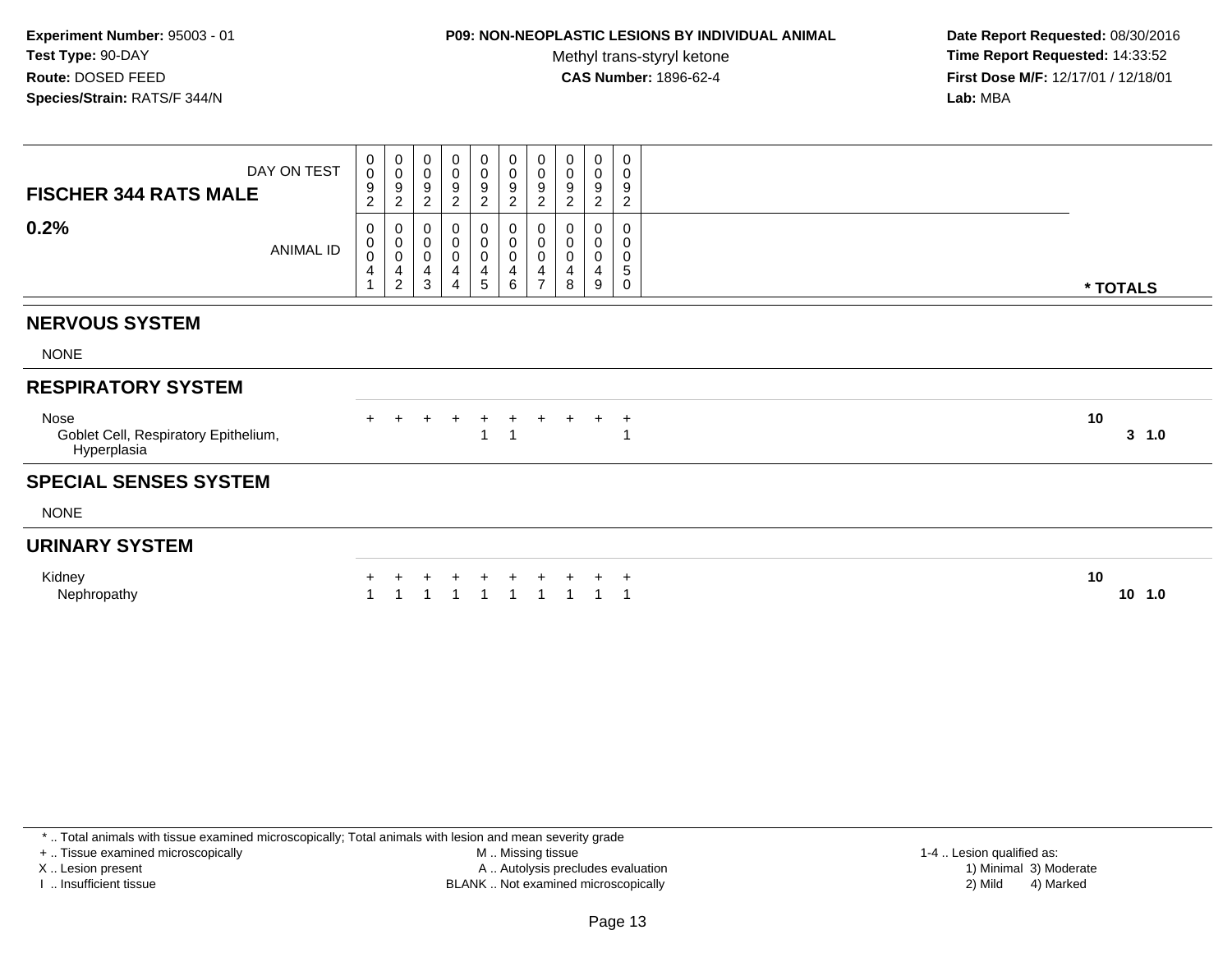#### **P09: NON-NEOPLASTIC LESIONS BY INDIVIDUAL ANIMAL**

Methyl trans-styryl ketone<br>CAS Number: 1896-62-4

 **Date Report Requested:** 08/30/2016 **Time Report Requested:** 14:33:52 **First Dose M/F:** 12/17/01 / 12/18/01<br>**Lab:** MBA **Lab:** MBA

| <b>FISCHER 344 RATS MALE</b>       | DAY ON TEST      | $\begin{smallmatrix} 0\\0 \end{smallmatrix}$<br>$\frac{9}{2}$                 | $\pmb{0}$<br>$\mathbf 0$<br>$\frac{9}{2}$           | $\pmb{0}$<br>$\mathbf 0$<br>$\frac{9}{2}$        | $\pmb{0}$<br>$\mathbf 0$<br>$\boldsymbol{9}$<br>$\overline{2}$        | $\pmb{0}$<br>$\mathsf{O}\xspace$<br>$\frac{9}{2}$    | $\begin{smallmatrix} 0\\0 \end{smallmatrix}$<br>$\frac{9}{2}$  | $\pmb{0}$<br>$\mathbf 0$<br>9<br>$\overline{2}$                  | $\pmb{0}$<br>$\pmb{0}$<br>9<br>$\overline{2}$   | $\begin{smallmatrix} 0\\0 \end{smallmatrix}$<br>$\overline{9}$<br>$\overline{2}$ | 0<br>$\mathsf 0$<br>9<br>$\sqrt{2}$                               |            |
|------------------------------------|------------------|-------------------------------------------------------------------------------|-----------------------------------------------------|--------------------------------------------------|-----------------------------------------------------------------------|------------------------------------------------------|----------------------------------------------------------------|------------------------------------------------------------------|-------------------------------------------------|----------------------------------------------------------------------------------|-------------------------------------------------------------------|------------|
| 0.4%                               | <b>ANIMAL ID</b> | $\pmb{0}$<br>$\begin{smallmatrix} 0\\0 \end{smallmatrix}$<br>$\overline{5}$ 1 | $\pmb{0}$<br>$\begin{matrix}0\\0\\5\\2\end{matrix}$ | $\pmb{0}$<br>$_{\rm 0}^{\rm 0}$<br>$\frac{5}{3}$ | $\pmb{0}$<br>$\mathbf 0$<br>$\pmb{0}$<br>$\sqrt{5}$<br>$\overline{4}$ | 0<br>$\begin{array}{c} 0 \\ 0 \\ 5 \\ 5 \end{array}$ | $\begin{smallmatrix}0\\0\\0\end{smallmatrix}$<br>$\frac{5}{6}$ | 0<br>$\mathbf 0$<br>$\mathbf 0$<br>$\,$ 5 $\,$<br>$\overline{7}$ | 0<br>$\pmb{0}$<br>$\pmb{0}$<br>$\,$ 5 $\,$<br>8 | $\pmb{0}$<br>$\begin{smallmatrix} 0\\0 \end{smallmatrix}$<br>$\frac{5}{9}$       | $\mathbf 0$<br>$\mathbf 0$<br>$\mathbf 0$<br>$\,6$<br>$\mathbf 0$ | * TOTALS   |
| <b>ALIMENTARY SYSTEM</b>           |                  |                                                                               |                                                     |                                                  |                                                                       |                                                      |                                                                |                                                                  |                                                 |                                                                                  |                                                                   |            |
| Esophagus                          |                  |                                                                               |                                                     |                                                  |                                                                       |                                                      |                                                                |                                                                  |                                                 |                                                                                  | $+$                                                               | 10         |
| Intestine Large, Cecum             |                  |                                                                               |                                                     |                                                  |                                                                       | +                                                    |                                                                | ÷.                                                               |                                                 | $\ddot{}$                                                                        | $+$                                                               | 10         |
| Intestine Large, Colon             |                  | $\ddot{}$                                                                     |                                                     |                                                  |                                                                       |                                                      |                                                                |                                                                  |                                                 |                                                                                  | $+$                                                               | 10         |
| Intestine Large, Rectum            |                  | $+$                                                                           |                                                     |                                                  |                                                                       |                                                      |                                                                |                                                                  |                                                 |                                                                                  | $+$                                                               | 10         |
| Intestine Small, Duodenum          |                  | $+$                                                                           |                                                     |                                                  |                                                                       |                                                      |                                                                |                                                                  |                                                 |                                                                                  | $\overline{+}$                                                    | 10         |
| Intestine Small, Ileum             |                  | $+$                                                                           | $\div$                                              |                                                  |                                                                       |                                                      |                                                                |                                                                  |                                                 |                                                                                  | $+$                                                               | 10         |
| Intestine Small, Jejunum           |                  | $+$                                                                           | $\div$                                              |                                                  |                                                                       |                                                      |                                                                |                                                                  |                                                 | $\div$                                                                           | $+$                                                               | 10         |
| Liver<br>Vacuolization Cytoplasmic |                  | $+$                                                                           | $\ddot{}$                                           | $+$                                              | $\ddot{}$                                                             | $\ddot{}$                                            |                                                                | $\ddot{}$                                                        |                                                 | $\ddot{}$                                                                        | $+$                                                               | 10<br>11.0 |
| Pancreas                           |                  | $\pm$                                                                         |                                                     |                                                  |                                                                       |                                                      |                                                                |                                                                  |                                                 |                                                                                  | $\ddot{}$                                                         | 10         |
| <b>Salivary Glands</b>             |                  | $\pm$                                                                         |                                                     |                                                  |                                                                       |                                                      |                                                                |                                                                  |                                                 |                                                                                  | $\ddot{}$                                                         | 10         |
| Stomach, Forestomach               |                  |                                                                               |                                                     |                                                  |                                                                       |                                                      |                                                                |                                                                  |                                                 |                                                                                  | $\overline{ }$                                                    | 10         |
| Stomach, Glandular                 |                  |                                                                               |                                                     |                                                  |                                                                       |                                                      |                                                                |                                                                  |                                                 |                                                                                  | $+$                                                               | 10         |
| Tongue                             |                  |                                                                               |                                                     |                                                  |                                                                       |                                                      |                                                                |                                                                  |                                                 |                                                                                  | $+$                                                               | 10         |

## **CARDIOVASCULAR SYSTEM**

\* .. Total animals with tissue examined microscopically; Total animals with lesion and mean severity grade

+ .. Tissue examined microscopically

X .. Lesion present

I .. Insufficient tissue

M .. Missing tissue

A .. Autolysis precludes evaluation

BLANK .. Not examined microscopically 2) Mild 4) Marked

1-4 .. Lesion qualified as: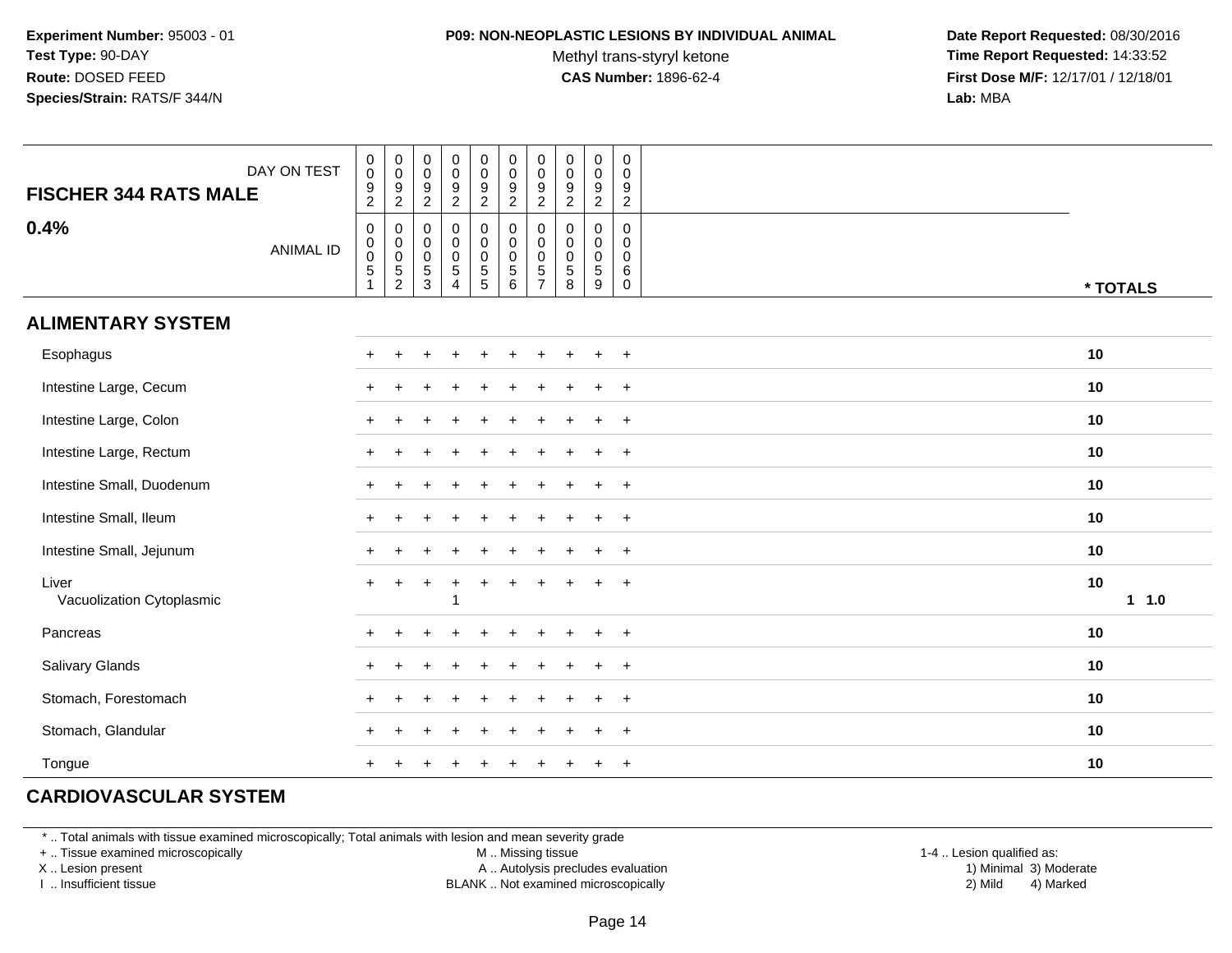#### **P09: NON-NEOPLASTIC LESIONS BY INDIVIDUAL ANIMAL**

Methyl trans-styryl ketone<br>CAS Number: 1896-62-4

| DAY ON TEST<br><b>FISCHER 344 RATS MALE</b>                                                                                                                                                   | $\pmb{0}$<br>$\,0\,$<br>$\boldsymbol{9}$<br>$\boldsymbol{2}$         | $\pmb{0}$<br>$\mathbf 0$<br>$\boldsymbol{9}$<br>$\overline{c}$ | $\begin{smallmatrix} 0\\0 \end{smallmatrix}$<br>$\boldsymbol{9}$<br>$\overline{c}$ | $_{\rm 0}^{\rm 0}$<br>$\overline{9}$<br>$\overline{2}$                       | $\begin{smallmatrix}0\0\0\9\end{smallmatrix}$<br>$\overline{2}$ | $_{\rm 0}^{\rm 0}$<br>$\boldsymbol{9}$<br>$\overline{c}$          | $\pmb{0}$<br>$\pmb{0}$<br>9<br>$\overline{c}$          | $\begin{smallmatrix} 0\\0 \end{smallmatrix}$<br>$\overline{9}$<br>$\overline{c}$ | $\begin{smallmatrix}0\0\0\end{smallmatrix}$<br>$\overline{9}$<br>$\overline{2}$ | $\pmb{0}$<br>$\mathbf 0$<br>$\boldsymbol{9}$<br>$\overline{c}$ |                                                                                                                  |  |
|-----------------------------------------------------------------------------------------------------------------------------------------------------------------------------------------------|----------------------------------------------------------------------|----------------------------------------------------------------|------------------------------------------------------------------------------------|------------------------------------------------------------------------------|-----------------------------------------------------------------|-------------------------------------------------------------------|--------------------------------------------------------|----------------------------------------------------------------------------------|---------------------------------------------------------------------------------|----------------------------------------------------------------|------------------------------------------------------------------------------------------------------------------|--|
| 0.4%<br><b>ANIMAL ID</b>                                                                                                                                                                      | $\mathbf 0$<br>$\pmb{0}$<br>$\pmb{0}$<br>$\mathbf 5$<br>$\mathbf{1}$ | 0<br>$\,0\,$<br>$\pmb{0}$<br>$\mathbf 5$<br>$\overline{2}$     | $\mathbf 0$<br>$\mathbf 0$<br>$\mathbf 0$<br>5<br>$\overline{3}$                   | $\pmb{0}$<br>$\pmb{0}$<br>$\pmb{0}$<br>$\,$ 5 $\,$<br>$\boldsymbol{\Lambda}$ | $\pmb{0}$<br>$\mathbf 0$<br>$\mathbf 0$<br>$\frac{5}{5}$        | $\mathbf 0$<br>$\mathbf 0$<br>$\pmb{0}$<br>$\,$ 5 $\,$<br>$\,6\,$ | 0<br>$\mathbf 0$<br>$\mathbf 0$<br>5<br>$\overline{7}$ | $\mathbf 0$<br>$\mathbf 0$<br>$\pmb{0}$<br>$\frac{5}{8}$                         | $\mathbf 0$<br>$\mathbf 0$<br>$\mathsf{O}\xspace$<br>$\overline{5}$<br>9        | $\mathbf 0$<br>$\mathbf 0$<br>0<br>6<br>$\pmb{0}$              | * TOTALS                                                                                                         |  |
| <b>Blood Vessel</b>                                                                                                                                                                           |                                                                      |                                                                |                                                                                    |                                                                              |                                                                 |                                                                   |                                                        |                                                                                  |                                                                                 | $\ddot{}$                                                      | 10                                                                                                               |  |
| Heart<br>Cardiomyopathy                                                                                                                                                                       |                                                                      |                                                                | $\overline{1}$                                                                     | $\overline{1}$                                                               | 1                                                               |                                                                   |                                                        | $\mathbf{1}$                                                                     | +<br>$\mathbf{1}$                                                               | $\ddot{}$<br>$\overline{1}$                                    | 10<br>6 1.0                                                                                                      |  |
| <b>ENDOCRINE SYSTEM</b>                                                                                                                                                                       |                                                                      |                                                                |                                                                                    |                                                                              |                                                                 |                                                                   |                                                        |                                                                                  |                                                                                 |                                                                |                                                                                                                  |  |
| <b>Adrenal Cortex</b><br>Capsule, Thrombosis                                                                                                                                                  |                                                                      |                                                                |                                                                                    |                                                                              |                                                                 |                                                                   |                                                        |                                                                                  | $+$                                                                             | $+$                                                            | 10<br>$1 1.0$                                                                                                    |  |
| Adrenal Medulla                                                                                                                                                                               |                                                                      |                                                                |                                                                                    |                                                                              |                                                                 |                                                                   |                                                        |                                                                                  |                                                                                 | $\ddot{}$                                                      | 10                                                                                                               |  |
| Islets, Pancreatic                                                                                                                                                                            |                                                                      |                                                                |                                                                                    |                                                                              |                                                                 |                                                                   |                                                        |                                                                                  |                                                                                 | $\ddot{}$                                                      | 10                                                                                                               |  |
| Parathyroid Gland                                                                                                                                                                             | м                                                                    | $\ddot{}$                                                      |                                                                                    |                                                                              |                                                                 |                                                                   |                                                        |                                                                                  |                                                                                 | $\ddot{}$                                                      | 9                                                                                                                |  |
| <b>Pituitary Gland</b><br>Cyst                                                                                                                                                                | ÷                                                                    |                                                                | $\overline{2}$                                                                     | $\div$                                                                       | +                                                               |                                                                   |                                                        |                                                                                  | $\ddot{}$                                                                       | $\ddot{}$                                                      | 10<br>$12.0$                                                                                                     |  |
| <b>Thyroid Gland</b>                                                                                                                                                                          |                                                                      |                                                                |                                                                                    |                                                                              |                                                                 |                                                                   |                                                        |                                                                                  | $\pm$                                                                           | $\overline{+}$                                                 | 10                                                                                                               |  |
| <b>GENERAL BODY SYSTEM</b>                                                                                                                                                                    |                                                                      |                                                                |                                                                                    |                                                                              |                                                                 |                                                                   |                                                        |                                                                                  |                                                                                 |                                                                |                                                                                                                  |  |
| <b>NONE</b>                                                                                                                                                                                   |                                                                      |                                                                |                                                                                    |                                                                              |                                                                 |                                                                   |                                                        |                                                                                  |                                                                                 |                                                                |                                                                                                                  |  |
| <b>GENITAL SYSTEM</b>                                                                                                                                                                         |                                                                      |                                                                |                                                                                    |                                                                              |                                                                 |                                                                   |                                                        |                                                                                  |                                                                                 |                                                                |                                                                                                                  |  |
| Epididymis<br>Aspermia                                                                                                                                                                        |                                                                      |                                                                |                                                                                    |                                                                              |                                                                 |                                                                   |                                                        |                                                                                  | $\div$<br>4                                                                     | $+$                                                            | 10<br>14.0                                                                                                       |  |
| <b>Preputial Gland</b>                                                                                                                                                                        |                                                                      |                                                                |                                                                                    |                                                                              |                                                                 |                                                                   |                                                        |                                                                                  | $\ddot{}$                                                                       | $+$                                                            | 10                                                                                                               |  |
| *  Total animals with tissue examined microscopically; Total animals with lesion and mean severity grade<br>+  Tissue examined microscopically<br>X  Lesion present<br>I. Insufficient tissue |                                                                      |                                                                |                                                                                    |                                                                              |                                                                 | M  Missing tissue<br>BLANK  Not examined microscopically          |                                                        |                                                                                  |                                                                                 |                                                                | 1-4  Lesion qualified as:<br>A  Autolysis precludes evaluation<br>1) Minimal 3) Moderate<br>2) Mild<br>4) Marked |  |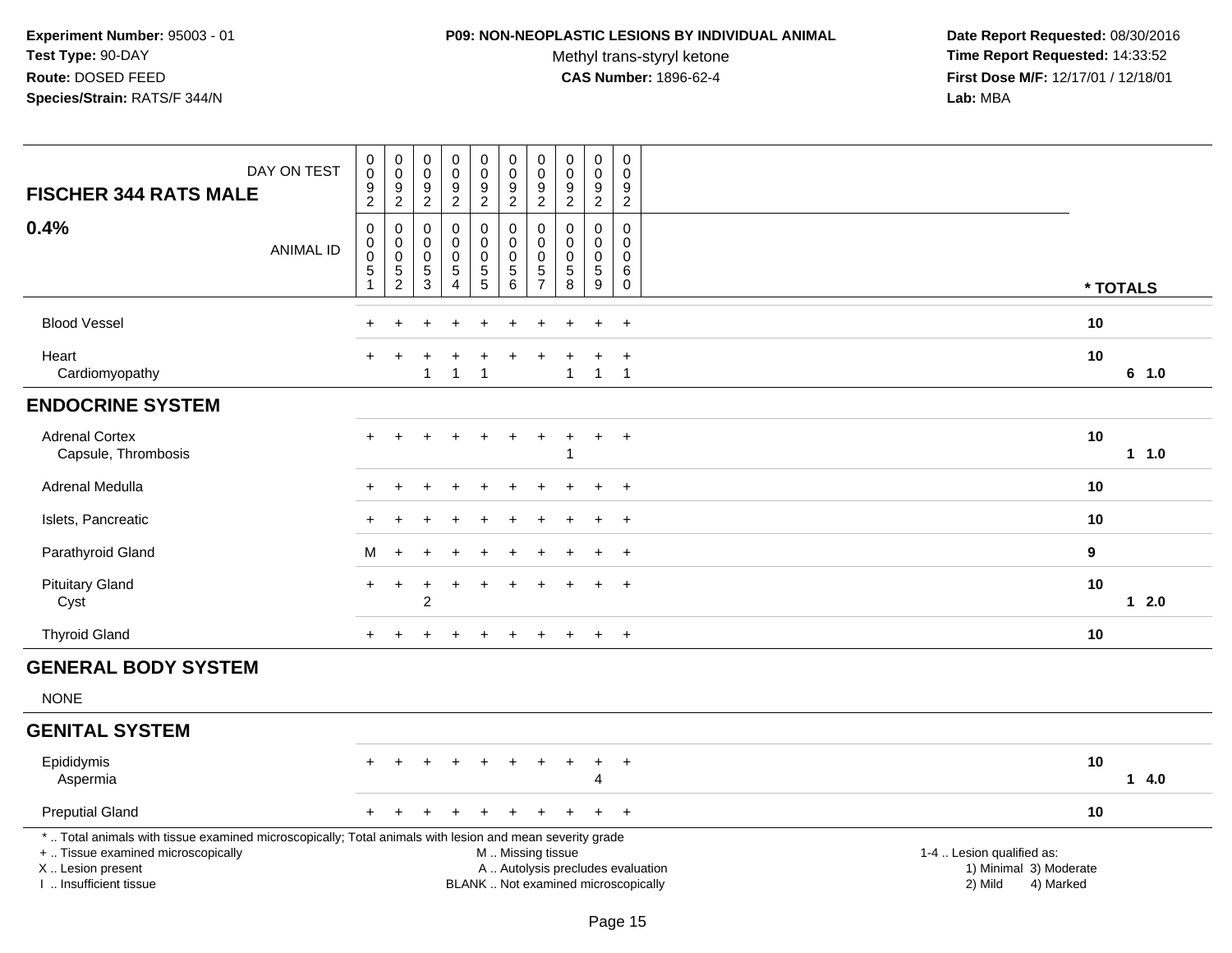#### **P09: NON-NEOPLASTIC LESIONS BY INDIVIDUAL ANIMAL**

Methyl trans-styryl ketone<br>CAS Number: 1896-62-4

| DAY ON TEST<br><b>FISCHER 344 RATS MALE</b>                                                                                                                                                  | $\,0\,$<br>$\mathsf{O}\xspace$<br>9<br>$\overline{2}$ | $\pmb{0}$<br>$\mathbf 0$<br>$\boldsymbol{9}$<br>$\sqrt{2}$                          | $\pmb{0}$<br>0<br>$\boldsymbol{9}$<br>$\overline{c}$ | $\pmb{0}$<br>$\mathsf 0$<br>$\boldsymbol{9}$<br>$\overline{2}$          | $\pmb{0}$<br>$\mathbf 0$<br>$\overline{9}$<br>$\overline{a}$ | $\pmb{0}$<br>0<br>$9\,$<br>$\overline{2}$                                    | $\pmb{0}$<br>$\mathbf 0$<br>$\boldsymbol{9}$<br>$\overline{2}$        | 0<br>$\mathbf 0$<br>9<br>$\overline{c}$ | $\pmb{0}$<br>$\mathbf 0$<br>9<br>$\overline{2}$     | $\mathbf 0$<br>$\mathbf 0$<br>9<br>$\overline{c}$ |                                                                          |                                                                             |             |      |
|----------------------------------------------------------------------------------------------------------------------------------------------------------------------------------------------|-------------------------------------------------------|-------------------------------------------------------------------------------------|------------------------------------------------------|-------------------------------------------------------------------------|--------------------------------------------------------------|------------------------------------------------------------------------------|-----------------------------------------------------------------------|-----------------------------------------|-----------------------------------------------------|---------------------------------------------------|--------------------------------------------------------------------------|-----------------------------------------------------------------------------|-------------|------|
| 0.4%<br><b>ANIMAL ID</b>                                                                                                                                                                     | 0<br>$\pmb{0}$<br>$\mathbf 0$<br>5<br>1               | $\mathbf 0$<br>$\boldsymbol{0}$<br>$\boldsymbol{0}$<br>$\sqrt{5}$<br>$\overline{2}$ | 0<br>0<br>$\mathbf 0$<br>5<br>3                      | $\mathbf 0$<br>$\mathbf 0$<br>$\pmb{0}$<br>$\sqrt{5}$<br>$\overline{4}$ | $\mathsf 0$<br>$\mathbf 0$<br>$\pmb{0}$<br>$\frac{5}{5}$     | 0<br>$\mathsf{O}\xspace$<br>$\mathsf{O}\xspace$<br>$\overline{5}$<br>$\,6\,$ | $\mathbf 0$<br>$\pmb{0}$<br>$\pmb{0}$<br>$\sqrt{5}$<br>$\overline{7}$ | $\Omega$<br>0<br>$\Omega$<br>5<br>8     | $\mathbf 0$<br>$\mathbf 0$<br>$\mathbf 0$<br>5<br>9 | $\Omega$<br>0<br>$\Omega$<br>6<br>$\mathsf 0$     |                                                                          |                                                                             | * TOTALS    |      |
| Infiltration Cellular, Lymphocyte, Focal                                                                                                                                                     |                                                       |                                                                                     |                                                      |                                                                         |                                                              |                                                                              |                                                                       |                                         |                                                     |                                                   |                                                                          |                                                                             |             | 11.0 |
| Prostate                                                                                                                                                                                     |                                                       |                                                                                     |                                                      |                                                                         |                                                              |                                                                              |                                                                       |                                         |                                                     | $\overline{1}$                                    |                                                                          |                                                                             | 10          |      |
| <b>Seminal Vesicle</b>                                                                                                                                                                       |                                                       |                                                                                     |                                                      |                                                                         |                                                              |                                                                              |                                                                       |                                         |                                                     | $\overline{+}$                                    |                                                                          |                                                                             | 10          |      |
| <b>Testes</b><br>Germinal Epithelium, Atrophy                                                                                                                                                | $+$                                                   |                                                                                     |                                                      |                                                                         |                                                              |                                                                              |                                                                       |                                         | 4                                                   | $\ddot{}$                                         |                                                                          |                                                                             | 10          | 14.0 |
| <b>HEMATOPOIETIC SYSTEM</b>                                                                                                                                                                  |                                                       |                                                                                     |                                                      |                                                                         |                                                              |                                                                              |                                                                       |                                         |                                                     |                                                   |                                                                          |                                                                             |             |      |
| <b>Bone Marrow</b>                                                                                                                                                                           |                                                       |                                                                                     |                                                      |                                                                         |                                                              |                                                                              |                                                                       |                                         |                                                     | $\ddot{}$                                         |                                                                          |                                                                             | 10          |      |
| Lymph Node, Mandibular                                                                                                                                                                       | м                                                     | M                                                                                   | М                                                    | M                                                                       | M                                                            | M                                                                            | M                                                                     | M                                       | M                                                   | M                                                 |                                                                          |                                                                             | $\mathbf 0$ |      |
| Lymph Node, Mesenteric                                                                                                                                                                       |                                                       |                                                                                     |                                                      |                                                                         |                                                              |                                                                              |                                                                       |                                         |                                                     | $+$                                               |                                                                          |                                                                             | 10          |      |
| Spleen                                                                                                                                                                                       | $+$                                                   |                                                                                     |                                                      |                                                                         |                                                              |                                                                              |                                                                       |                                         |                                                     | $+$                                               |                                                                          |                                                                             | 10          |      |
| Thymus<br>Atrophy                                                                                                                                                                            | +<br>-1                                               |                                                                                     |                                                      |                                                                         |                                                              |                                                                              |                                                                       |                                         |                                                     |                                                   |                                                                          |                                                                             | 10          | 11.0 |
| <b>INTEGUMENTARY SYSTEM</b>                                                                                                                                                                  |                                                       |                                                                                     |                                                      |                                                                         |                                                              |                                                                              |                                                                       |                                         |                                                     |                                                   |                                                                          |                                                                             |             |      |
| <b>Mammary Gland</b>                                                                                                                                                                         | м                                                     | M                                                                                   | м                                                    | M                                                                       | M                                                            | M                                                                            | M                                                                     | M                                       |                                                     | M M                                               |                                                                          |                                                                             | $\bf{0}$    |      |
| Skin                                                                                                                                                                                         | $+$                                                   |                                                                                     |                                                      |                                                                         |                                                              |                                                                              |                                                                       |                                         |                                                     | $+$                                               |                                                                          |                                                                             | 10          |      |
| <b>MUSCULOSKELETAL SYSTEM</b>                                                                                                                                                                |                                                       |                                                                                     |                                                      |                                                                         |                                                              |                                                                              |                                                                       |                                         |                                                     |                                                   |                                                                          |                                                                             |             |      |
| Bone                                                                                                                                                                                         | $+$                                                   | $\ddot{}$                                                                           | ÷                                                    |                                                                         | $\ddot{}$                                                    | $\ddot{}$                                                                    | $\ddot{}$                                                             | $+$                                     | $+$                                                 | $+$                                               |                                                                          |                                                                             | 10          |      |
| *  Total animals with tissue examined microscopically; Total animals with lesion and mean severity grade<br>+  Tissue examined microscopically<br>X Lesion present<br>I  Insufficient tissue |                                                       |                                                                                     |                                                      |                                                                         |                                                              | M  Missing tissue                                                            |                                                                       |                                         |                                                     |                                                   | A  Autolysis precludes evaluation<br>BLANK  Not examined microscopically | 1-4  Lesion qualified as:<br>1) Minimal 3) Moderate<br>2) Mild<br>4) Marked |             |      |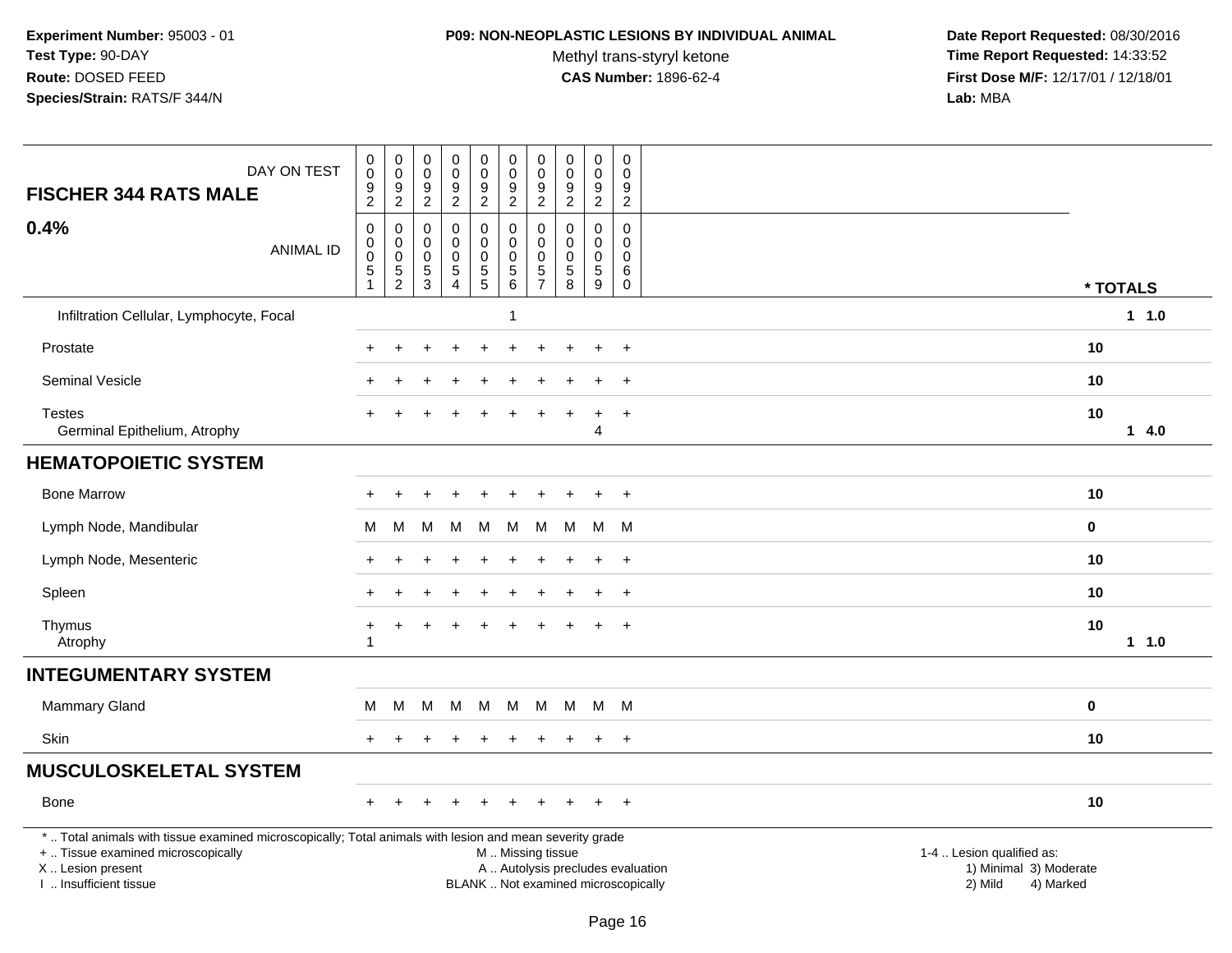### **P09: NON-NEOPLASTIC LESIONS BY INDIVIDUAL ANIMAL**

Methyl trans-styryl ketone<br>CAS Number: 1896-62-4

 **Date Report Requested:** 08/30/2016 **Time Report Requested:** 14:33:52 **First Dose M/F:** 12/17/01 / 12/18/01<br>**Lab:** MBA **Lab:** MBA

| DAY ON TEST<br><b>FISCHER 344 RATS MALE</b>                 | $_{\rm 0}^{\rm 0}$<br>$\frac{9}{2}$                      | $\boldsymbol{0}$<br>$\boldsymbol{0}$<br>9<br>$\sqrt{2}$                        | $\begin{smallmatrix}0\\0\end{smallmatrix}$<br>9<br>$\overline{c}$ | $\begin{smallmatrix}0\0\0\end{smallmatrix}$<br>$\frac{9}{2}$ | $\pmb{0}$<br>$\mathsf{O}\xspace$<br>9<br>$\overline{2}$                              | $_{\rm 0}^{\rm 0}$<br>$\boldsymbol{9}$<br>$\overline{2}$     | 0<br>$\mathbf 0$<br>9<br>$\overline{c}$ | $\mathbf 0$<br>$\mathbf 0$<br>9<br>$\overline{c}$ | $\mathbf 0$<br>0<br>9<br>$\overline{2}$ | $\pmb{0}$<br>0<br>$9\,$<br>$\overline{2}$ |               |
|-------------------------------------------------------------|----------------------------------------------------------|--------------------------------------------------------------------------------|-------------------------------------------------------------------|--------------------------------------------------------------|--------------------------------------------------------------------------------------|--------------------------------------------------------------|-----------------------------------------|---------------------------------------------------|-----------------------------------------|-------------------------------------------|---------------|
| 0.4%<br><b>ANIMAL ID</b>                                    | $\mathbf 0$<br>$\mathbf 0$<br>$\,0\,$<br>$\sqrt{5}$<br>1 | $\pmb{0}$<br>$\boldsymbol{0}$<br>$\boldsymbol{0}$<br>$\mathbf 5$<br>$\sqrt{2}$ | $\pmb{0}$<br>$\pmb{0}$<br>$\pmb{0}$<br>$\mathbf 5$<br>3           | 0<br>$\boldsymbol{0}$<br>0<br>5                              | $\mathbf 0$<br>$\boldsymbol{0}$<br>$\boldsymbol{0}$<br>$\sqrt{5}$<br>$5\phantom{.0}$ | $\pmb{0}$<br>$\pmb{0}$<br>$\pmb{0}$<br>$\sqrt{5}$<br>$\,6\,$ | 0<br>0<br>0<br>5<br>$\overline{7}$      | 0<br>0<br>$\mathbf 0$<br>5<br>8                   | 0<br>$\pmb{0}$<br>$\mathbf 0$<br>5<br>9 | 0<br>$\pmb{0}$<br>0<br>6<br>$\mathsf{O}$  | * TOTALS      |
| <b>NERVOUS SYSTEM</b>                                       |                                                          |                                                                                |                                                                   |                                                              |                                                                                      |                                                              |                                         |                                                   |                                         |                                           |               |
| <b>Brain</b>                                                | $+$                                                      | $\ddot{}$                                                                      | $+$                                                               | $+$                                                          | $+$                                                                                  | $+$                                                          | $+$                                     | $+$                                               | $+$                                     | $+$                                       | 10            |
| <b>RESPIRATORY SYSTEM</b>                                   |                                                          |                                                                                |                                                                   |                                                              |                                                                                      |                                                              |                                         |                                                   |                                         |                                           |               |
| Lung                                                        | $+$                                                      | $+$                                                                            | $\pm$                                                             | $+$                                                          | $+$                                                                                  | $+$                                                          | $+$                                     | $\pm$                                             | $+$                                     | $+$                                       | 10            |
| Nose<br>Goblet Cell, Respiratory Epithelium,<br>Hyperplasia | $\overline{ }$                                           | $\overline{2}$                                                                 | 2                                                                 | $\overline{2}$                                               |                                                                                      |                                                              | 1                                       | $\overline{\phantom{a}}$                          | $\overline{1}$                          | $\overline{+}$<br>$\overline{1}$          | 10<br>$9$ 1.3 |
| Trachea                                                     |                                                          |                                                                                |                                                                   |                                                              | $\pm$                                                                                |                                                              |                                         |                                                   | $\ddot{}$                               | $+$                                       | 10            |
| <b>SPECIAL SENSES SYSTEM</b>                                |                                                          |                                                                                |                                                                   |                                                              |                                                                                      |                                                              |                                         |                                                   |                                         |                                           |               |
| Eye                                                         |                                                          |                                                                                |                                                                   | $\div$                                                       | $\pm$                                                                                |                                                              |                                         |                                                   | $\ddot{}$                               | $+$                                       | 10            |
| <b>Harderian Gland</b>                                      |                                                          |                                                                                |                                                                   |                                                              |                                                                                      |                                                              |                                         |                                                   | $\ddot{}$                               | $+$                                       | 10            |
| <b>URINARY SYSTEM</b>                                       |                                                          |                                                                                |                                                                   |                                                              |                                                                                      |                                                              |                                         |                                                   |                                         |                                           |               |
| Kidney<br>Nephropathy                                       | $\ddot{}$<br>2                                           | $\sqrt{2}$                                                                     | $\overline{c}$                                                    | +<br>$\overline{2}$                                          |                                                                                      | -1                                                           | 1                                       |                                                   | $\overline{c}$                          | $+$<br>2                                  | 10<br>10 1.6  |
| <b>Urinary Bladder</b>                                      |                                                          |                                                                                |                                                                   |                                                              |                                                                                      |                                                              |                                         |                                                   | $\ddot{}$                               | $+$                                       | 10            |

## \*\*\* END OF MALE DATA \*\*\*

\* .. Total animals with tissue examined microscopically; Total animals with lesion and mean severity grade

+ .. Tissue examined microscopically

X .. Lesion present

I .. Insufficient tissue

 M .. Missing tissueA .. Autolysis precludes evaluation

BLANK .. Not examined microscopically 2) Mild 4) Marked

1-4 .. Lesion qualified as:<br>1) Minimal 3) Moderate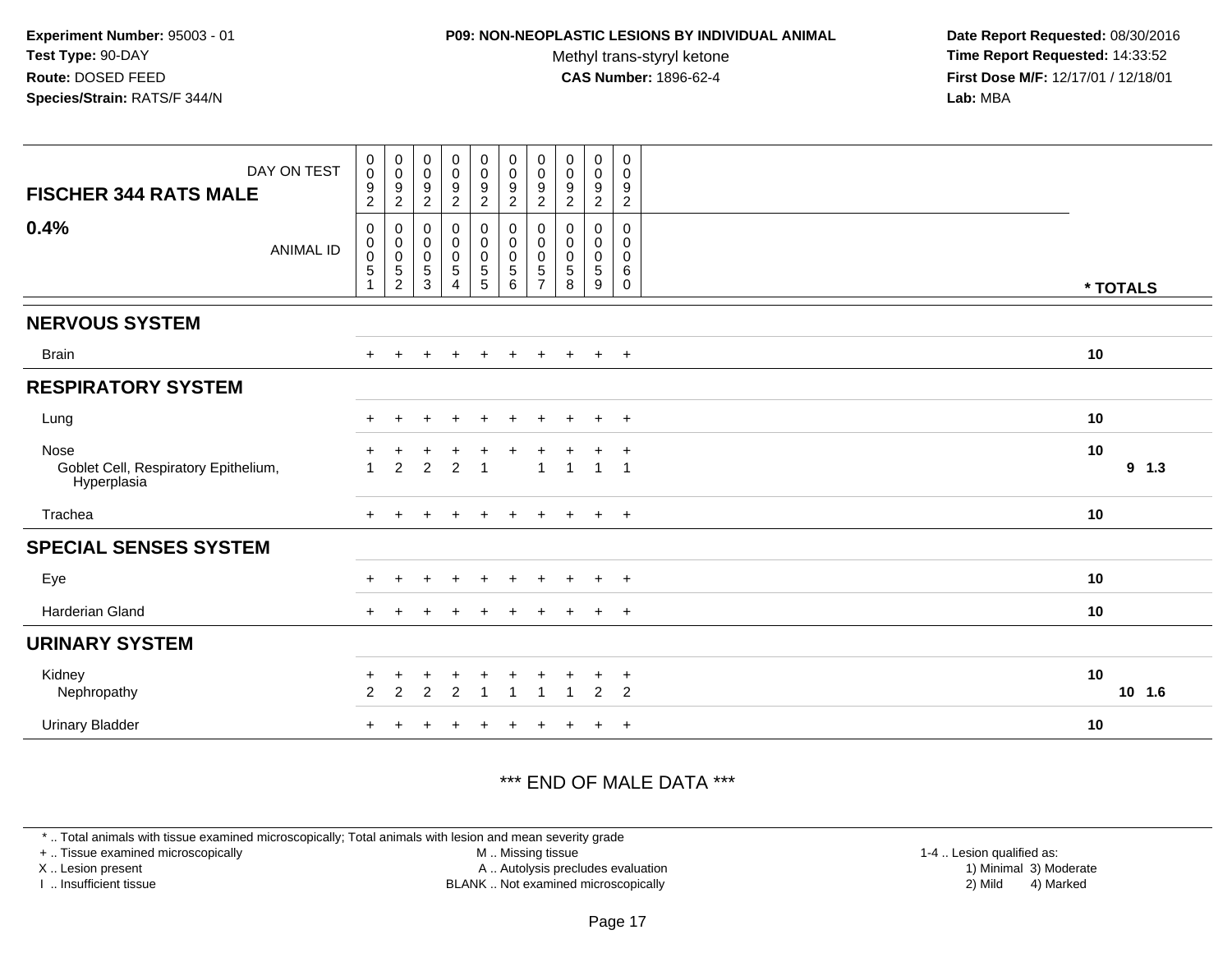#### **P09: NON-NEOPLASTIC LESIONS BY INDIVIDUAL ANIMAL**

Methyl trans-styryl ketone<br>CAS Number: 1896-62-4

 **Date Report Requested:** 08/30/2016 **Time Report Requested:** 14:33:52 **First Dose M/F:** 12/17/01 / 12/18/01<br>**Lab:** MBA **Lab:** MBA

| DAY ON TEST<br><b>FISCHER 344 RATS FEMALE</b>    | $_{\rm 0}^{\rm 0}$<br>$\frac{9}{2}$                                      | $_{\rm 0}^{\rm 0}$<br>$\frac{9}{2}$                                    | $\pmb{0}$<br>$\pmb{0}$<br>$\frac{9}{2}$                         | $\pmb{0}$<br>$\mathbf 0$<br>$\frac{9}{2}$                            | $\begin{smallmatrix} 0\\0 \end{smallmatrix}$<br>9<br>$\overline{2}$ | $\begin{smallmatrix}0\\0\end{smallmatrix}$<br>$\frac{9}{2}$       | $_{\rm 0}^{\rm 0}$<br>$\frac{9}{2}$                                  | 0<br>$\mathbf 0$<br>$\frac{9}{2}$         | $\mathbf 0$<br>$\pmb{0}$<br>$\frac{9}{2}$           | 0<br>$\mathbf 0$<br>9<br>$\sqrt{2}$                 |              |
|--------------------------------------------------|--------------------------------------------------------------------------|------------------------------------------------------------------------|-----------------------------------------------------------------|----------------------------------------------------------------------|---------------------------------------------------------------------|-------------------------------------------------------------------|----------------------------------------------------------------------|-------------------------------------------|-----------------------------------------------------|-----------------------------------------------------|--------------|
| <b>VEHICLE CONTROL</b><br><b>ANIMAL ID</b>       | $\pmb{0}$<br>$\begin{matrix} 0 \\ 0 \\ 6 \end{matrix}$<br>$\overline{1}$ | $\mathbf 0$<br>$\begin{matrix} 0 \\ 0 \\ 6 \end{matrix}$<br>$\sqrt{2}$ | $\mathbf 0$<br>$\mathbf 0$<br>$\mathsf{O}$<br>6<br>$\mathbf{3}$ | $\mathbf 0$<br>$\pmb{0}$<br>$\mathbf 0$<br>$\,6\,$<br>$\overline{4}$ | 0<br>$\mathbf 0$<br>$\mathbf 0$<br>$^6_5$                           | $\mathbf 0$<br>$\mathbf 0$<br>$\pmb{0}$<br>$\,6\,$<br>$6^{\circ}$ | $\mathbf 0$<br>$\mathsf 0$<br>$\pmb{0}$<br>$\,6\,$<br>$\overline{7}$ | $\mathbf 0$<br>0<br>$\mathbf 0$<br>6<br>8 | $\mathbf 0$<br>$\mathbf 0$<br>$\mathbf 0$<br>6<br>9 | 0<br>$\Omega$<br>0<br>$\overline{7}$<br>$\mathbf 0$ | * TOTALS     |
| <b>ALIMENTARY SYSTEM</b>                         |                                                                          |                                                                        |                                                                 |                                                                      |                                                                     |                                                                   |                                                                      |                                           |                                                     |                                                     |              |
| Esophagus                                        | $+$                                                                      | $\div$                                                                 |                                                                 |                                                                      | $\pm$                                                               |                                                                   |                                                                      |                                           |                                                     | $+$                                                 | 10           |
| Intestine Large, Cecum                           |                                                                          |                                                                        |                                                                 |                                                                      |                                                                     |                                                                   |                                                                      |                                           |                                                     | $+$                                                 | 10           |
| Intestine Large, Colon                           |                                                                          |                                                                        |                                                                 |                                                                      |                                                                     |                                                                   |                                                                      |                                           |                                                     | $\ddot{}$                                           | 10           |
| Intestine Large, Rectum                          |                                                                          |                                                                        |                                                                 |                                                                      |                                                                     |                                                                   |                                                                      |                                           |                                                     | $\ddot{}$                                           | 10           |
| Intestine Small, Duodenum                        |                                                                          |                                                                        |                                                                 |                                                                      |                                                                     |                                                                   |                                                                      |                                           |                                                     | $+$                                                 | 10           |
| Intestine Small, Ileum                           |                                                                          |                                                                        |                                                                 |                                                                      |                                                                     |                                                                   |                                                                      |                                           |                                                     | $+$                                                 | 10           |
| Intestine Small, Jejunum                         |                                                                          |                                                                        |                                                                 |                                                                      |                                                                     |                                                                   |                                                                      |                                           |                                                     | $+$                                                 | 10           |
| Liver<br>Infiltration Cellular, Mononuclear Cell |                                                                          |                                                                        |                                                                 |                                                                      | $\ddot{}$                                                           |                                                                   | $\ddot{}$                                                            |                                           |                                                     | $+$                                                 | 10<br>2, 1.0 |
| Pancreas<br>Atrophy                              | $\ddot{}$                                                                |                                                                        |                                                                 | ÷                                                                    | $\ddot{}$                                                           | $\div$                                                            | $\ddot{}$                                                            |                                           | $\pm$                                               | $+$                                                 | 10<br>11.0   |
| Salivary Glands                                  |                                                                          |                                                                        |                                                                 |                                                                      |                                                                     |                                                                   |                                                                      |                                           |                                                     | $\ddot{}$                                           | 10           |
| Stomach, Forestomach                             |                                                                          |                                                                        |                                                                 |                                                                      |                                                                     |                                                                   |                                                                      |                                           |                                                     | $\ddot{}$                                           | 10           |
| Stomach, Glandular                               |                                                                          |                                                                        |                                                                 |                                                                      |                                                                     |                                                                   |                                                                      |                                           |                                                     | $+$                                                 | 10           |
| Tongue                                           | $+$                                                                      |                                                                        |                                                                 |                                                                      |                                                                     |                                                                   |                                                                      |                                           |                                                     | $+$                                                 | 10           |

## **CARDIOVASCULAR SYSTEM**

\* .. Total animals with tissue examined microscopically; Total animals with lesion and mean severity grade

+ .. Tissue examined microscopically

X .. Lesion present

I .. Insufficient tissue

M .. Missing tissue

A .. Autolysis precludes evaluation

 1-4 .. Lesion qualified as: BLANK .. Not examined microscopically 2) Mild 4) Marked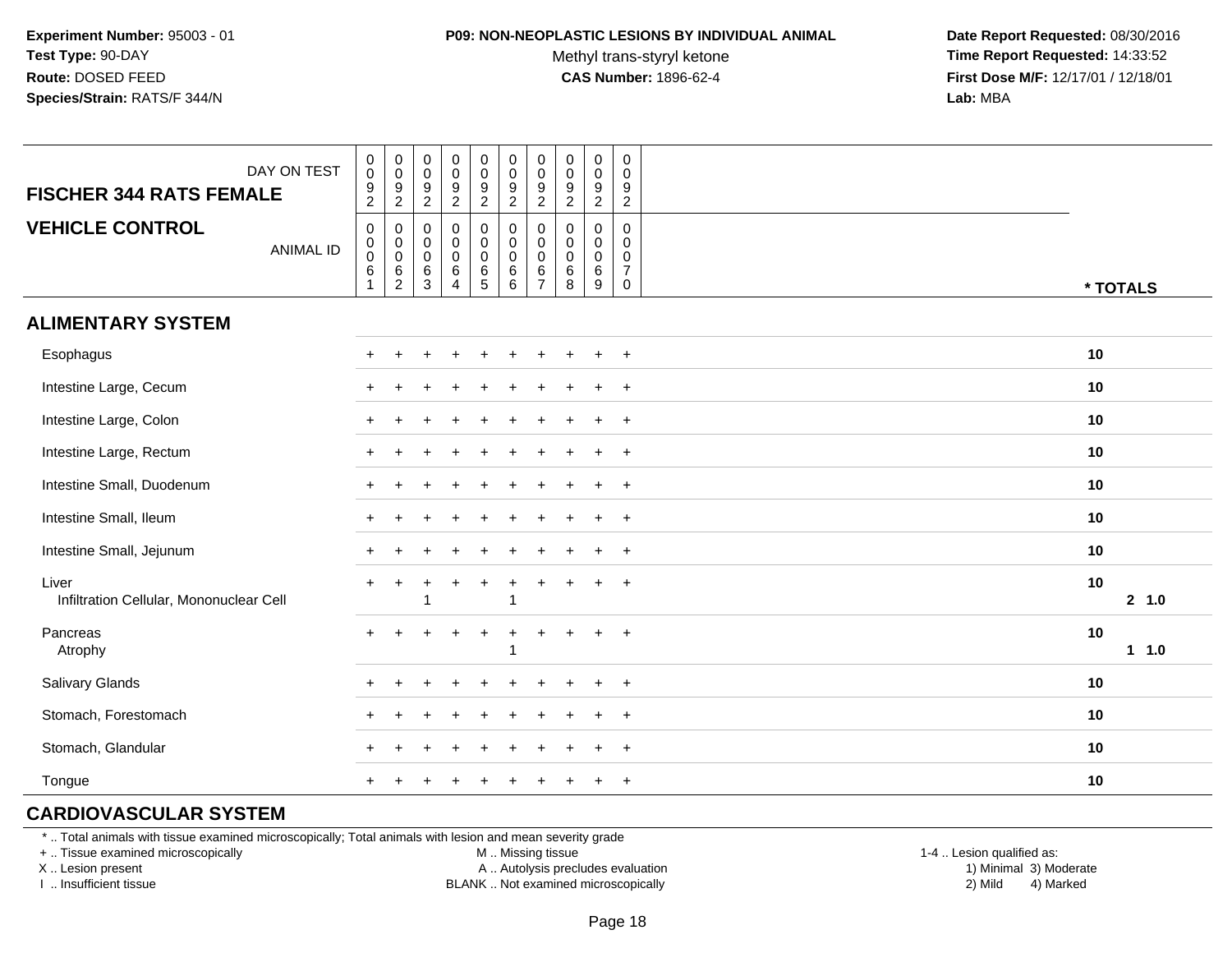#### **P09: NON-NEOPLASTIC LESIONS BY INDIVIDUAL ANIMAL**

Methyl trans-styryl ketone<br>CAS Number: 1896-62-4

| DAY ON TEST<br><b>FISCHER 344 RATS FEMALE</b>                                                                                                                                                 | $\pmb{0}$<br>$\pmb{0}$<br>$\frac{9}{2}$           | $\pmb{0}$<br>$\ddot{\mathbf{0}}$<br>9<br>$\overline{2}$        | 0<br>$\mathbf 0$<br>9<br>$\overline{2}$ | $\pmb{0}$<br>$\ddot{\mathbf{0}}$<br>$\frac{9}{2}$                | $\pmb{0}$<br>$\ddot{\mathbf{0}}$<br>$\frac{9}{2}$         | $\pmb{0}$<br>$\mathbf 0$<br>$\frac{9}{2}$                | $\mathbf 0$<br>$\boldsymbol{0}$<br>9<br>$\overline{2}$ | $\pmb{0}$<br>$\ddot{\mathbf{0}}$<br>$\frac{9}{2}$       | $\pmb{0}$<br>$\ddot{\mathbf{0}}$<br>9<br>$\overline{2}$    | 0<br>$\Omega$<br>9<br>$\overline{2}$                    |                                                                                                                  |
|-----------------------------------------------------------------------------------------------------------------------------------------------------------------------------------------------|---------------------------------------------------|----------------------------------------------------------------|-----------------------------------------|------------------------------------------------------------------|-----------------------------------------------------------|----------------------------------------------------------|--------------------------------------------------------|---------------------------------------------------------|------------------------------------------------------------|---------------------------------------------------------|------------------------------------------------------------------------------------------------------------------|
| <b>VEHICLE CONTROL</b><br><b>ANIMAL ID</b>                                                                                                                                                    | $\mathbf 0$<br>$\pmb{0}$<br>$\mathbf 0$<br>6<br>1 | $\mathbf 0$<br>$\mathbf 0$<br>$\pmb{0}$<br>6<br>$\overline{2}$ | 0<br>0<br>0<br>$\,6\,$<br>3             | $\pmb{0}$<br>$\pmb{0}$<br>$\pmb{0}$<br>$\,6\,$<br>$\overline{4}$ | $\mathbf 0$<br>$\mathbf 0$<br>$\mathbf 0$<br>$\,6\,$<br>5 | 0<br>$\mathbf 0$<br>$\mathbf 0$<br>$\,6\,$<br>6          | $\mathbf 0$<br>$\mathbf 0$<br>$\mathbf 0$<br>6<br>7    | $\mathbf 0$<br>$\mathbf 0$<br>$\pmb{0}$<br>$\,6\,$<br>8 | $\mathbf 0$<br>$\mathsf{O}$<br>$\mathbf 0$<br>$\,6\,$<br>9 | $\mathbf 0$<br>0<br>0<br>$\overline{7}$<br>$\mathsf{O}$ | * TOTALS                                                                                                         |
| <b>Blood Vessel</b>                                                                                                                                                                           |                                                   |                                                                |                                         |                                                                  |                                                           |                                                          |                                                        |                                                         | $\overline{1}$                                             | $\overline{+}$                                          | 10                                                                                                               |
| Heart<br>Cardiomyopathy                                                                                                                                                                       |                                                   | 1                                                              |                                         |                                                                  |                                                           |                                                          |                                                        |                                                         | $\ddot{}$                                                  | $+$                                                     | 10<br>$1 \t1.0$                                                                                                  |
| <b>ENDOCRINE SYSTEM</b>                                                                                                                                                                       |                                                   |                                                                |                                         |                                                                  |                                                           |                                                          |                                                        |                                                         |                                                            |                                                         |                                                                                                                  |
| <b>Adrenal Cortex</b>                                                                                                                                                                         |                                                   |                                                                |                                         |                                                                  | ÷                                                         | $\div$                                                   |                                                        |                                                         | $\ddot{}$                                                  | $+$                                                     | 10                                                                                                               |
| Adrenal Medulla                                                                                                                                                                               |                                                   |                                                                |                                         |                                                                  |                                                           |                                                          |                                                        |                                                         |                                                            | $\ddot{}$                                               | 10                                                                                                               |
| Islets, Pancreatic                                                                                                                                                                            |                                                   |                                                                |                                         |                                                                  |                                                           |                                                          |                                                        |                                                         |                                                            | $+$                                                     | 10                                                                                                               |
| Parathyroid Gland                                                                                                                                                                             | $\pm$                                             |                                                                |                                         |                                                                  | $\ddot{}$                                                 | M                                                        | $\pm$                                                  |                                                         | $\ddot{}$                                                  | M                                                       | 8                                                                                                                |
| <b>Pituitary Gland</b>                                                                                                                                                                        |                                                   |                                                                |                                         |                                                                  |                                                           |                                                          |                                                        |                                                         | $\ddot{}$                                                  | $+$                                                     | 10                                                                                                               |
| <b>Thyroid Gland</b><br>Ectopic Thymus                                                                                                                                                        | $\pm$                                             | +                                                              |                                         | $\div$                                                           | $\ddot{}$                                                 |                                                          |                                                        |                                                         | ÷                                                          | $+$                                                     | 10<br>11.0                                                                                                       |
| <b>GENERAL BODY SYSTEM</b>                                                                                                                                                                    |                                                   |                                                                |                                         |                                                                  |                                                           |                                                          |                                                        |                                                         |                                                            |                                                         |                                                                                                                  |
| <b>NONE</b>                                                                                                                                                                                   |                                                   |                                                                |                                         |                                                                  |                                                           |                                                          |                                                        |                                                         |                                                            |                                                         |                                                                                                                  |
| <b>GENITAL SYSTEM</b>                                                                                                                                                                         |                                                   |                                                                |                                         |                                                                  |                                                           |                                                          |                                                        |                                                         |                                                            |                                                         |                                                                                                                  |
| <b>Clitoral Gland</b>                                                                                                                                                                         |                                                   |                                                                |                                         |                                                                  |                                                           |                                                          |                                                        |                                                         |                                                            | $\div$                                                  | 10                                                                                                               |
| Ovary                                                                                                                                                                                         |                                                   |                                                                |                                         |                                                                  |                                                           |                                                          |                                                        |                                                         |                                                            | $\ddot{}$                                               | 10                                                                                                               |
| <b>Uterus</b>                                                                                                                                                                                 |                                                   |                                                                |                                         |                                                                  |                                                           |                                                          |                                                        |                                                         |                                                            | $\overline{+}$                                          | 10                                                                                                               |
| *  Total animals with tissue examined microscopically; Total animals with lesion and mean severity grade<br>+  Tissue examined microscopically<br>X  Lesion present<br>I. Insufficient tissue |                                                   |                                                                |                                         |                                                                  |                                                           | M  Missing tissue<br>BLANK  Not examined microscopically |                                                        |                                                         |                                                            |                                                         | 1-4  Lesion qualified as:<br>A  Autolysis precludes evaluation<br>1) Minimal 3) Moderate<br>2) Mild<br>4) Marked |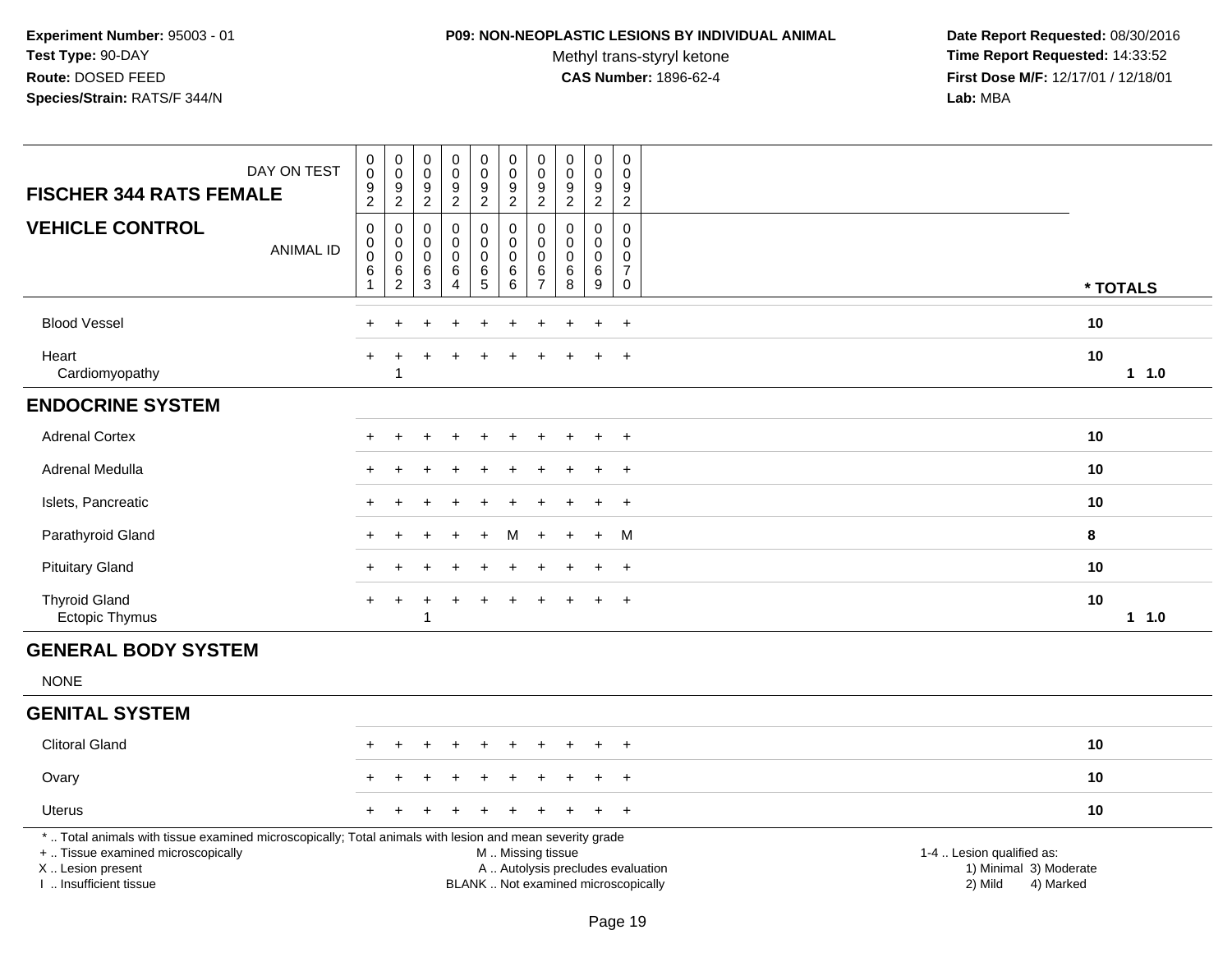#### **P09: NON-NEOPLASTIC LESIONS BY INDIVIDUAL ANIMAL**

Methyl trans-styryl ketone<br>CAS Number: 1896-62-4

 **Date Report Requested:** 08/30/2016 **Time Report Requested:** 14:33:52 **First Dose M/F:** 12/17/01 / 12/18/01<br>Lab: MBA **Lab:** MBA

| <b>FISCHER 344 RATS FEMALE</b>                                                                                                                                      | DAY ON TEST      | 0<br>$\pmb{0}$<br>9                                          | $\pmb{0}$<br>$\pmb{0}$<br>9               | 0<br>0<br>9           | $\pmb{0}$<br>$\pmb{0}$<br>$9\,$     | 0<br>$\pmb{0}$<br>$\boldsymbol{9}$ | $\mathbf 0$<br>$\mathbf 0$<br>9                        | 0<br>$\mathbf 0$<br>9                        | $\pmb{0}$<br>$\mathsf{O}\xspace$<br>9     | $\mathbf 0$<br>$\pmb{0}$<br>9                | 0<br>0<br>9                                                    |                                                     |                |
|---------------------------------------------------------------------------------------------------------------------------------------------------------------------|------------------|--------------------------------------------------------------|-------------------------------------------|-----------------------|-------------------------------------|------------------------------------|--------------------------------------------------------|----------------------------------------------|-------------------------------------------|----------------------------------------------|----------------------------------------------------------------|-----------------------------------------------------|----------------|
|                                                                                                                                                                     |                  | $\overline{2}$                                               | $\overline{c}$                            | $\overline{2}$        | $\overline{2}$                      | $\boldsymbol{2}$                   | $\overline{2}$                                         | $\overline{c}$                               | $\overline{2}$                            | $\overline{c}$                               | $\overline{2}$                                                 |                                                     |                |
| <b>VEHICLE CONTROL</b>                                                                                                                                              | <b>ANIMAL ID</b> | $\mathbf 0$<br>$\pmb{0}$<br>$\pmb{0}$<br>6<br>$\overline{1}$ | 0<br>$\mathbf 0$<br>$\mathbf 0$<br>$^6_2$ | 0<br>0<br>0<br>$^6_3$ | 0<br>0<br>$\mathbf 0$<br>$\,6$<br>4 | 0<br>0<br>0<br>$^6$ 5              | $\mathbf 0$<br>$\mathbf 0$<br>$\mathbf 0$<br>6<br>6    | 0<br>0<br>$\mathbf 0$<br>6<br>$\overline{7}$ | $\mathbf 0$<br>$\mathbf 0$<br>0<br>$^6_8$ | 0<br>$\mathbf 0$<br>0<br>6<br>$\overline{9}$ | $\mathbf 0$<br>0<br>0<br>$\overline{7}$<br>$\mathsf{O}\xspace$ | * TOTALS                                            |                |
| Hydrometra                                                                                                                                                          |                  |                                                              |                                           | $\overline{2}$        |                                     |                                    |                                                        |                                              |                                           |                                              |                                                                |                                                     | $12.0$         |
| <b>HEMATOPOIETIC SYSTEM</b>                                                                                                                                         |                  |                                                              |                                           |                       |                                     |                                    |                                                        |                                              |                                           |                                              |                                                                |                                                     |                |
| <b>Bone Marrow</b>                                                                                                                                                  |                  |                                                              | $\div$                                    |                       |                                     |                                    |                                                        |                                              |                                           | $\ddot{}$                                    | $\overline{+}$                                                 | 10                                                  |                |
| Lymph Node<br>Mediastinal, Congestion<br>Mediastinal, Hyperplasia, Lymphoid                                                                                         |                  |                                                              |                                           |                       |                                     |                                    |                                                        |                                              | $+$<br>$\overline{2}$<br>$\overline{2}$   |                                              |                                                                | 1<br>$\mathbf{1}$                                   | $12.0$<br>2.0  |
| Lymph Node, Mandibular                                                                                                                                              |                  | М                                                            | M                                         | $+$                   | M                                   | M                                  | $+$                                                    | M                                            | M                                         | M                                            | - M                                                            | $\mathbf{2}$                                        |                |
| Lymph Node, Mesenteric                                                                                                                                              |                  |                                                              |                                           |                       |                                     |                                    |                                                        |                                              |                                           | $\ddot{}$                                    | $\overline{+}$                                                 | 10                                                  |                |
| Spleen                                                                                                                                                              |                  |                                                              |                                           |                       |                                     |                                    |                                                        |                                              |                                           | $\ddot{}$                                    | $+$                                                            | 10                                                  |                |
| Thymus<br>Atrophy<br><b>Necrosis</b>                                                                                                                                |                  |                                                              | $\mathbf{1}$                              | -1                    |                                     | $\mathbf{1}$                       | $\overline{1}$                                         | 1                                            |                                           | $\ddot{}$<br>$\mathbf{1}$                    | $\ddot{}$<br>$\overline{1}$                                    | 10                                                  | 4 1.0<br>6 1.0 |
| <b>INTEGUMENTARY SYSTEM</b>                                                                                                                                         |                  |                                                              |                                           |                       |                                     |                                    |                                                        |                                              |                                           |                                              |                                                                |                                                     |                |
| <b>Mammary Gland</b>                                                                                                                                                |                  |                                                              |                                           |                       |                                     |                                    |                                                        |                                              |                                           |                                              | $\ddot{}$                                                      | 10                                                  |                |
| Skin                                                                                                                                                                |                  |                                                              |                                           |                       |                                     |                                    |                                                        |                                              |                                           | $\ddot{}$                                    | $+$                                                            | 10                                                  |                |
| MUSCULOSKELETAL SYSTEM                                                                                                                                              |                  |                                                              |                                           |                       |                                     |                                    |                                                        |                                              |                                           |                                              |                                                                |                                                     |                |
| <b>Bone</b>                                                                                                                                                         |                  |                                                              | ÷                                         |                       |                                     | $\div$                             |                                                        |                                              |                                           | $+$                                          | $+$                                                            | 10                                                  |                |
| <b>NERVOUS SYSTEM</b>                                                                                                                                               |                  |                                                              |                                           |                       |                                     |                                    |                                                        |                                              |                                           |                                              |                                                                |                                                     |                |
| *  Total animals with tissue examined microscopically; Total animals with lesion and mean severity grade<br>+  Tissue examined microscopically<br>X  Lesion present |                  |                                                              |                                           |                       |                                     |                                    | M  Missing tissue<br>A  Autolysis precludes evaluation |                                              |                                           |                                              |                                                                | 1-4  Lesion qualified as:<br>1) Minimal 3) Moderate |                |

I .. Insufficient tissue

BLANK .. Not examined microscopically 2) Mild 4) Marked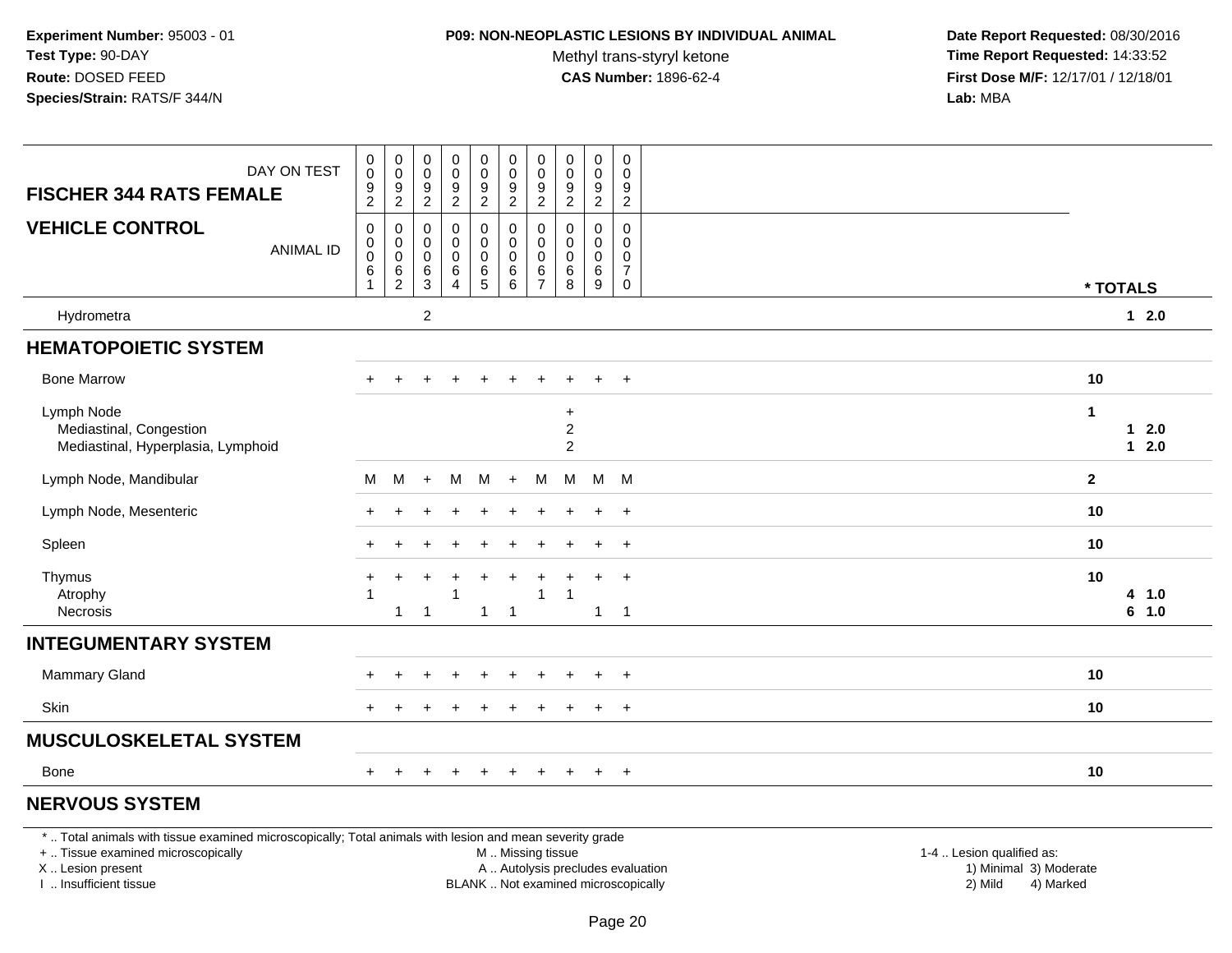#### **P09: NON-NEOPLASTIC LESIONS BY INDIVIDUAL ANIMAL**

Methyl trans-styryl ketone<br>CAS Number: 1896-62-4

 **Date Report Requested:** 08/30/2016 **Time Report Requested:** 14:33:52 **First Dose M/F:** 12/17/01 / 12/18/01<br>**Lab:** MBA **Lab:** MBA

| DAY ON TEST<br><b>FISCHER 344 RATS FEMALE</b>               | $\pmb{0}$<br>$\mathbf 0$<br>$\frac{9}{2}$                         | $\boldsymbol{0}$<br>$\pmb{0}$<br>$\frac{9}{2}$           | $_{\rm 0}^{\rm 0}$<br>$\boldsymbol{9}$<br>$\overline{c}$ | $\begin{array}{c} 0 \\ 0 \\ 9 \\ 2 \end{array}$       | $\begin{array}{c} 0 \\ 0 \\ 9 \\ 2 \end{array}$                     | $\begin{array}{c} 0 \\ 0 \\ 9 \\ 2 \end{array}$            | $\pmb{0}$<br>$\pmb{0}$<br>$\boldsymbol{9}$<br>$\boldsymbol{2}$ | $\pmb{0}$<br>$\mathbf 0$<br>$\boldsymbol{9}$<br>$\sqrt{2}$ | $\bf{0}$<br>$\mathbf 0$<br>$\boldsymbol{9}$<br>$\overline{2}$ | $\mathbf 0$<br>0<br>$\boldsymbol{9}$<br>$\sqrt{2}$ |                          |
|-------------------------------------------------------------|-------------------------------------------------------------------|----------------------------------------------------------|----------------------------------------------------------|-------------------------------------------------------|---------------------------------------------------------------------|------------------------------------------------------------|----------------------------------------------------------------|------------------------------------------------------------|---------------------------------------------------------------|----------------------------------------------------|--------------------------|
| <b>VEHICLE CONTROL</b><br><b>ANIMAL ID</b>                  | $\mathbf 0$<br>$\mathbf 0$<br>$\boldsymbol{0}$<br>$6\phantom{1}6$ | $\pmb{0}$<br>$\boldsymbol{0}$<br>$\pmb{0}$<br>$\,6$<br>2 | 0<br>0<br>$\mathbf 0$<br>6<br>3                          | 0<br>$\mathbf 0$<br>0<br>6<br>$\overline{\mathbf{4}}$ | $\pmb{0}$<br>$\boldsymbol{0}$<br>$\pmb{0}$<br>$\,6\,$<br>$\sqrt{5}$ | $\boldsymbol{0}$<br>$\pmb{0}$<br>$\pmb{0}$<br>$\,6\,$<br>6 | 0<br>$\mathbf 0$<br>0<br>6<br>$\overline{ }$                   | 0<br>$\mathbf 0$<br>$\mathbf 0$<br>6<br>8                  | 0<br>0<br>0<br>$\,6\,$<br>9                                   | $\mathbf 0$<br>0<br>0<br>$\overline{7}$<br>0       | * TOTALS                 |
| <b>Brain</b>                                                | $+$                                                               | $\pm$                                                    | $\pm$                                                    | $\div$                                                | $\ddot{}$                                                           | $\ddot{}$                                                  | $\ddot{}$                                                      | $+$                                                        | $\ddot{}$                                                     | $+$                                                | 10                       |
| <b>RESPIRATORY SYSTEM</b>                                   |                                                                   |                                                          |                                                          |                                                       |                                                                     |                                                            |                                                                |                                                            |                                                               |                                                    |                          |
| Lung<br>Hemorrhage, Focal                                   | $+$                                                               | +                                                        |                                                          | $\ddot{}$                                             | $\ddot{}$                                                           | ÷                                                          | $\pm$                                                          | $\pm$                                                      | $\ddot{}$                                                     | $+$                                                | 10<br>11.0               |
| Nose<br>Goblet Cell, Respiratory Epithelium,<br>Hyperplasia |                                                                   | $\ddot{}$                                                |                                                          | $\ddot{}$                                             | $\ddot{}$                                                           | $\pm$                                                      | $\pm$                                                          | ÷                                                          | $\ddot{}$                                                     | $+$                                                | 10<br>$3 - 1.0$          |
| Trachea                                                     |                                                                   |                                                          |                                                          |                                                       | $\ddot{}$                                                           | $+$                                                        | $\ddot{}$                                                      | $\ddot{}$                                                  | $\pm$                                                         | $+$                                                | 10                       |
| <b>SPECIAL SENSES SYSTEM</b>                                |                                                                   |                                                          |                                                          |                                                       |                                                                     |                                                            |                                                                |                                                            |                                                               |                                                    |                          |
| Eye                                                         |                                                                   |                                                          |                                                          |                                                       | ÷.                                                                  |                                                            |                                                                |                                                            | $\div$                                                        | $+$                                                | 10                       |
| Harderian Gland                                             |                                                                   |                                                          |                                                          |                                                       |                                                                     |                                                            |                                                                |                                                            |                                                               | $\overline{+}$                                     | 10                       |
| <b>URINARY SYSTEM</b>                                       |                                                                   |                                                          |                                                          |                                                       |                                                                     |                                                            |                                                                |                                                            |                                                               |                                                    |                          |
| Kidney<br>Nephropathy<br>Renal Tubule, Necrosis             |                                                                   |                                                          |                                                          |                                                       |                                                                     |                                                            |                                                                | -1                                                         |                                                               | $\div$                                             | 10<br>1 1.0<br>$3 - 1.0$ |
| <b>Urinary Bladder</b>                                      |                                                                   |                                                          |                                                          |                                                       |                                                                     |                                                            |                                                                |                                                            |                                                               | $\ddot{}$                                          | 10                       |

\* .. Total animals with tissue examined microscopically; Total animals with lesion and mean severity grade

+ .. Tissue examined microscopically

X .. Lesion present

I .. Insufficient tissue

M .. Missing tissue

Lesion present A .. Autolysis precludes evaluation 1) Minimal 3) Moderate

1-4 .. Lesion qualified as:<br>1) Minimal 3) Moderate BLANK .. Not examined microscopically 2) Mild 4) Marked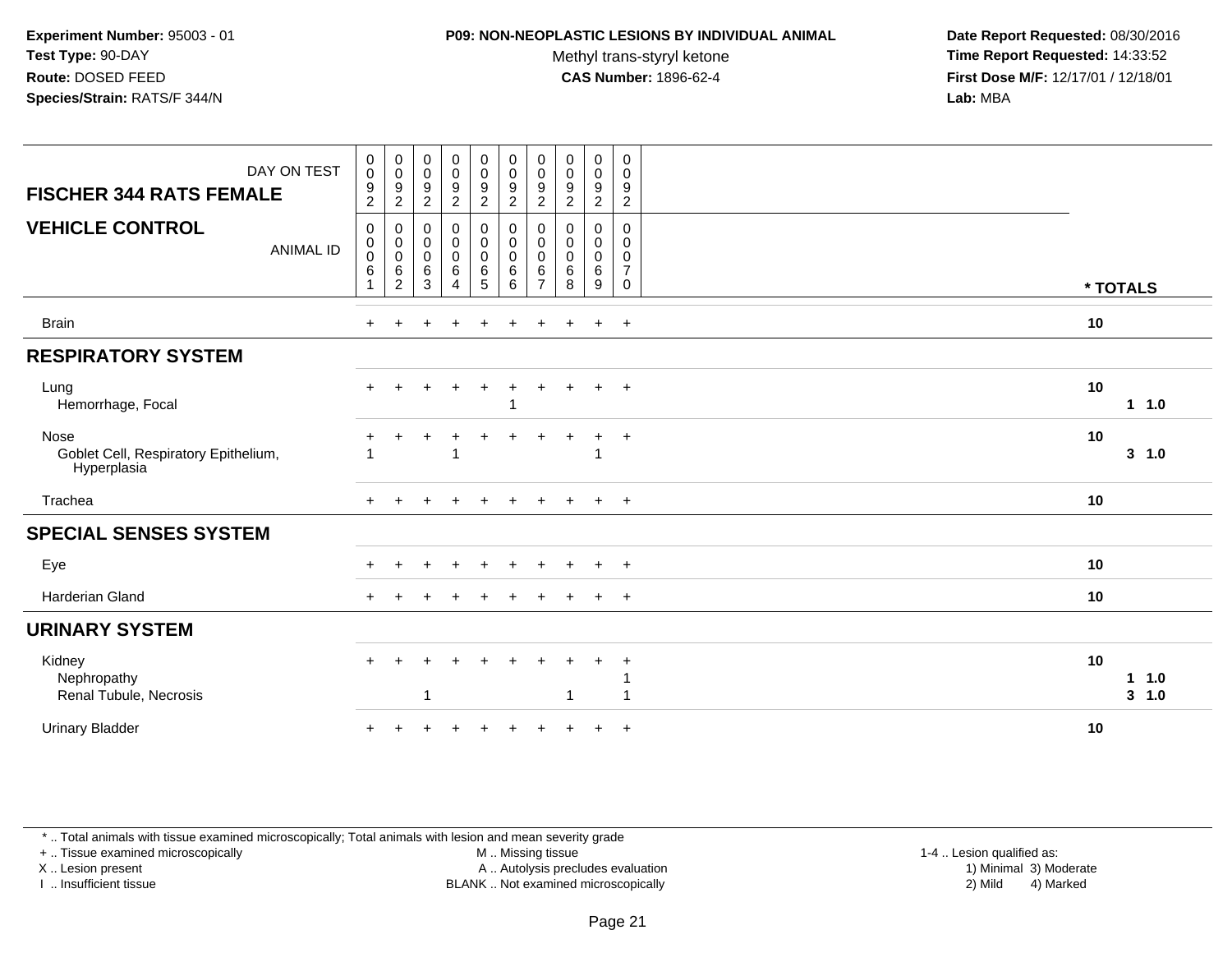## **P09: NON-NEOPLASTIC LESIONS BY INDIVIDUAL ANIMAL**

Methyl trans-styryl ketone<br>CAS Number: 1896-62-4

 **Date Report Requested:** 08/30/2016 **Time Report Requested:** 14:33:52 **First Dose M/F:** 12/17/01 / 12/18/01<br>**Lab:** MBA **Lab:** MBA

| <b>FISCHER 344 RATS FEMALE</b>                                              | DAY ON TEST | 0<br>0<br>9<br>$\overline{c}$         | 0<br>$\mathsf{O}\xspace$<br>$\frac{9}{2}$                        | $\,0\,$<br>$\,0\,$<br>$\frac{9}{2}$                | 0<br>0<br>9<br>$\overline{2}$      | 0<br>$\pmb{0}$<br>$\frac{9}{2}$                                            | 0<br>$\boldsymbol{0}$<br>$\boldsymbol{9}$<br>$\overline{2}$ | $\pmb{0}$<br>$\pmb{0}$<br>9<br>2                                  | 0<br>0<br>9<br>$\overline{2}$               | $\mathbf 0$<br>0<br>$\boldsymbol{9}$<br>$\overline{2}$ | $\mathbf 0$<br>0<br>9<br>$\overline{2}$ |              |                         |
|-----------------------------------------------------------------------------|-------------|---------------------------------------|------------------------------------------------------------------|----------------------------------------------------|------------------------------------|----------------------------------------------------------------------------|-------------------------------------------------------------|-------------------------------------------------------------------|---------------------------------------------|--------------------------------------------------------|-----------------------------------------|--------------|-------------------------|
| 0.025%                                                                      | ANIMAL ID   | 0<br>0<br>$\pmb{0}$<br>$\overline{7}$ | 0<br>$\begin{matrix} 0 \\ 0 \\ 7 \end{matrix}$<br>$\overline{c}$ | 0<br>$\pmb{0}$<br>$\pmb{0}$<br>$\overline{7}$<br>3 | 0<br>0<br>0<br>$\overline{7}$<br>4 | 0<br>$\pmb{0}$<br>$\begin{smallmatrix}0\\7\end{smallmatrix}$<br>$\sqrt{5}$ | 0<br>$\pmb{0}$<br>$\pmb{0}$<br>$\overline{7}$<br>6          | 0<br>$\mathbf 0$<br>$\pmb{0}$<br>$\overline{7}$<br>$\overline{7}$ | 0<br>$\mathbf 0$<br>0<br>7<br>8             | 0<br>0<br>0<br>$\overline{7}$<br>9                     | 0<br>0<br>0<br>8<br>$\mathbf 0$         |              | * TOTALS                |
| <b>ALIMENTARY SYSTEM</b>                                                    |             |                                       |                                                                  |                                                    |                                    |                                                                            |                                                             |                                                                   |                                             |                                                        |                                         |              |                         |
| Stomach, Glandular                                                          |             | $+$                                   | $+$                                                              | $+$                                                | $+$                                | $+$                                                                        |                                                             |                                                                   | + + + + +                                   |                                                        |                                         | 10           |                         |
| <b>CARDIOVASCULAR SYSTEM</b>                                                |             |                                       |                                                                  |                                                    |                                    |                                                                            |                                                             |                                                                   |                                             |                                                        |                                         |              |                         |
| <b>NONE</b>                                                                 |             |                                       |                                                                  |                                                    |                                    |                                                                            |                                                             |                                                                   |                                             |                                                        |                                         |              |                         |
| <b>ENDOCRINE SYSTEM</b>                                                     |             |                                       |                                                                  |                                                    |                                    |                                                                            |                                                             |                                                                   |                                             |                                                        |                                         |              |                         |
| <b>NONE</b>                                                                 |             |                                       |                                                                  |                                                    |                                    |                                                                            |                                                             |                                                                   |                                             |                                                        |                                         |              |                         |
| <b>GENERAL BODY SYSTEM</b>                                                  |             |                                       |                                                                  |                                                    |                                    |                                                                            |                                                             |                                                                   |                                             |                                                        |                                         |              |                         |
| <b>NONE</b>                                                                 |             |                                       |                                                                  |                                                    |                                    |                                                                            |                                                             |                                                                   |                                             |                                                        |                                         |              |                         |
| <b>GENITAL SYSTEM</b>                                                       |             |                                       |                                                                  |                                                    |                                    |                                                                            |                                                             |                                                                   |                                             |                                                        |                                         |              |                         |
| Ovary                                                                       |             |                                       |                                                                  |                                                    |                                    |                                                                            | $\ddot{}$                                                   |                                                                   |                                             |                                                        |                                         | 1            |                         |
| <b>HEMATOPOIETIC SYSTEM</b>                                                 |             |                                       |                                                                  |                                                    |                                    |                                                                            |                                                             |                                                                   |                                             |                                                        |                                         |              |                         |
| Lymph Node<br>Mediastinal, Congestion<br>Mediastinal, Hyperplasia, Lymphoid |             |                                       |                                                                  | $\ddot{}$<br>$\overline{c}$<br>$\overline{2}$      |                                    |                                                                            |                                                             |                                                                   | $\ddot{}$<br>$\mathbf{1}$<br>$\overline{c}$ |                                                        |                                         | $\mathbf{2}$ | 2, 1.5<br>$2 \quad 2.0$ |
| <b>INTEGUMENTARY SYSTEM</b>                                                 |             |                                       |                                                                  |                                                    |                                    |                                                                            |                                                             |                                                                   |                                             |                                                        |                                         |              |                         |

NONE

### **MUSCULOSKELETAL SYSTEM**

\* .. Total animals with tissue examined microscopically; Total animals with lesion and mean severity grade

+ .. Tissue examined microscopically

X .. Lesion present

I .. Insufficient tissue

- M .. Missing tissue
- A .. Autolysis precludes evaluation
- BLANK .. Not examined microscopically 2) Mild 4) Marked

1-4 .. Lesion qualified as: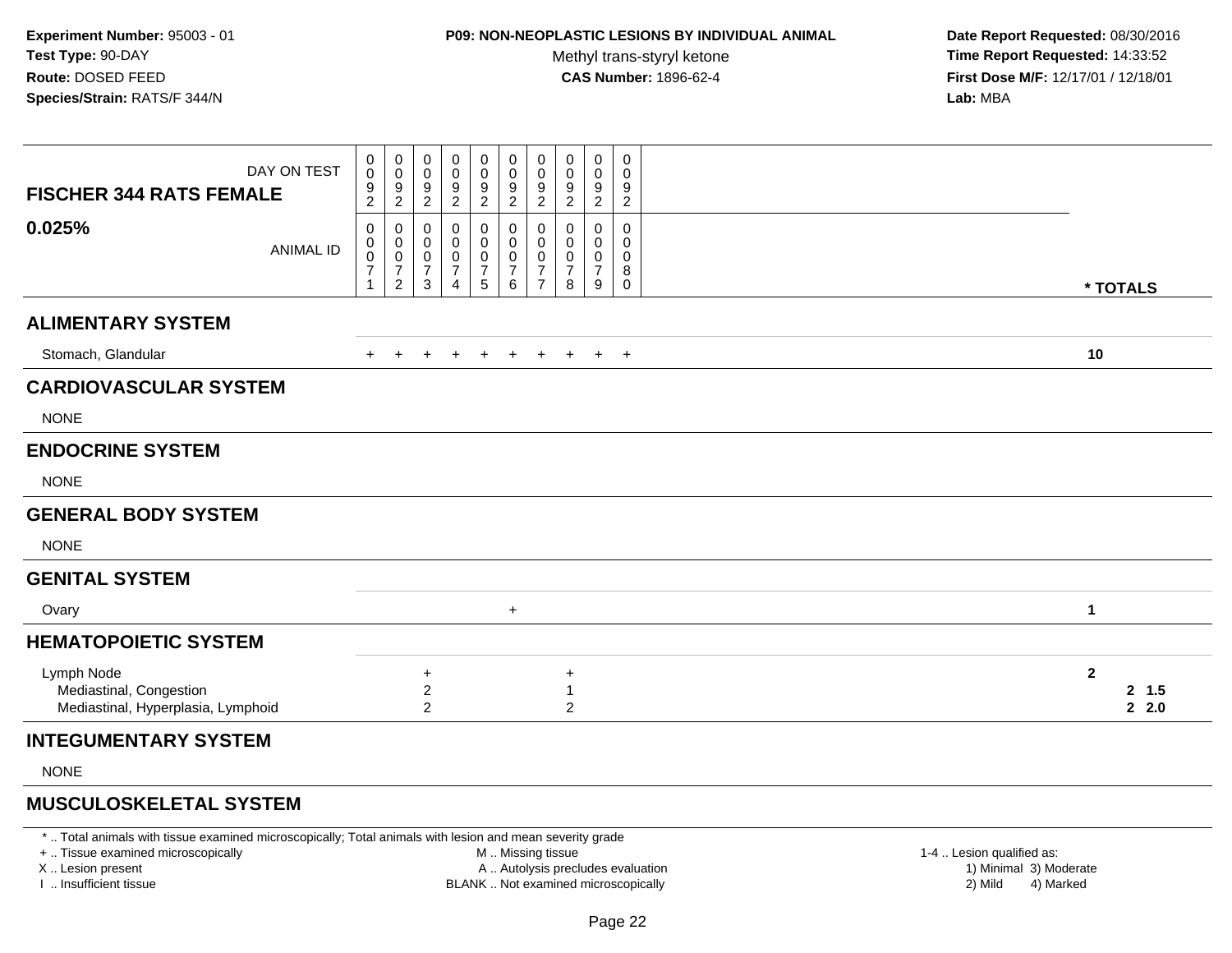# **P09: NON-NEOPLASTIC LESIONS BY INDIVIDUAL ANIMAL**

Methyl trans-styryl ketone<br>CAS Number: 1896-62-4

 **Date Report Requested:** 08/30/2016 **Time Report Requested:** 14:33:52 **First Dose M/F:** 12/17/01 / 12/18/01<br>**Lab:** MBA **Lab:** MBA

| <b>FISCHER 344 RATS FEMALE</b>   | DAY ON TEST | 0<br>$\mathbf 0$<br>9<br>$\overline{c}$ | 0<br>$\mathbf 0$<br>$\boldsymbol{9}$<br>$\overline{c}$      | 0<br>$\mathbf 0$<br>9<br>2                         | 0<br>0<br>9<br>2                                                | 0<br>0<br>9<br>$\overline{c}$        | $\begin{matrix} 0 \\ 0 \\ 9 \end{matrix}$<br>$\overline{c}$ | 0<br>$\boldsymbol{0}$<br>$\boldsymbol{9}$<br>$\overline{c}$       | 0<br>0<br>9<br>2                           | 0<br>$\pmb{0}$<br>$\boldsymbol{9}$<br>$\overline{2}$ | 0<br>0<br>9<br>$\overline{c}$ |                           |
|----------------------------------|-------------|-----------------------------------------|-------------------------------------------------------------|----------------------------------------------------|-----------------------------------------------------------------|--------------------------------------|-------------------------------------------------------------|-------------------------------------------------------------------|--------------------------------------------|------------------------------------------------------|-------------------------------|---------------------------|
| 0.025%                           | ANIMAL ID   | 0<br>$\pmb{0}$<br>$\frac{0}{7}$         | 0<br>$_{\rm 0}^{\rm 0}$<br>$\overline{7}$<br>$\overline{2}$ | 0<br>$\pmb{0}$<br>$\pmb{0}$<br>$\overline{7}$<br>3 | 0<br>$\pmb{0}$<br>$\,0\,$<br>$\boldsymbol{7}$<br>$\overline{4}$ | 0<br>0<br>0<br>$\boldsymbol{7}$<br>5 | 0<br>$\pmb{0}$<br>$\frac{0}{7}$<br>6                        | 0<br>$\pmb{0}$<br>$\mathbf 0$<br>$\overline{7}$<br>$\overline{ }$ | 0<br>$\pmb{0}$<br>0<br>$\overline{7}$<br>8 | 0<br>$\pmb{0}$<br>$\pmb{0}$<br>$\overline{7}$<br>9   | 0<br>0<br>0<br>8<br>0         | * TOTALS                  |
| <b>NONE</b>                      |             |                                         |                                                             |                                                    |                                                                 |                                      |                                                             |                                                                   |                                            |                                                      |                               |                           |
| <b>NERVOUS SYSTEM</b>            |             |                                         |                                                             |                                                    |                                                                 |                                      |                                                             |                                                                   |                                            |                                                      |                               |                           |
| <b>NONE</b>                      |             |                                         |                                                             |                                                    |                                                                 |                                      |                                                             |                                                                   |                                            |                                                      |                               |                           |
| <b>RESPIRATORY SYSTEM</b>        |             |                                         |                                                             |                                                    |                                                                 |                                      |                                                             |                                                                   |                                            |                                                      |                               |                           |
| Nose                             |             |                                         |                                                             |                                                    | $\pm$                                                           | $+$                                  | $+$                                                         | $+$                                                               | $+$                                        | $+$ $+$                                              |                               | 10                        |
| <b>SPECIAL SENSES SYSTEM</b>     |             |                                         |                                                             |                                                    |                                                                 |                                      |                                                             |                                                                   |                                            |                                                      |                               |                           |
| <b>NONE</b>                      |             |                                         |                                                             |                                                    |                                                                 |                                      |                                                             |                                                                   |                                            |                                                      |                               |                           |
| <b>URINARY SYSTEM</b>            |             |                                         |                                                             |                                                    |                                                                 |                                      |                                                             |                                                                   |                                            |                                                      |                               |                           |
| Kidney<br>Renal Tubule, Necrosis |             |                                         |                                                             |                                                    | 3                                                               | $\ddot{}$                            | $\pm$                                                       | $\pm$                                                             | $+$                                        |                                                      | $+$ $+$                       | 10<br>2.0<br>$\mathbf{2}$ |

\* .. Total animals with tissue examined microscopically; Total animals with lesion and mean severity grade

+ .. Tissue examined microscopically

X .. Lesion present

I .. Insufficient tissue

 M .. Missing tissueA .. Autolysis precludes evaluation

BLANK .. Not examined microscopically 2) Mild 4) Marked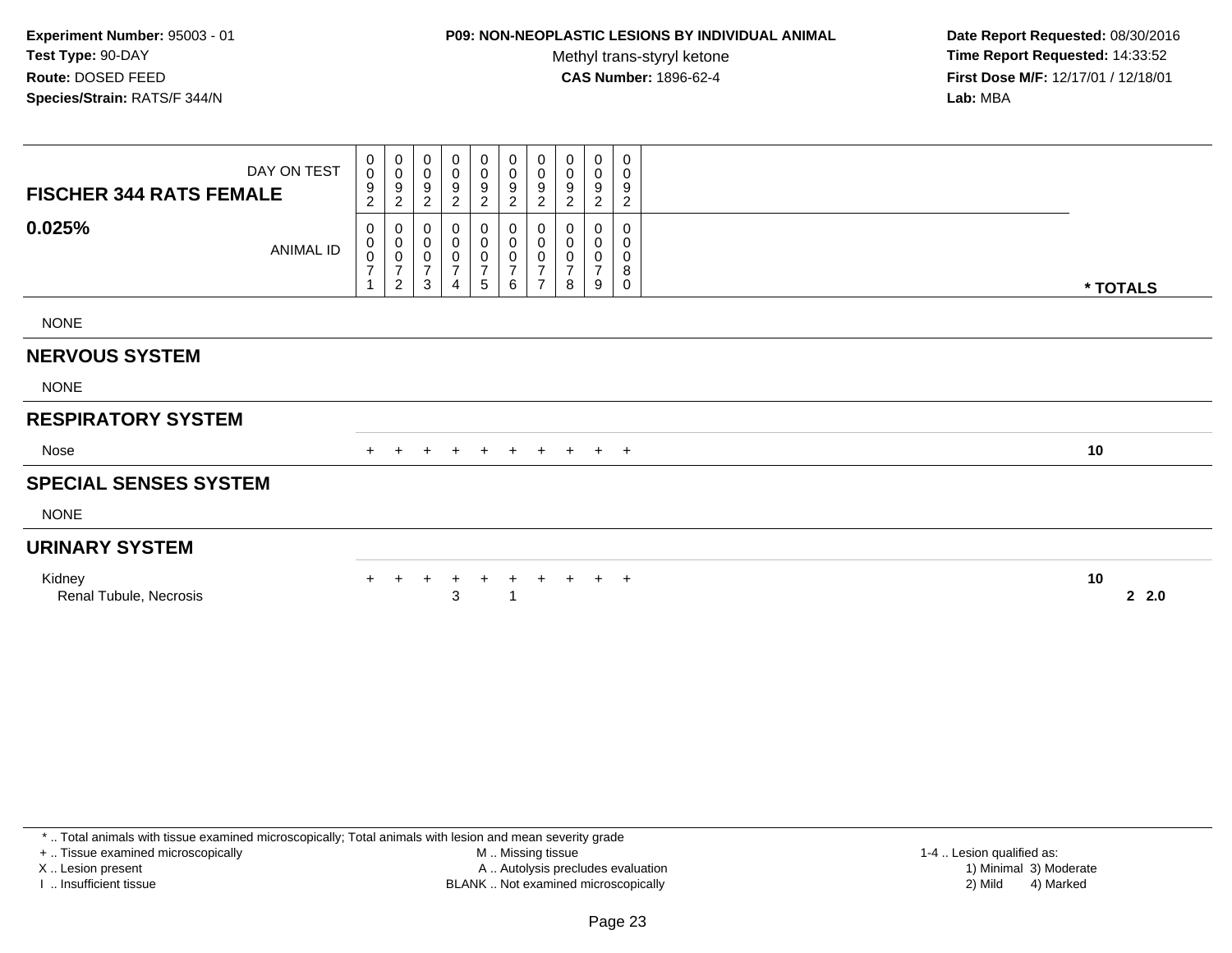## **P09: NON-NEOPLASTIC LESIONS BY INDIVIDUAL ANIMAL**

Methyl trans-styryl ketone<br>CAS Number: 1896-62-4

 **Date Report Requested:** 08/30/2016 **Time Report Requested:** 14:33:52 **First Dose M/F:** 12/17/01 / 12/18/01<br>**Lab:** MBA **Lab:** MBA

| DAY ON TEST<br><b>FISCHER 344 RATS FEMALE</b>                               |        | 0<br>$\mathbf 0$<br>$\frac{9}{2}$ | $\begin{array}{c} 0 \\ 0 \\ 9 \\ 2 \end{array}$          | 0<br>0<br>9<br>$\sqrt{2}$ | 0<br>0<br>9<br>$\overline{c}$      | 0<br>$\begin{array}{c} 0 \\ 9 \\ 2 \end{array}$ | $\mathsf{O}\xspace$<br>$\begin{array}{c} 0 \\ 9 \\ 2 \end{array}$ | $\pmb{0}$<br>$\pmb{0}$<br>$\frac{9}{2}$ | 0<br>0<br>$\frac{9}{2}$          | $\mathbf 0$<br>0<br>$9\,$<br>$\sqrt{2}$ | $\boldsymbol{0}$<br>0<br>9<br>$\sqrt{2}$ |                |                  |
|-----------------------------------------------------------------------------|--------|-----------------------------------|----------------------------------------------------------|---------------------------|------------------------------------|-------------------------------------------------|-------------------------------------------------------------------|-----------------------------------------|----------------------------------|-----------------------------------------|------------------------------------------|----------------|------------------|
| 0.05%<br><b>ANIMAL ID</b>                                                   | 8<br>1 | 0<br>$\mathbf 0$<br>0             | 0<br>$\pmb{0}$<br>$\pmb{0}$<br>$\,8\,$<br>$\overline{2}$ | 0<br>0<br>0<br>8<br>3     | 0<br>0<br>0<br>8<br>$\overline{4}$ | 0<br>0<br>0<br>$\frac{8}{5}$                    | $\boldsymbol{0}$<br>0<br>0<br>8<br>6                              | 0<br>0<br>0<br>8<br>$\overline{7}$      | 0<br>0<br>0<br>8<br>8            | 0<br>0<br>0<br>8<br>9                   | 0<br>0<br>0<br>9<br>$\mathsf{O}\xspace$  |                | * TOTALS         |
| <b>ALIMENTARY SYSTEM</b>                                                    |        |                                   |                                                          |                           |                                    |                                                 |                                                                   |                                         |                                  |                                         |                                          |                |                  |
| Stomach, Glandular                                                          |        |                                   |                                                          |                           |                                    |                                                 | $\ddot{}$                                                         | $\ddot{}$                               | $+$                              | $+$ $+$                                 |                                          | 10             |                  |
| <b>CARDIOVASCULAR SYSTEM</b>                                                |        |                                   |                                                          |                           |                                    |                                                 |                                                                   |                                         |                                  |                                         |                                          |                |                  |
| <b>NONE</b>                                                                 |        |                                   |                                                          |                           |                                    |                                                 |                                                                   |                                         |                                  |                                         |                                          |                |                  |
| <b>ENDOCRINE SYSTEM</b>                                                     |        |                                   |                                                          |                           |                                    |                                                 |                                                                   |                                         |                                  |                                         |                                          |                |                  |
| <b>NONE</b>                                                                 |        |                                   |                                                          |                           |                                    |                                                 |                                                                   |                                         |                                  |                                         |                                          |                |                  |
| <b>GENERAL BODY SYSTEM</b>                                                  |        |                                   |                                                          |                           |                                    |                                                 |                                                                   |                                         |                                  |                                         |                                          |                |                  |
| <b>NONE</b>                                                                 |        |                                   |                                                          |                           |                                    |                                                 |                                                                   |                                         |                                  |                                         |                                          |                |                  |
| <b>GENITAL SYSTEM</b>                                                       |        |                                   |                                                          |                           |                                    |                                                 |                                                                   |                                         |                                  |                                         |                                          |                |                  |
| Ovary<br>Cyst                                                               |        |                                   |                                                          |                           |                                    |                                                 |                                                                   | $+$                                     | $\ddot{}$<br>$\overline{c}$      |                                         |                                          | $\overline{2}$ | $12.0$           |
| <b>HEMATOPOIETIC SYSTEM</b>                                                 |        |                                   |                                                          |                           |                                    |                                                 |                                                                   |                                         |                                  |                                         |                                          |                |                  |
| Lymph Node<br>Mediastinal, Congestion<br>Mediastinal, Hyperplasia, Lymphoid |        |                                   |                                                          |                           | ÷<br>$\overline{c}$                |                                                 |                                                                   |                                         | $\ddot{}$<br>$\overline{c}$<br>1 |                                         |                                          | $\mathbf{2}$   | 2, 1.5<br>2, 1.5 |
| <b>INTEGUMENTARY SYSTEM</b>                                                 |        |                                   |                                                          |                           |                                    |                                                 |                                                                   |                                         |                                  |                                         |                                          |                |                  |

NONE

\* .. Total animals with tissue examined microscopically; Total animals with lesion and mean severity grade

+ .. Tissue examined microscopically

X .. Lesion present

I .. Insufficient tissue

 M .. Missing tissueA .. Autolysis precludes evaluation

 1-4 .. Lesion qualified as: BLANK .. Not examined microscopically 2) Mild 4) Marked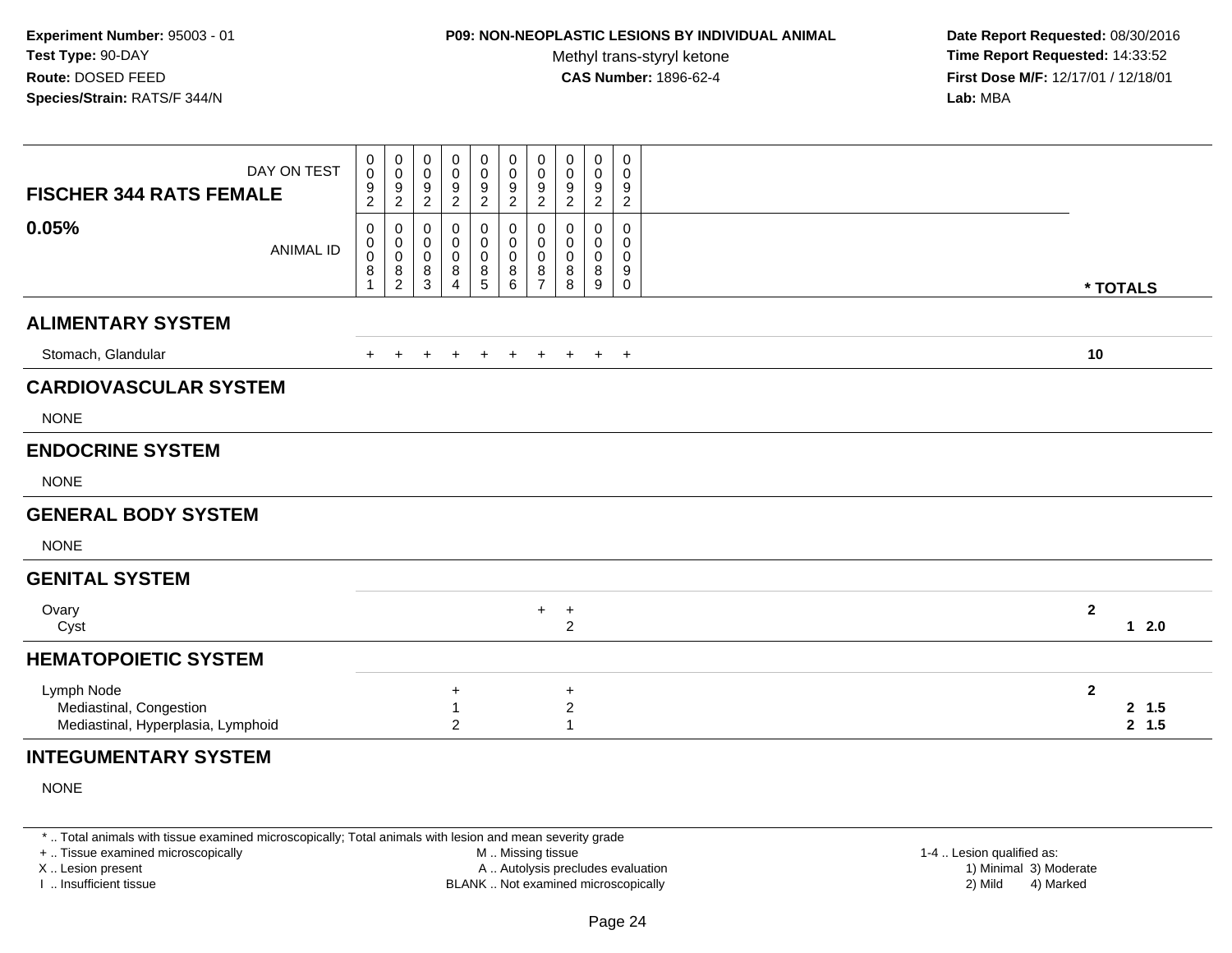### **P09: NON-NEOPLASTIC LESIONS BY INDIVIDUAL ANIMAL**

Methyl trans-styryl ketone<br>CAS Number: 1896-62-4

 **Date Report Requested:** 08/30/2016 **Time Report Requested:** 14:33:52 **First Dose M/F:** 12/17/01 / 12/18/01<br>**Lab:** MBA **Lab:** MBA

| DAY ON TEST<br><b>FISCHER 344 RATS FEMALE</b>               |                  | 0<br>$\pmb{0}$<br>9<br>$\boldsymbol{2}$ | $\pmb{0}$<br>$\mathbf 0$<br>$\boldsymbol{9}$<br>$\overline{c}$ | 0<br>$\mathsf 0$<br>$\boldsymbol{9}$<br>$\overline{c}$ | 0<br>$\pmb{0}$<br>9<br>$\boldsymbol{2}$          | 0<br>$\pmb{0}$<br>$\boldsymbol{9}$<br>$\overline{c}$ | $\mathbf 0$<br>$\mathbf 0$<br>$\boldsymbol{9}$<br>$\overline{2}$ | $\begin{smallmatrix} 0\\0 \end{smallmatrix}$<br>$\boldsymbol{9}$<br>$\overline{2}$ | 0<br>0<br>9<br>$\boldsymbol{2}$ | 0<br>$\pmb{0}$<br>9<br>$\sqrt{2}$      | 0<br>0<br>9<br>$\overline{c}$ |              |
|-------------------------------------------------------------|------------------|-----------------------------------------|----------------------------------------------------------------|--------------------------------------------------------|--------------------------------------------------|------------------------------------------------------|------------------------------------------------------------------|------------------------------------------------------------------------------------|---------------------------------|----------------------------------------|-------------------------------|--------------|
| 0.05%                                                       | <b>ANIMAL ID</b> | 0<br>0<br>$\mathbf 0$<br>8              | 0<br>$\pmb{0}$<br>$\pmb{0}$<br>$\bf 8$<br>2                    | 0<br>0<br>$\pmb{0}$<br>8<br>3                          | 0<br>0<br>$\,0\,$<br>8<br>$\boldsymbol{\Lambda}$ | 0<br>$\pmb{0}$<br>$\pmb{0}$<br>$^8_5$                | $\mathbf{0}$<br>$\mathbf 0$<br>$\mathbf 0$<br>$\bf 8$<br>6       | 0<br>$\pmb{0}$<br>$\pmb{0}$<br>8<br>$\overline{ }$                                 | $\Omega$<br>0<br>0<br>8<br>8    | $\Omega$<br>0<br>$\mathbf 0$<br>8<br>9 | $\Omega$<br>0<br>0<br>9<br>0  | * TOTALS     |
| <b>MUSCULOSKELETAL SYSTEM</b>                               |                  |                                         |                                                                |                                                        |                                                  |                                                      |                                                                  |                                                                                    |                                 |                                        |                               |              |
| <b>NONE</b>                                                 |                  |                                         |                                                                |                                                        |                                                  |                                                      |                                                                  |                                                                                    |                                 |                                        |                               |              |
| <b>NERVOUS SYSTEM</b>                                       |                  |                                         |                                                                |                                                        |                                                  |                                                      |                                                                  |                                                                                    |                                 |                                        |                               |              |
| <b>NONE</b>                                                 |                  |                                         |                                                                |                                                        |                                                  |                                                      |                                                                  |                                                                                    |                                 |                                        |                               |              |
| <b>RESPIRATORY SYSTEM</b>                                   |                  |                                         |                                                                |                                                        |                                                  |                                                      |                                                                  |                                                                                    |                                 |                                        |                               |              |
| Nose<br>Goblet Cell, Respiratory Epithelium,<br>Hyperplasia |                  |                                         |                                                                |                                                        |                                                  |                                                      |                                                                  |                                                                                    | -1                              | $\pm$                                  | $+$                           | 10<br>3 1.0  |
| <b>SPECIAL SENSES SYSTEM</b>                                |                  |                                         |                                                                |                                                        |                                                  |                                                      |                                                                  |                                                                                    |                                 |                                        |                               |              |
| <b>NONE</b>                                                 |                  |                                         |                                                                |                                                        |                                                  |                                                      |                                                                  |                                                                                    |                                 |                                        |                               |              |
| <b>URINARY SYSTEM</b>                                       |                  |                                         |                                                                |                                                        |                                                  |                                                      |                                                                  |                                                                                    |                                 |                                        |                               |              |
| Kidney<br>Renal Tubule, Necrosis                            |                  | +                                       | $\overline{2}$                                                 |                                                        |                                                  | $\ddot{}$                                            | $\ddot{}$                                                        |                                                                                    | $\ddot{}$<br>1                  |                                        | $+$ $+$                       | 10<br>2, 1.5 |

\* .. Total animals with tissue examined microscopically; Total animals with lesion and mean severity grade

+ .. Tissue examined microscopically

X .. Lesion present

I .. Insufficient tissue

 M .. Missing tissueA .. Autolysis precludes evaluation

BLANK .. Not examined microscopically 2) Mild 4) Marked

1-4 .. Lesion qualified as:<br>1) Minimal 3) Moderate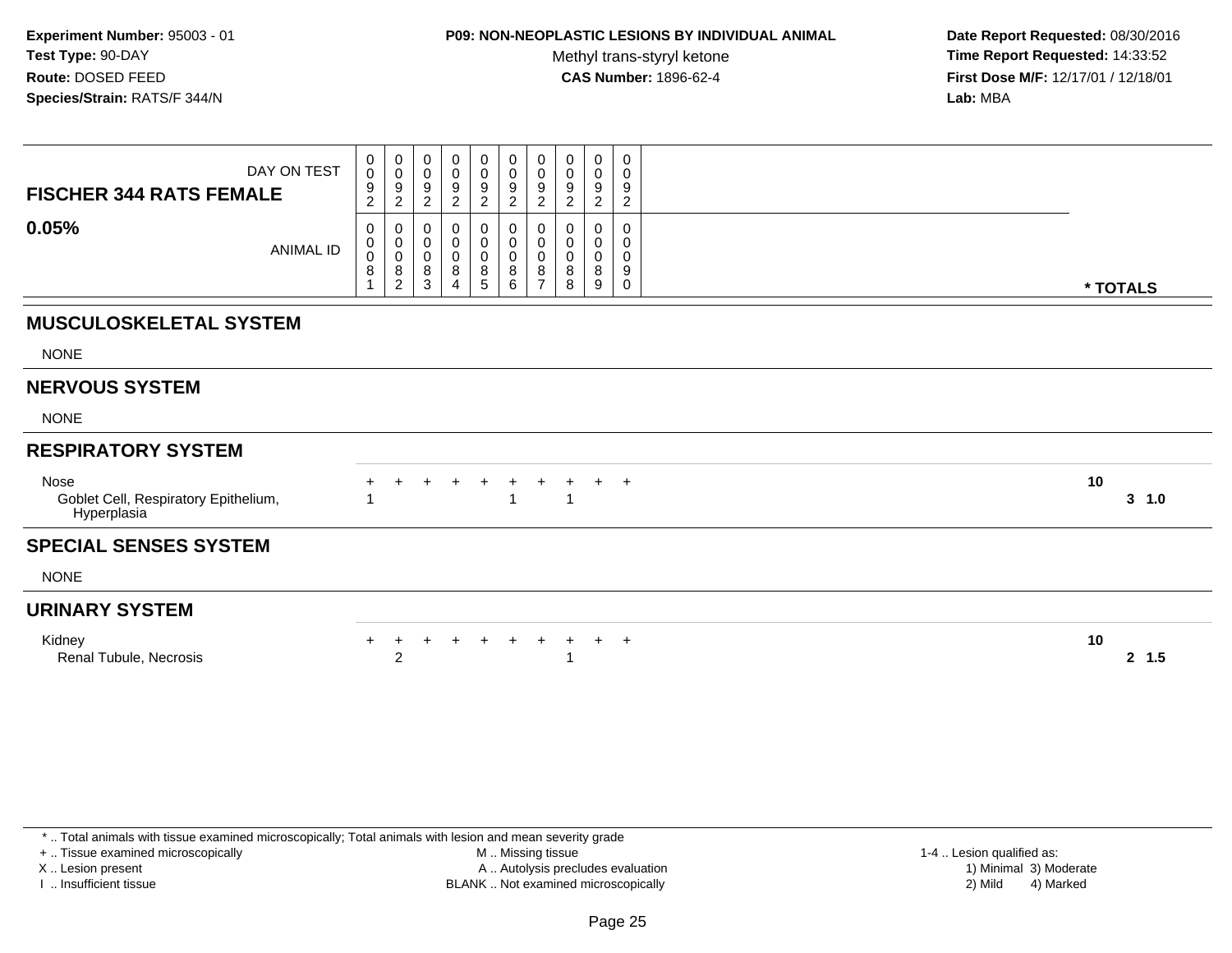## **P09: NON-NEOPLASTIC LESIONS BY INDIVIDUAL ANIMAL**

Methyl trans-styryl ketone<br>CAS Number: 1896-62-4

 **Date Report Requested:** 08/30/2016 **Time Report Requested:** 14:33:52 **First Dose M/F:** 12/17/01 / 12/18/01<br>**Lab:** MBA **Lab:** MBA

| <b>FISCHER 344 RATS FEMALE</b>                                              | DAY ON TEST      | 0<br>$\mathsf{O}\xspace$<br>$\frac{9}{2}$ | $\begin{smallmatrix} 0\\0 \end{smallmatrix}$<br>$\frac{9}{2}$ | 0<br>0<br>9<br>$\overline{2}$    | 0<br>0<br>9<br>$\overline{2}$ | 0<br>$\ddot{\mathbf{0}}$<br>$\frac{9}{2}$ | 0<br>$\mathbf 0$<br>$\frac{9}{2}$ | $\pmb{0}$<br>$\pmb{0}$<br>$\frac{9}{2}$                | 0<br>0<br>9<br>$\overline{2}$ | 0<br>0<br>9<br>2                | $\mathbf 0$<br>0<br>9<br>$\overline{2}$ |              |                           |
|-----------------------------------------------------------------------------|------------------|-------------------------------------------|---------------------------------------------------------------|----------------------------------|-------------------------------|-------------------------------------------|-----------------------------------|--------------------------------------------------------|-------------------------------|---------------------------------|-----------------------------------------|--------------|---------------------------|
| 0.1%                                                                        | <b>ANIMAL ID</b> | 0<br>0<br>$\pmb{0}$<br>9                  | $\mathbf 0$<br>$\pmb{0}$<br>$\mathbf 0$<br>$\frac{9}{2}$      | 0<br>0<br>0<br>9<br>$\mathbf{3}$ | $\Omega$<br>0<br>0<br>9<br>4  | 0<br>0<br>$\pmb{0}$<br>$\frac{9}{5}$      | 0<br>0<br>0<br>$\frac{9}{6}$      | $\mathbf 0$<br>$\pmb{0}$<br>$\pmb{0}$<br>$\frac{9}{7}$ | 0<br>0<br>0<br>9<br>8         | 0<br>0<br>$\mathbf 0$<br>9<br>9 | 0<br>0<br>0<br>$\mathbf 0$              | * TOTALS     |                           |
| <b>ALIMENTARY SYSTEM</b>                                                    |                  |                                           |                                                               |                                  |                               |                                           |                                   |                                                        |                               |                                 |                                         |              |                           |
| Stomach, Glandular                                                          |                  | $+$                                       |                                                               |                                  |                               | $+$                                       | $\ddot{}$                         | $+$                                                    | $+$                           |                                 | $+$ $+$                                 | 10           |                           |
| <b>CARDIOVASCULAR SYSTEM</b>                                                |                  |                                           |                                                               |                                  |                               |                                           |                                   |                                                        |                               |                                 |                                         |              |                           |
| <b>NONE</b>                                                                 |                  |                                           |                                                               |                                  |                               |                                           |                                   |                                                        |                               |                                 |                                         |              |                           |
| <b>ENDOCRINE SYSTEM</b>                                                     |                  |                                           |                                                               |                                  |                               |                                           |                                   |                                                        |                               |                                 |                                         |              |                           |
| <b>NONE</b>                                                                 |                  |                                           |                                                               |                                  |                               |                                           |                                   |                                                        |                               |                                 |                                         |              |                           |
| <b>GENERAL BODY SYSTEM</b>                                                  |                  |                                           |                                                               |                                  |                               |                                           |                                   |                                                        |                               |                                 |                                         |              |                           |
| <b>NONE</b>                                                                 |                  |                                           |                                                               |                                  |                               |                                           |                                   |                                                        |                               |                                 |                                         |              |                           |
| <b>GENITAL SYSTEM</b>                                                       |                  |                                           |                                                               |                                  |                               |                                           |                                   |                                                        |                               |                                 |                                         |              |                           |
| Ovary<br>Cyst                                                               |                  |                                           | $\ddot{}$<br>$\overline{2}$                                   |                                  |                               |                                           |                                   |                                                        |                               |                                 |                                         | 1            | $12.0$                    |
| <b>HEMATOPOIETIC SYSTEM</b>                                                 |                  |                                           |                                                               |                                  |                               |                                           |                                   |                                                        |                               |                                 |                                         |              |                           |
| Lymph Node<br>Mediastinal, Congestion<br>Mediastinal, Hyperplasia, Lymphoid |                  |                                           | +<br>$\overline{c}$<br>$\overline{a}$                         |                                  |                               |                                           |                                   |                                                        |                               |                                 | $\ddot{}$<br>$\overline{2}$             | $\mathbf{2}$ | 2.0<br>$\mathbf 1$<br>2.0 |
| <b>INTEGUMENTARY SYSTEM</b>                                                 |                  |                                           |                                                               |                                  |                               |                                           |                                   |                                                        |                               |                                 |                                         |              |                           |

NONE

\* .. Total animals with tissue examined microscopically; Total animals with lesion and mean severity grade

+ .. Tissue examined microscopically

X .. Lesion present

I .. Insufficient tissue

 M .. Missing tissueA .. Autolysis precludes evaluation

 1-4 .. Lesion qualified as: BLANK .. Not examined microscopically 2) Mild 4) Marked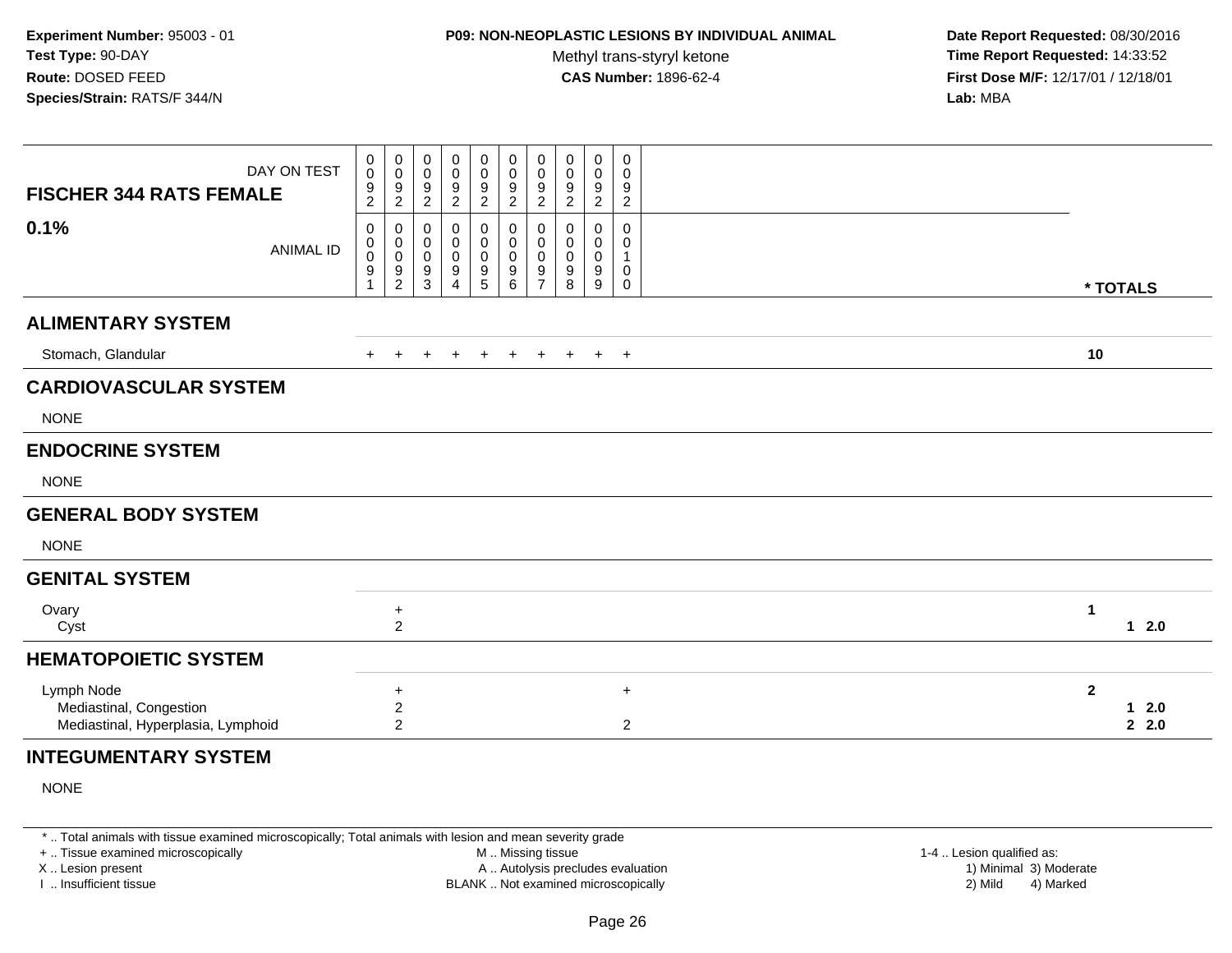### **P09: NON-NEOPLASTIC LESIONS BY INDIVIDUAL ANIMAL**

Methyl trans-styryl ketone<br>CAS Number: 1896-62-4

 **Date Report Requested:** 08/30/2016 **Time Report Requested:** 14:33:52 **First Dose M/F:** 12/17/01 / 12/18/01<br>**Lab:** MBA **Lab:** MBA

| DAY ON TEST<br><b>FISCHER 344 RATS FEMALE</b>               | 0<br>$\mathsf{O}\xspace$<br>9<br>$\overline{2}$ | $\begin{smallmatrix}0\0\0\end{smallmatrix}$<br>$\boldsymbol{9}$<br>$\overline{2}$ | $\pmb{0}$<br>$\mathbf 0$<br>9<br>$\overline{2}$                            | 0<br>0<br>9<br>$\overline{2}$      | $\begin{smallmatrix} 0\\0 \end{smallmatrix}$<br>$\overline{9}$<br>$\overline{2}$ | $\begin{smallmatrix} 0\\0 \end{smallmatrix}$<br>$\overline{9}$<br>$\overline{c}$ | $\begin{smallmatrix}0\\0\end{smallmatrix}$<br>$9\,$<br>$\overline{2}$ | 0<br>$\mathbf 0$<br>9<br>$\overline{c}$ | $\pmb{0}$<br>$\pmb{0}$<br>9<br>$\overline{c}$ | 0<br>0<br>9<br>$\overline{c}$ |              |
|-------------------------------------------------------------|-------------------------------------------------|-----------------------------------------------------------------------------------|----------------------------------------------------------------------------|------------------------------------|----------------------------------------------------------------------------------|----------------------------------------------------------------------------------|-----------------------------------------------------------------------|-----------------------------------------|-----------------------------------------------|-------------------------------|--------------|
| 0.1%<br><b>ANIMAL ID</b>                                    | 0<br>$\pmb{0}$<br>$\pmb{0}$<br>9                | 0<br>$_{\rm 0}^{\rm 0}$<br>$\boldsymbol{9}$<br>$\sqrt{2}$                         | 0<br>$\begin{smallmatrix} 0\\0 \end{smallmatrix}$<br>$\boldsymbol{9}$<br>3 | 0<br>0<br>0<br>9<br>$\overline{4}$ | $\mathbf 0$<br>$\begin{array}{c} 0 \\ 0 \\ 9 \\ 5 \end{array}$                   | 0<br>00000                                                                       | 0<br>$\pmb{0}$<br>$\mathbf 0$<br>$\boldsymbol{9}$<br>$\overline{7}$   | 0<br>$\pmb{0}$<br>$\mathbf 0$<br>9<br>8 | 0<br>$\boldsymbol{0}$<br>$\pmb{0}$<br>9<br>9  | 0<br>0<br>0<br>0              | * TOTALS     |
| <b>MUSCULOSKELETAL SYSTEM</b>                               |                                                 |                                                                                   |                                                                            |                                    |                                                                                  |                                                                                  |                                                                       |                                         |                                               |                               |              |
| <b>NONE</b>                                                 |                                                 |                                                                                   |                                                                            |                                    |                                                                                  |                                                                                  |                                                                       |                                         |                                               |                               |              |
| <b>NERVOUS SYSTEM</b>                                       |                                                 |                                                                                   |                                                                            |                                    |                                                                                  |                                                                                  |                                                                       |                                         |                                               |                               |              |
| <b>NONE</b>                                                 |                                                 |                                                                                   |                                                                            |                                    |                                                                                  |                                                                                  |                                                                       |                                         |                                               |                               |              |
| <b>RESPIRATORY SYSTEM</b>                                   |                                                 |                                                                                   |                                                                            |                                    |                                                                                  |                                                                                  |                                                                       |                                         |                                               |                               |              |
| Nose<br>Goblet Cell, Respiratory Epithelium,<br>Hyperplasia |                                                 |                                                                                   | +                                                                          | +                                  | $\ddot{}$                                                                        | $\ddot{}$                                                                        | $+$                                                                   | $\ddot{}$                               | $+$                                           | $\overline{1}$                | 10<br>3, 1.0 |
| <b>SPECIAL SENSES SYSTEM</b>                                |                                                 |                                                                                   |                                                                            |                                    |                                                                                  |                                                                                  |                                                                       |                                         |                                               |                               |              |
| <b>NONE</b>                                                 |                                                 |                                                                                   |                                                                            |                                    |                                                                                  |                                                                                  |                                                                       |                                         |                                               |                               |              |
| <b>URINARY SYSTEM</b>                                       |                                                 |                                                                                   |                                                                            |                                    |                                                                                  |                                                                                  |                                                                       |                                         |                                               |                               |              |
| Kidney<br>Renal Tubule, Necrosis                            |                                                 |                                                                                   | $\ddot{}$                                                                  | $\ddot{}$                          | $\overline{+}$                                                                   | $+$<br>$\overline{1}$                                                            | $+$                                                                   | $+$                                     | $+$ $+$                                       |                               | 10<br>2 1.0  |

\* .. Total animals with tissue examined microscopically; Total animals with lesion and mean severity grade

+ .. Tissue examined microscopically

X .. Lesion present

I .. Insufficient tissue

 M .. Missing tissueA .. Autolysis precludes evaluation

BLANK .. Not examined microscopically 2) Mild 4) Marked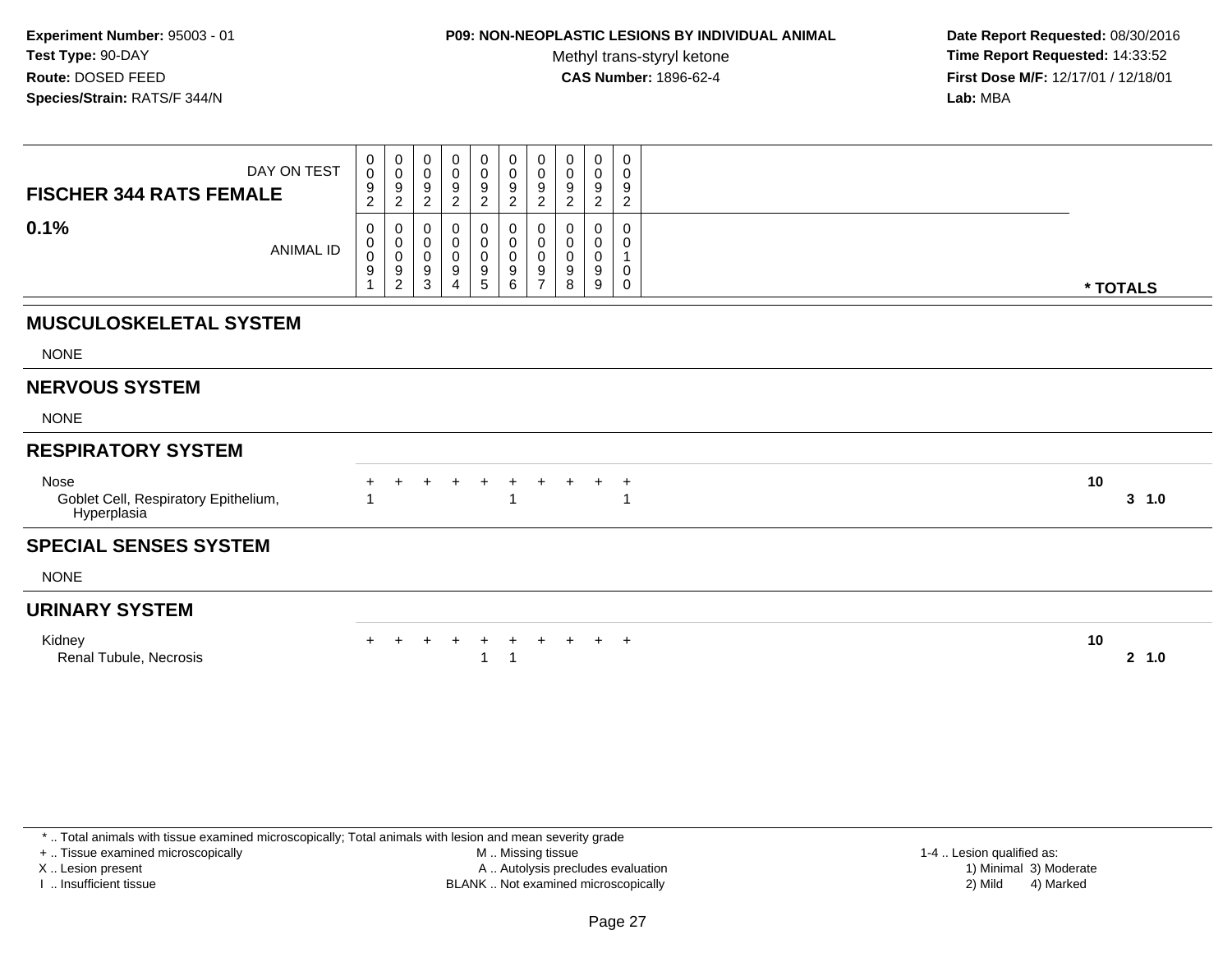## **P09: NON-NEOPLASTIC LESIONS BY INDIVIDUAL ANIMAL**

Methyl trans-styryl ketone<br>CAS Number: 1896-62-4

 **Date Report Requested:** 08/30/2016 **Time Report Requested:** 14:33:52 **First Dose M/F:** 12/17/01 / 12/18/01<br>**Lab:** MBA **Lab:** MBA

| DAY ON TEST<br><b>FISCHER 344 RATS FEMALE</b>                               | 0<br>$\pmb{0}$<br>$\begin{array}{c} 9 \\ 2 \end{array}$                      | 0<br>$\mathsf 0$<br>$\frac{9}{2}$                               | 0<br>$\mathbf 0$<br>$\frac{9}{2}$                   | $\mathbf 0$<br>$\mathbf 0$<br>$\frac{9}{2}$   | 0<br>$\pmb{0}$<br>$\frac{9}{2}$                                         | $\mathbf 0$<br>$\mathbf 0$<br>$\frac{9}{2}$                              | $\boldsymbol{0}$<br>$\pmb{0}$<br>$\frac{9}{2}$    | 0<br>$\mathbf 0$<br>$\frac{9}{2}$   | $\mathbf 0$<br>0<br>9<br>$\overline{c}$              | 0<br>$\mathbf 0$<br>9<br>$\boldsymbol{2}$ |              |                |
|-----------------------------------------------------------------------------|------------------------------------------------------------------------------|-----------------------------------------------------------------|-----------------------------------------------------|-----------------------------------------------|-------------------------------------------------------------------------|--------------------------------------------------------------------------|---------------------------------------------------|-------------------------------------|------------------------------------------------------|-------------------------------------------|--------------|----------------|
| 0.2%<br><b>ANIMAL ID</b>                                                    | 0<br>$\begin{smallmatrix}0\\1\end{smallmatrix}$<br>$\pmb{0}$<br>$\mathbf{1}$ | 0<br>$\pmb{0}$<br>$\mathbf{1}$<br>$\mathbf 0$<br>$\overline{c}$ | 0<br>$\pmb{0}$<br>$\mathbf{1}$<br>0<br>$\mathbf{3}$ | 0<br>0<br>$\mathbf{1}$<br>0<br>$\overline{4}$ | 0<br>$\pmb{0}$<br>$\mathbf{1}$<br>$\begin{array}{c} 0 \\ 5 \end{array}$ | 0<br>$\mathbf 0$<br>$\mathbf{1}$<br>$\begin{matrix} 0 \\ 6 \end{matrix}$ | 0<br>$\pmb{0}$<br>$\overline{1}$<br>$\frac{0}{7}$ | 0<br>0<br>$\mathbf{1}$<br>0<br>8    | $\mathbf 0$<br>0<br>$\mathbf{1}$<br>$\mathbf 0$<br>9 | 0<br>0<br>1<br>$\mathbf{1}$<br>0          |              | * TOTALS       |
| <b>ALIMENTARY SYSTEM</b>                                                    |                                                                              |                                                                 |                                                     |                                               |                                                                         |                                                                          |                                                   |                                     |                                                      |                                           |              |                |
| Liver<br>Hepatodiaphragmatic Nodule                                         |                                                                              |                                                                 |                                                     |                                               | $\ddot{}$<br>$\overline{2}$                                             |                                                                          |                                                   |                                     |                                                      |                                           | 1            | $12.0$         |
| Stomach, Glandular                                                          | $+$                                                                          | $\overline{+}$                                                  | $\ddot{}$                                           | $\ddot{}$                                     | $\ddot{}$                                                               | $+$                                                                      | $+$                                               | $+$                                 |                                                      | $+$ $+$                                   | 10           |                |
| <b>CARDIOVASCULAR SYSTEM</b>                                                |                                                                              |                                                                 |                                                     |                                               |                                                                         |                                                                          |                                                   |                                     |                                                      |                                           |              |                |
| <b>NONE</b>                                                                 |                                                                              |                                                                 |                                                     |                                               |                                                                         |                                                                          |                                                   |                                     |                                                      |                                           |              |                |
| <b>ENDOCRINE SYSTEM</b>                                                     |                                                                              |                                                                 |                                                     |                                               |                                                                         |                                                                          |                                                   |                                     |                                                      |                                           |              |                |
| <b>NONE</b>                                                                 |                                                                              |                                                                 |                                                     |                                               |                                                                         |                                                                          |                                                   |                                     |                                                      |                                           |              |                |
| <b>GENERAL BODY SYSTEM</b>                                                  |                                                                              |                                                                 |                                                     |                                               |                                                                         |                                                                          |                                                   |                                     |                                                      |                                           |              |                |
| <b>NONE</b>                                                                 |                                                                              |                                                                 |                                                     |                                               |                                                                         |                                                                          |                                                   |                                     |                                                      |                                           |              |                |
| <b>GENITAL SYSTEM</b>                                                       |                                                                              |                                                                 |                                                     |                                               |                                                                         |                                                                          |                                                   |                                     |                                                      |                                           |              |                |
| Ovary<br>Cyst                                                               |                                                                              |                                                                 |                                                     |                                               |                                                                         | $\ddot{}$<br>$\overline{2}$                                              |                                                   | $\ddot{}$                           |                                                      |                                           | $\mathbf{2}$ | $12.0$         |
| <b>HEMATOPOIETIC SYSTEM</b>                                                 |                                                                              |                                                                 |                                                     |                                               |                                                                         |                                                                          |                                                   |                                     |                                                      |                                           |              |                |
| Lymph Node<br>Mediastinal, Congestion<br>Mediastinal, Hyperplasia, Lymphoid |                                                                              |                                                                 |                                                     | $+$<br>$\overline{2}$                         | $+$<br>$\sqrt{2}$<br>$\overline{2}$                                     |                                                                          |                                                   | $+$<br>$\overline{\mathbf{c}}$<br>3 |                                                      |                                           | 3            | 3, 1.7<br>32.3 |
| INITECHMENTADV CVCTEM                                                       |                                                                              |                                                                 |                                                     |                                               |                                                                         |                                                                          |                                                   |                                     |                                                      |                                           |              |                |

## **INTEGUMENTARY SYSTEM**

\* .. Total animals with tissue examined microscopically; Total animals with lesion and mean severity grade

+ .. Tissue examined microscopically

X .. Lesion present

I .. Insufficient tissue

M .. Missing tissue

A .. Autolysis precludes evaluation

BLANK .. Not examined microscopically 2) Mild 4) Marked

1-4 .. Lesion qualified as:<br>1) Minimal 3) Moderate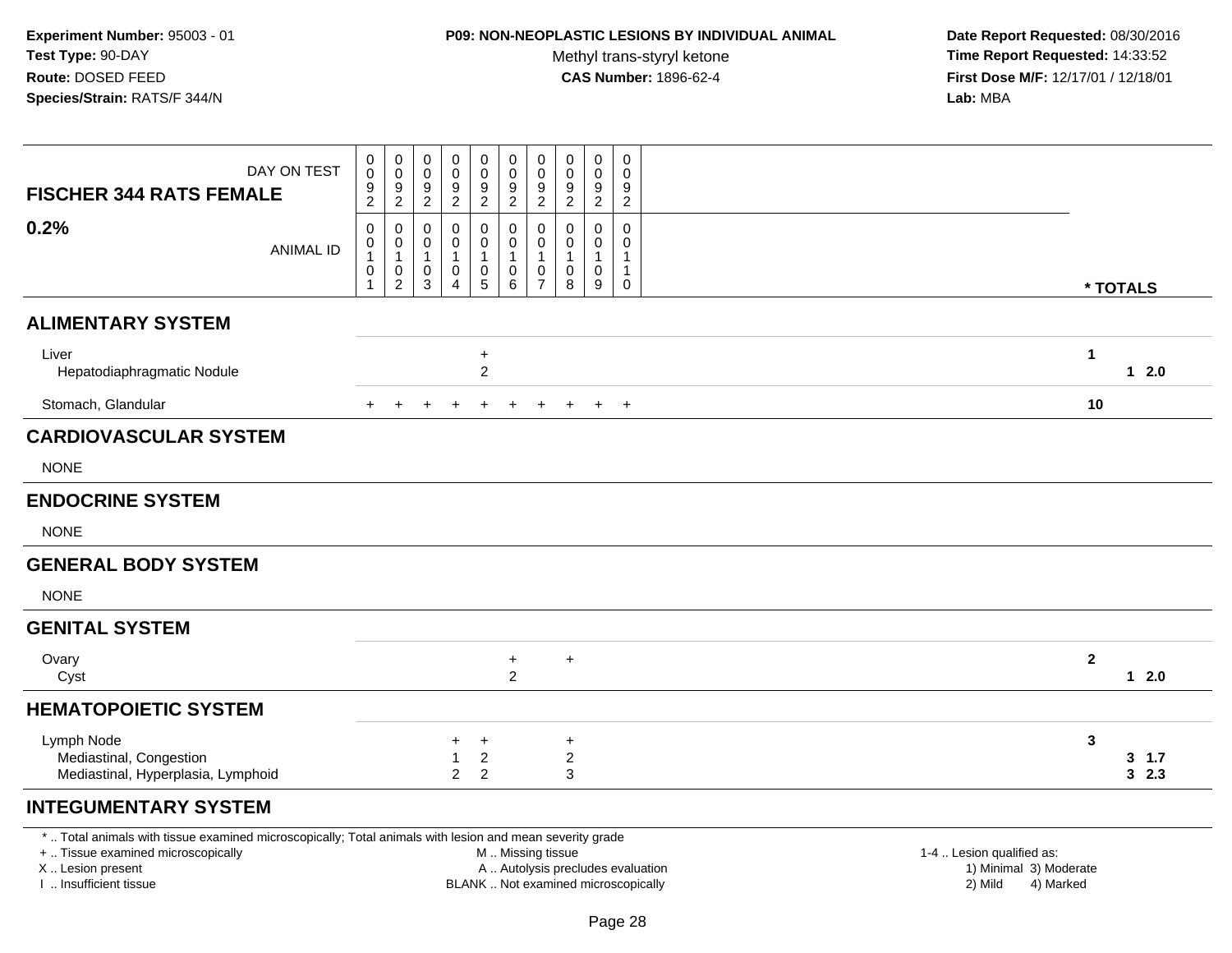## **P09: NON-NEOPLASTIC LESIONS BY INDIVIDUAL ANIMAL**

Methyl trans-styryl ketone<br>CAS Number: 1896-62-4

 **Date Report Requested:** 08/30/2016 **Time Report Requested:** 14:33:52 **First Dose M/F:** 12/17/01 / 12/18/01<br>**Lab:** MBA **Lab:** MBA

| DAY ON TEST<br><b>FISCHER 344 RATS FEMALE</b>                                                              | 0<br>0<br>9<br>$\overline{2}$ | 0<br>$\mathbf 0$<br>$9\,$<br>$\overline{2}$                     | 0<br>0<br>9<br>2 | 0<br>$\mathbf 0$<br>9<br>$\overline{2}$       | 0<br>$\mathbf 0$<br>9<br>$\overline{2}$ | 0<br>$\pmb{0}$<br>$\boldsymbol{9}$<br>$\overline{2}$  | 0<br>$\mathbf 0$<br>9<br>2    | 0<br>$\mathbf 0$<br>9<br>$\overline{2}$ | 0<br>$\pmb{0}$<br>$9\,$<br>$\overline{2}$ | 0<br>$\mathbf 0$<br>9<br>$\overline{2}$                      |                      |  |
|------------------------------------------------------------------------------------------------------------|-------------------------------|-----------------------------------------------------------------|------------------|-----------------------------------------------|-----------------------------------------|-------------------------------------------------------|-------------------------------|-----------------------------------------|-------------------------------------------|--------------------------------------------------------------|----------------------|--|
| 0.2%<br><b>ANIMAL ID</b>                                                                                   | 0<br>0<br>$\pmb{0}$           | $\mathbf 0$<br>0<br>$\overline{1}$<br>$\mathbf 0$<br>$\sqrt{2}$ | 0<br>0<br>0<br>3 | 0<br>0<br>$\mathbf{1}$<br>0<br>$\overline{4}$ | 0<br>0<br>0<br>5                        | 0<br>0<br>$\mathbf{1}$<br>$\pmb{0}$<br>$6\phantom{1}$ | 0<br>0<br>0<br>$\overline{7}$ | 0<br>0<br>0<br>8                        | $\mathbf 0$<br>0<br>$\pmb{0}$<br>9        | 0<br>$\mathbf 0$<br>-1<br>$\overline{1}$<br>$\boldsymbol{0}$ | * TOTALS             |  |
| <b>NONE</b>                                                                                                |                               |                                                                 |                  |                                               |                                         |                                                       |                               |                                         |                                           |                                                              |                      |  |
| <b>MUSCULOSKELETAL SYSTEM</b>                                                                              |                               |                                                                 |                  |                                               |                                         |                                                       |                               |                                         |                                           |                                                              |                      |  |
| <b>NONE</b>                                                                                                |                               |                                                                 |                  |                                               |                                         |                                                       |                               |                                         |                                           |                                                              |                      |  |
| <b>NERVOUS SYSTEM</b>                                                                                      |                               |                                                                 |                  |                                               |                                         |                                                       |                               |                                         |                                           |                                                              |                      |  |
| <b>NONE</b>                                                                                                |                               |                                                                 |                  |                                               |                                         |                                                       |                               |                                         |                                           |                                                              |                      |  |
| <b>RESPIRATORY SYSTEM</b>                                                                                  |                               |                                                                 |                  |                                               |                                         |                                                       |                               |                                         |                                           |                                                              |                      |  |
| Nose<br>Goblet Cell, Respiratory Epithelium,<br>Hyperplasia<br>Respiratory Epithelium, Inflammation, Acute |                               |                                                                 |                  |                                               |                                         |                                                       |                               |                                         | 1                                         | $^{+}$                                                       | 10<br>3, 1.0<br>11.0 |  |
| <b>SPECIAL SENSES SYSTEM</b>                                                                               |                               |                                                                 |                  |                                               |                                         |                                                       |                               |                                         |                                           |                                                              |                      |  |
| <b>NONE</b>                                                                                                |                               |                                                                 |                  |                                               |                                         |                                                       |                               |                                         |                                           |                                                              |                      |  |
| <b>URINARY SYSTEM</b>                                                                                      |                               |                                                                 |                  |                                               |                                         |                                                       |                               |                                         |                                           |                                                              |                      |  |
| Kidney<br>Renal Tubule, Necrosis                                                                           |                               |                                                                 | $+$              | $+$                                           | $+$                                     | $+$<br>2                                              |                               |                                         | $+ + + + +$                               |                                                              | 10<br>2.0<br>1       |  |

\* .. Total animals with tissue examined microscopically; Total animals with lesion and mean severity grade

+ .. Tissue examined microscopically

X .. Lesion present

I .. Insufficient tissue

 M .. Missing tissueA .. Autolysis precludes evaluation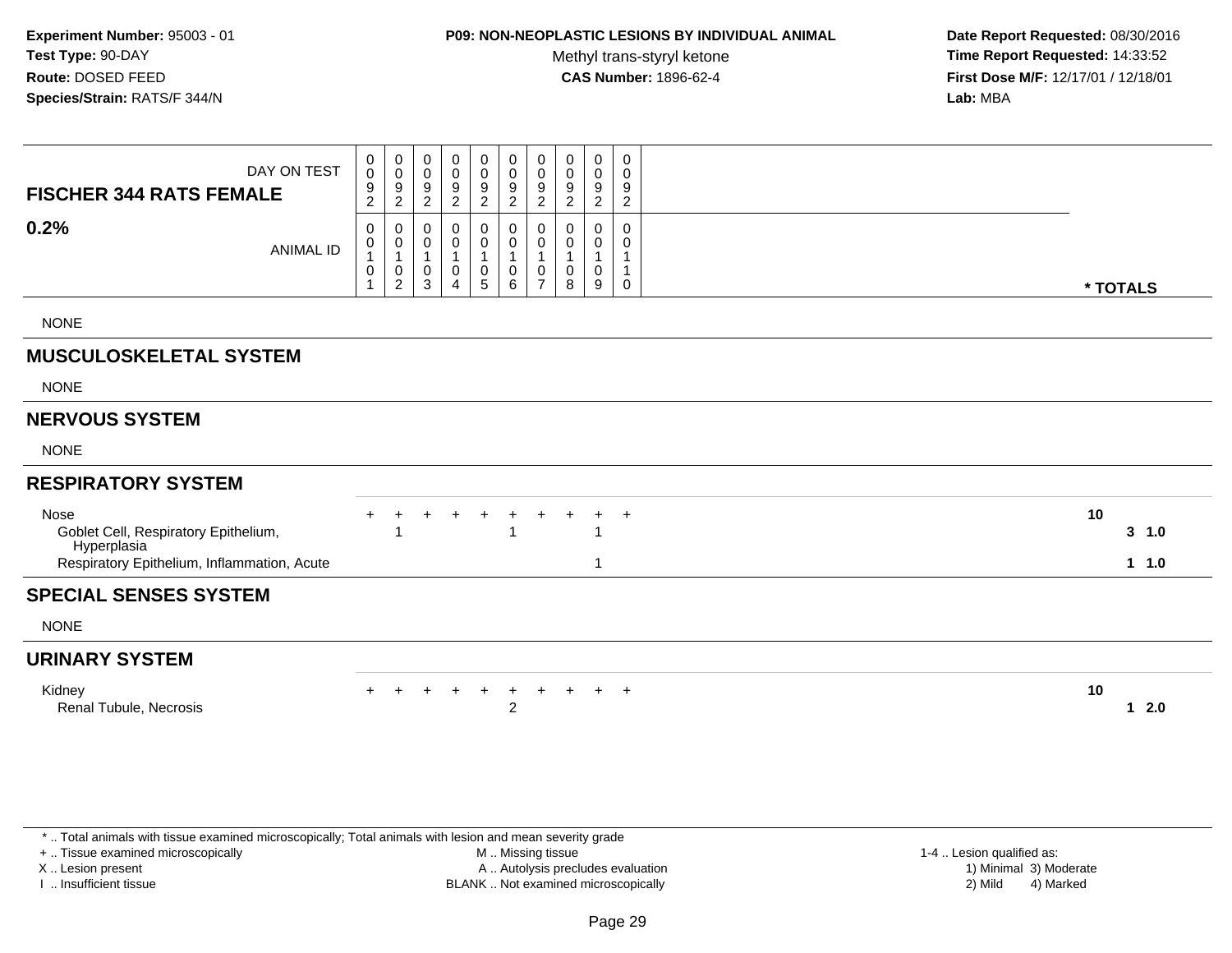### **P09: NON-NEOPLASTIC LESIONS BY INDIVIDUAL ANIMAL**

Methyl trans-styryl ketone<br>CAS Number: 1896-62-4

| DAY ON TEST<br><b>FISCHER 344 RATS FEMALE</b>                                                                                                                                                 | 0<br>$\mathsf{O}\xspace$<br>$\frac{9}{2}$               | $\pmb{0}$<br>$\overline{0}$<br>$\frac{9}{2}$                                   | $\pmb{0}$<br>$\pmb{0}$<br>9<br>$\overline{2}$                   | $\begin{smallmatrix}0\0\0\end{smallmatrix}$<br>$\frac{9}{2}$                 | $\begin{smallmatrix} 0\\0 \end{smallmatrix}$<br>$\frac{9}{2}$                         | $\mathsf{O}\xspace$<br>$\overline{0}$<br>$\frac{9}{2}$     | $\pmb{0}$<br>$\ddot{\mathbf{0}}$<br>$\frac{9}{2}$                              | $\mathbf 0$<br>$\mathsf 0$<br>$\frac{9}{2}$                              | $\mathbf 0$<br>$\mathbf 0$<br>$\frac{9}{2}$                       | $\pmb{0}$<br>$\mathbf 0$<br>9<br>$\overline{c}$                             |                                                                                                                                                         |
|-----------------------------------------------------------------------------------------------------------------------------------------------------------------------------------------------|---------------------------------------------------------|--------------------------------------------------------------------------------|-----------------------------------------------------------------|------------------------------------------------------------------------------|---------------------------------------------------------------------------------------|------------------------------------------------------------|--------------------------------------------------------------------------------|--------------------------------------------------------------------------|-------------------------------------------------------------------|-----------------------------------------------------------------------------|---------------------------------------------------------------------------------------------------------------------------------------------------------|
| 0.4%<br><b>ANIMAL ID</b>                                                                                                                                                                      | $\mathbf 0$<br>0<br>$\mathbf{1}$<br>$\overline{1}$<br>1 | $\pmb{0}$<br>$\mathbf 0$<br>$\overline{1}$<br>$\overline{1}$<br>$\overline{2}$ | $\mathbf 0$<br>$\mathbf 0$<br>$\mathbf{1}$<br>$\mathbf{1}$<br>3 | $\mathbf 0$<br>$\mathbf 0$<br>$\mathbf{1}$<br>$\mathbf{1}$<br>$\overline{A}$ | $\mathsf{O}$<br>$\mathsf{O}\xspace$<br>$\mathbf{1}$<br>$\mathbf{1}$<br>$\overline{5}$ | $\mathbf 0$<br>$\mathbf 0$<br>$\mathbf{1}$<br>1<br>$\,6\,$ | $\mathbf 0$<br>$\pmb{0}$<br>$\overline{1}$<br>$\overline{1}$<br>$\overline{7}$ | $\boldsymbol{0}$<br>$\mathbf 0$<br>$\overline{1}$<br>$\overline{1}$<br>8 | $\mathbf 0$<br>$\mathbf 0$<br>$\overline{1}$<br>$\mathbf{1}$<br>9 | $\mathbf 0$<br>$\mathbf 0$<br>$\mathbf{1}$<br>$\overline{c}$<br>$\mathbf 0$ | * TOTALS                                                                                                                                                |
| <b>ALIMENTARY SYSTEM</b>                                                                                                                                                                      |                                                         |                                                                                |                                                                 |                                                                              |                                                                                       |                                                            |                                                                                |                                                                          |                                                                   |                                                                             |                                                                                                                                                         |
| Esophagus                                                                                                                                                                                     | +                                                       |                                                                                |                                                                 |                                                                              |                                                                                       | ÷.                                                         |                                                                                |                                                                          |                                                                   | $+$                                                                         | 10                                                                                                                                                      |
| Intestine Large, Cecum                                                                                                                                                                        |                                                         |                                                                                |                                                                 |                                                                              |                                                                                       |                                                            |                                                                                |                                                                          |                                                                   | $\ddot{}$                                                                   | 10                                                                                                                                                      |
| Intestine Large, Colon                                                                                                                                                                        |                                                         |                                                                                |                                                                 |                                                                              |                                                                                       |                                                            |                                                                                |                                                                          |                                                                   | $\ddot{}$                                                                   | 10                                                                                                                                                      |
| Intestine Large, Rectum                                                                                                                                                                       |                                                         |                                                                                |                                                                 |                                                                              |                                                                                       |                                                            |                                                                                |                                                                          |                                                                   | $\ddot{}$                                                                   | 10                                                                                                                                                      |
| Intestine Small, Duodenum                                                                                                                                                                     | +                                                       |                                                                                |                                                                 |                                                                              |                                                                                       |                                                            |                                                                                |                                                                          |                                                                   | $+$                                                                         | 10                                                                                                                                                      |
| Intestine Small, Ileum                                                                                                                                                                        | +                                                       |                                                                                |                                                                 |                                                                              |                                                                                       |                                                            |                                                                                |                                                                          | ÷                                                                 | $+$                                                                         | 10                                                                                                                                                      |
| Intestine Small, Jejunum                                                                                                                                                                      |                                                         |                                                                                |                                                                 |                                                                              |                                                                                       |                                                            |                                                                                |                                                                          |                                                                   | $\ddot{}$                                                                   | 10                                                                                                                                                      |
| Liver                                                                                                                                                                                         |                                                         |                                                                                |                                                                 |                                                                              |                                                                                       |                                                            |                                                                                |                                                                          |                                                                   | $+$                                                                         | 10                                                                                                                                                      |
| Pancreas                                                                                                                                                                                      | $\ddot{}$                                               |                                                                                |                                                                 |                                                                              |                                                                                       |                                                            |                                                                                |                                                                          |                                                                   | $+$                                                                         | 10                                                                                                                                                      |
| Salivary Glands                                                                                                                                                                               | $\ddot{}$                                               |                                                                                |                                                                 |                                                                              |                                                                                       |                                                            |                                                                                |                                                                          |                                                                   | $+$                                                                         | 10                                                                                                                                                      |
| Stomach, Forestomach                                                                                                                                                                          |                                                         |                                                                                |                                                                 |                                                                              |                                                                                       |                                                            |                                                                                |                                                                          |                                                                   | $\ddot{}$                                                                   | 10                                                                                                                                                      |
| Stomach, Glandular                                                                                                                                                                            |                                                         |                                                                                |                                                                 |                                                                              |                                                                                       |                                                            |                                                                                |                                                                          |                                                                   | $\ddot{}$                                                                   | 10                                                                                                                                                      |
| Tongue                                                                                                                                                                                        | $+$                                                     |                                                                                |                                                                 |                                                                              |                                                                                       |                                                            |                                                                                |                                                                          | $\ddot{}$                                                         | $+$                                                                         | 10                                                                                                                                                      |
| <b>CARDIOVASCULAR SYSTEM</b>                                                                                                                                                                  |                                                         |                                                                                |                                                                 |                                                                              |                                                                                       |                                                            |                                                                                |                                                                          |                                                                   |                                                                             |                                                                                                                                                         |
| <b>Blood Vessel</b>                                                                                                                                                                           |                                                         |                                                                                |                                                                 |                                                                              |                                                                                       |                                                            |                                                                                | $\pm$                                                                    | $+$                                                               | $+$                                                                         | 10                                                                                                                                                      |
| *  Total animals with tissue examined microscopically; Total animals with lesion and mean severity grade<br>+  Tissue examined microscopically<br>X  Lesion present<br>I  Insufficient tissue |                                                         |                                                                                |                                                                 |                                                                              |                                                                                       | M  Missing tissue                                          |                                                                                |                                                                          |                                                                   |                                                                             | 1-4  Lesion qualified as:<br>A  Autolysis precludes evaluation<br>1) Minimal 3) Moderate<br>BLANK  Not examined microscopically<br>2) Mild<br>4) Marked |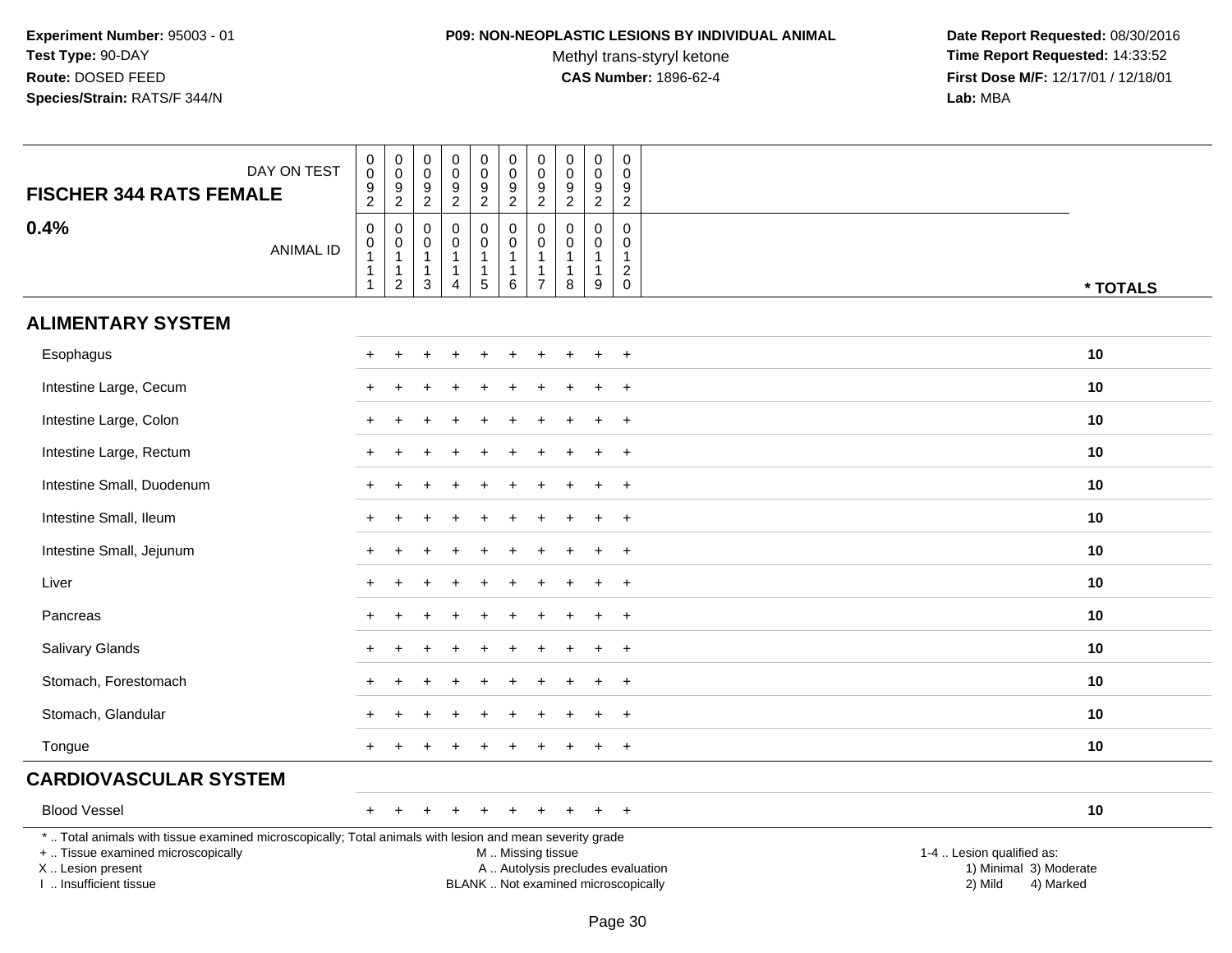#### **P09: NON-NEOPLASTIC LESIONS BY INDIVIDUAL ANIMAL**

Methyl trans-styryl ketone<br>CAS Number: 1896-62-4

 **Date Report Requested:** 08/30/2016 **Time Report Requested:** 14:33:52 **First Dose M/F:** 12/17/01 / 12/18/01<br>**Lab:** MBA **Lab:** MBA

| DAY ON TEST                                          | $_{\rm 0}^{\rm 0}$                         | $\pmb{0}$<br>$\mathsf{O}\xspace$                                   | $\pmb{0}$<br>$\mathbf 0$                              | $\pmb{0}$<br>$\mathsf 0$                                      | $\pmb{0}$<br>$\pmb{0}$                                                      | $\pmb{0}$<br>$\mathbf 0$        | 0<br>0                                                   | $\begin{smallmatrix} 0\\0 \end{smallmatrix}$ | $\pmb{0}$<br>$\pmb{0}$               | $\mathbf 0$<br>$\mathbf 0$                                              |                         |
|------------------------------------------------------|--------------------------------------------|--------------------------------------------------------------------|-------------------------------------------------------|---------------------------------------------------------------|-----------------------------------------------------------------------------|---------------------------------|----------------------------------------------------------|----------------------------------------------|--------------------------------------|-------------------------------------------------------------------------|-------------------------|
| <b>FISCHER 344 RATS FEMALE</b>                       | 9<br>$\overline{2}$                        | 9<br>$\sqrt{2}$                                                    | 9<br>$\overline{2}$                                   | $\boldsymbol{9}$<br>$\sqrt{2}$                                | $\boldsymbol{9}$<br>$\overline{c}$                                          | 9<br>$\overline{a}$             | $\boldsymbol{9}$<br>$\overline{c}$                       | $\boldsymbol{9}$<br>$\overline{c}$           | $\boldsymbol{9}$<br>$\boldsymbol{2}$ | 9<br>$\overline{2}$                                                     |                         |
| 0.4%<br><b>ANIMAL ID</b>                             | $\mathbf 0$<br>0<br>1<br>1<br>$\mathbf{1}$ | $\mathbf 0$<br>0<br>$\mathbf{1}$<br>$\mathbf{1}$<br>$\overline{2}$ | 0<br>$\mathbf 0$<br>$\mathbf{1}$<br>$\mathbf{1}$<br>3 | $\pmb{0}$<br>$\mathsf 0$<br>$\mathbf{1}$<br>$\mathbf{1}$<br>4 | $\pmb{0}$<br>$\mathbf 0$<br>$\mathbf{1}$<br>$\mathbf{1}$<br>$5\overline{)}$ | 0<br>0<br>$\mathbf 1$<br>1<br>6 | $\mathbf 0$<br>0<br>-1<br>$\mathbf{1}$<br>$\overline{7}$ | $\mathbf 0$<br>$\mathbf 0$<br>1<br>8         | 0<br>0<br>$\overline{1}$<br>-1<br>9  | $\mathbf 0$<br>$\mathbf 0$<br>$\mathbf{1}$<br>$\sqrt{2}$<br>$\mathbf 0$ | * TOTALS                |
| Heart                                                | $\ddot{}$                                  |                                                                    |                                                       |                                                               |                                                                             |                                 |                                                          |                                              | $\ddot{}$                            | $\ddot{}$                                                               | 10                      |
| <b>ENDOCRINE SYSTEM</b>                              |                                            |                                                                    |                                                       |                                                               |                                                                             |                                 |                                                          |                                              |                                      |                                                                         |                         |
| <b>Adrenal Cortex</b>                                |                                            |                                                                    |                                                       |                                                               |                                                                             |                                 |                                                          |                                              |                                      | $+$                                                                     | 10                      |
| Adrenal Medulla                                      |                                            |                                                                    |                                                       |                                                               |                                                                             |                                 |                                                          |                                              | м                                    | $+$                                                                     | 9                       |
| Islets, Pancreatic                                   | $\pm$                                      |                                                                    |                                                       |                                                               |                                                                             |                                 |                                                          | $\overline{ }$                               | $\ddot{}$                            | $+$                                                                     | 10                      |
| Parathyroid Gland                                    | M                                          | M                                                                  | M                                                     | M                                                             | $+$                                                                         | м                               | M                                                        | $+$                                          | $+$                                  | $+$                                                                     | $\overline{\mathbf{4}}$ |
| <b>Pituitary Gland</b>                               | $\ddot{}$                                  |                                                                    |                                                       |                                                               |                                                                             |                                 |                                                          |                                              | $\ddot{}$                            | $+$                                                                     | 10                      |
| <b>Thyroid Gland</b>                                 | $\pm$                                      |                                                                    |                                                       |                                                               |                                                                             |                                 |                                                          |                                              | $\ddot{}$                            | $+$                                                                     | 10                      |
| <b>GENERAL BODY SYSTEM</b>                           |                                            |                                                                    |                                                       |                                                               |                                                                             |                                 |                                                          |                                              |                                      |                                                                         |                         |
| <b>Tissue NOS</b><br>Abdominal, Fat, Necrosis, Focal | $+$<br>$\overline{1}$                      |                                                                    |                                                       |                                                               |                                                                             |                                 |                                                          |                                              |                                      |                                                                         | 1<br>1 1.0              |
| <b>GENITAL SYSTEM</b>                                |                                            |                                                                    |                                                       |                                                               |                                                                             |                                 |                                                          |                                              |                                      |                                                                         |                         |
| <b>Clitoral Gland</b>                                |                                            |                                                                    |                                                       |                                                               |                                                                             |                                 |                                                          |                                              |                                      | $+$                                                                     | 10                      |
| Ovary                                                | $\div$                                     |                                                                    |                                                       |                                                               |                                                                             |                                 |                                                          |                                              |                                      | $\ddot{}$                                                               | 10                      |
| Uterus<br>Hydrometra                                 | $\ddot{}$<br>$\overline{2}$                |                                                                    |                                                       |                                                               | -1                                                                          | $\pm$                           | $\overline{c}$                                           |                                              | $\ddot{}$                            | $+$                                                                     | 10<br>3, 1.7            |
| <b>HEMATOPOIETIC SYSTEM</b>                          |                                            |                                                                    |                                                       |                                                               |                                                                             |                                 |                                                          |                                              |                                      |                                                                         |                         |

#### \* .. Total animals with tissue examined microscopically; Total animals with lesion and mean severity grade

+ .. Tissue examined microscopically

X .. Lesion present

I .. Insufficient tissue

M .. Missing tissue

A .. Autolysis precludes evaluation

BLANK .. Not examined microscopically 2) Mild 4) Marked

1-4 .. Lesion qualified as: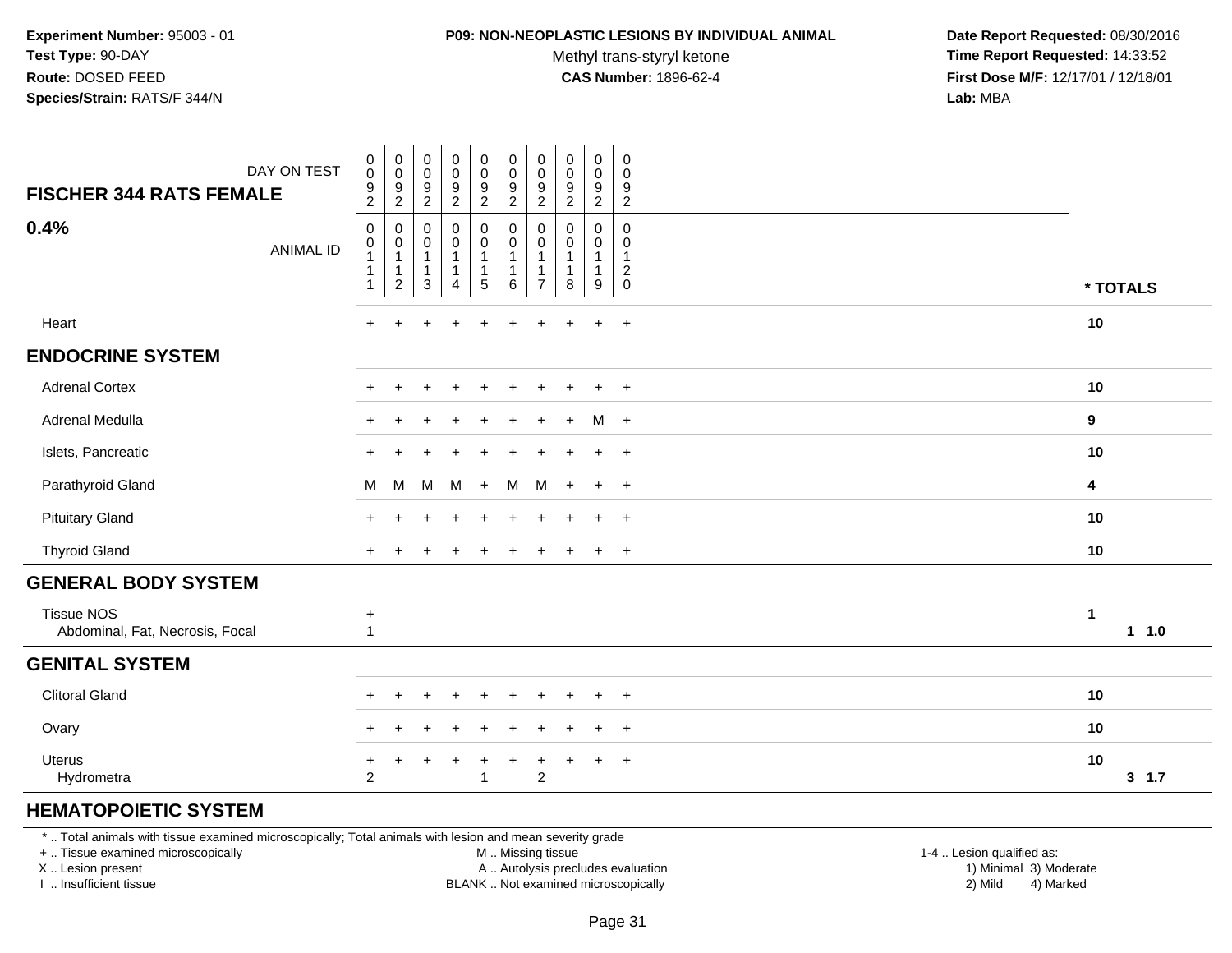#### **P09: NON-NEOPLASTIC LESIONS BY INDIVIDUAL ANIMAL**

Methyl trans-styryl ketone<br>CAS Number: 1896-62-4

| DAY ON TEST<br><b>FISCHER 344 RATS FEMALE</b>                                                                                                                                                 | $\pmb{0}$<br>$\mathbf 0$<br>$\boldsymbol{9}$<br>$\overline{2}$                      | $\pmb{0}$<br>$\mathsf 0$<br>$\boldsymbol{9}$<br>$\overline{c}$  | $\boldsymbol{0}$<br>$\mathsf{O}$<br>$\boldsymbol{9}$<br>$\overline{c}$ | $\pmb{0}$<br>$\mathsf 0$<br>$\overline{9}$<br>$\overline{a}$      | $\mathsf{O}\xspace$<br>$\mathbf 0$<br>$\boldsymbol{9}$<br>$\overline{2}$              | $\pmb{0}$<br>$\pmb{0}$<br>$\boldsymbol{9}$<br>$\overline{a}$ | $\pmb{0}$<br>$\mathbf 0$<br>$\boldsymbol{9}$<br>$\boldsymbol{2}$                 | $\pmb{0}$<br>$\mathbf 0$<br>$\boldsymbol{9}$<br>$\overline{2}$ | $\pmb{0}$<br>$\mathsf{O}\xspace$<br>$\boldsymbol{9}$<br>$\overline{c}$ | $\pmb{0}$<br>$\mathbf 0$<br>9<br>$\overline{c}$  |                                                                                                                  |                |
|-----------------------------------------------------------------------------------------------------------------------------------------------------------------------------------------------|-------------------------------------------------------------------------------------|-----------------------------------------------------------------|------------------------------------------------------------------------|-------------------------------------------------------------------|---------------------------------------------------------------------------------------|--------------------------------------------------------------|----------------------------------------------------------------------------------|----------------------------------------------------------------|------------------------------------------------------------------------|--------------------------------------------------|------------------------------------------------------------------------------------------------------------------|----------------|
| 0.4%<br><b>ANIMAL ID</b>                                                                                                                                                                      | $\boldsymbol{0}$<br>$\pmb{0}$<br>$\overline{1}$<br>$\overline{1}$<br>$\overline{1}$ | $\mathbf 0$<br>$\pmb{0}$<br>$\mathbf{1}$<br>1<br>$\overline{c}$ | $\Omega$<br>$\mathbf 0$<br>$\mathbf{1}$<br>$\mathbf{1}$<br>3           | $\mathbf 0$<br>0<br>$\mathbf{1}$<br>$\mathbf 1$<br>$\overline{4}$ | $\mathsf 0$<br>$\ddot{\mathbf{0}}$<br>$\mathbf{1}$<br>$\mathbf{1}$<br>$5\phantom{.0}$ | $\mathbf 0$<br>$\pmb{0}$<br>1<br>1<br>$\,6$                  | $\mathbf 0$<br>$\mathbf 0$<br>$\overline{1}$<br>$\overline{1}$<br>$\overline{7}$ | $\Omega$<br>$\pmb{0}$<br>$\mathbf{1}$<br>$\mathbf{1}$<br>8     | $\mathbf 0$<br>0<br>$\mathbf{1}$<br>1<br>$\boldsymbol{9}$              | $\mathbf 0$<br>0<br>$\mathbf{1}$<br>$^2_{\rm 0}$ | * TOTALS                                                                                                         |                |
| <b>Bone Marrow</b>                                                                                                                                                                            | $\ddot{}$                                                                           | $\ddot{}$                                                       |                                                                        |                                                                   |                                                                                       |                                                              |                                                                                  |                                                                | $\ddot{}$                                                              | $+$                                              | 10                                                                                                               |                |
| Lymph Node<br>Mediastinal, Hyperplasia                                                                                                                                                        |                                                                                     |                                                                 |                                                                        |                                                                   | $\ddot{}$                                                                             |                                                              | $\ddot{}$<br>$\overline{1}$                                                      |                                                                |                                                                        |                                                  | $\mathbf{2}$                                                                                                     | 11.0           |
| Lymph Node, Mandibular                                                                                                                                                                        | M                                                                                   | M                                                               | M                                                                      | M                                                                 | M                                                                                     | М                                                            | M                                                                                | м                                                              | M M                                                                    |                                                  | $\bf{0}$                                                                                                         |                |
| Lymph Node, Mesenteric<br>Necrosis, Lymphoid                                                                                                                                                  |                                                                                     |                                                                 |                                                                        |                                                                   | $\ddot{}$                                                                             | $\ddot{}$<br>$\overline{1}$                                  | +                                                                                |                                                                | $\ddot{}$                                                              | $\overline{+}$                                   | 10                                                                                                               | $1 1.0$        |
| Spleen<br>Necrosis, Lymphoid                                                                                                                                                                  |                                                                                     |                                                                 |                                                                        |                                                                   |                                                                                       |                                                              |                                                                                  | 1                                                              | $\ddot{}$                                                              | $+$                                              | 10                                                                                                               | 2, 1.0         |
| Thymus<br>Atrophy<br><b>Necrosis</b>                                                                                                                                                          | $\ddot{}$<br>-1                                                                     | $\mathbf{1}$                                                    |                                                                        | $\mathbf{1}$                                                      |                                                                                       | $\mathbf{1}$                                                 |                                                                                  | $\overline{1}$                                                 | $\ddot{}$<br>$1 \quad 1$                                               | $+$                                              | 10                                                                                                               | 4 1.0<br>6 1.0 |
| <b>INTEGUMENTARY SYSTEM</b>                                                                                                                                                                   |                                                                                     |                                                                 |                                                                        |                                                                   |                                                                                       |                                                              |                                                                                  |                                                                |                                                                        |                                                  |                                                                                                                  |                |
| <b>Mammary Gland</b>                                                                                                                                                                          |                                                                                     |                                                                 |                                                                        |                                                                   |                                                                                       |                                                              |                                                                                  |                                                                |                                                                        |                                                  | 10                                                                                                               |                |
| Skin                                                                                                                                                                                          |                                                                                     |                                                                 |                                                                        |                                                                   |                                                                                       |                                                              |                                                                                  |                                                                | $\div$                                                                 | $\overline{+}$                                   | 10                                                                                                               |                |
| <b>MUSCULOSKELETAL SYSTEM</b>                                                                                                                                                                 |                                                                                     |                                                                 |                                                                        |                                                                   |                                                                                       |                                                              |                                                                                  |                                                                |                                                                        |                                                  |                                                                                                                  |                |
| Bone                                                                                                                                                                                          | $+$                                                                                 | $+$                                                             | $\ddot{}$                                                              | $+$                                                               | $+$                                                                                   | $+$                                                          | $+$                                                                              | $+$                                                            | $+$                                                                    | $+$                                              | 10                                                                                                               |                |
| <b>NERVOUS SYSTEM</b>                                                                                                                                                                         |                                                                                     |                                                                 |                                                                        |                                                                   |                                                                                       |                                                              |                                                                                  |                                                                |                                                                        |                                                  |                                                                                                                  |                |
| <b>Brain</b>                                                                                                                                                                                  |                                                                                     |                                                                 |                                                                        |                                                                   |                                                                                       |                                                              |                                                                                  |                                                                |                                                                        | $\ddot{}$                                        | 10                                                                                                               |                |
| *  Total animals with tissue examined microscopically; Total animals with lesion and mean severity grade<br>+  Tissue examined microscopically<br>X  Lesion present<br>I  Insufficient tissue |                                                                                     |                                                                 |                                                                        |                                                                   |                                                                                       | M  Missing tissue                                            |                                                                                  | BLANK  Not examined microscopically                            |                                                                        |                                                  | 1-4  Lesion qualified as:<br>A  Autolysis precludes evaluation<br>1) Minimal 3) Moderate<br>2) Mild<br>4) Marked |                |